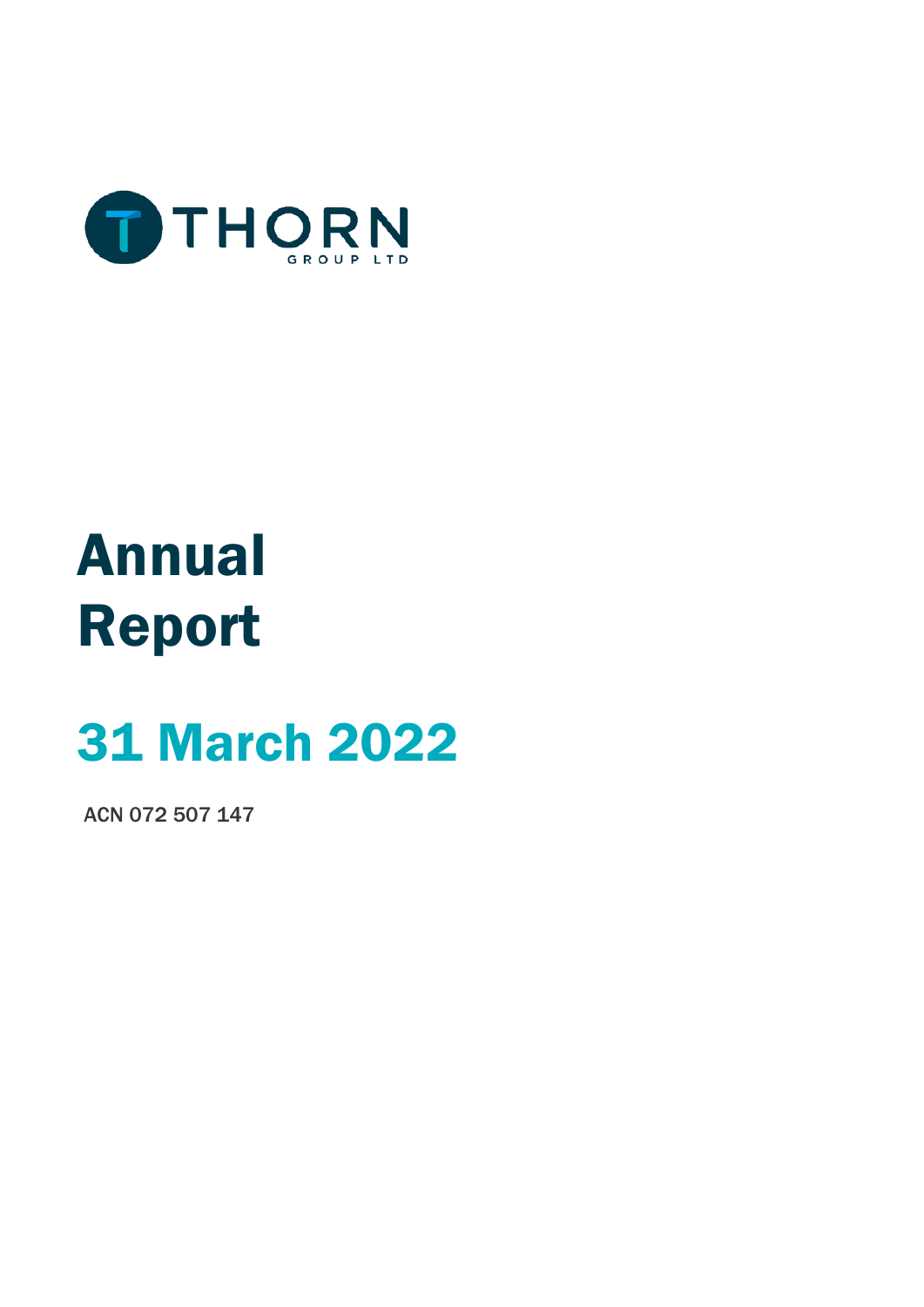## **CONTENTS**

| Directors' Report                                                       |    |
|-------------------------------------------------------------------------|----|
| Lead Auditor's Independence Declaration                                 | 17 |
| Consolidated Statement of Profit or Loss and Other Comprehensive Income | 18 |
| <b>Consolidated Statement of Financial Position</b>                     | 19 |
| Consolidated Statement of Changes in Equity                             | 20 |
| <b>Consolidated Statement of Cash Flows</b>                             | 21 |
| Notes to the Consolidated Financial Statements                          | 23 |
| Directors' Declaration                                                  | 53 |
| Independent Auditor's Report                                            | 54 |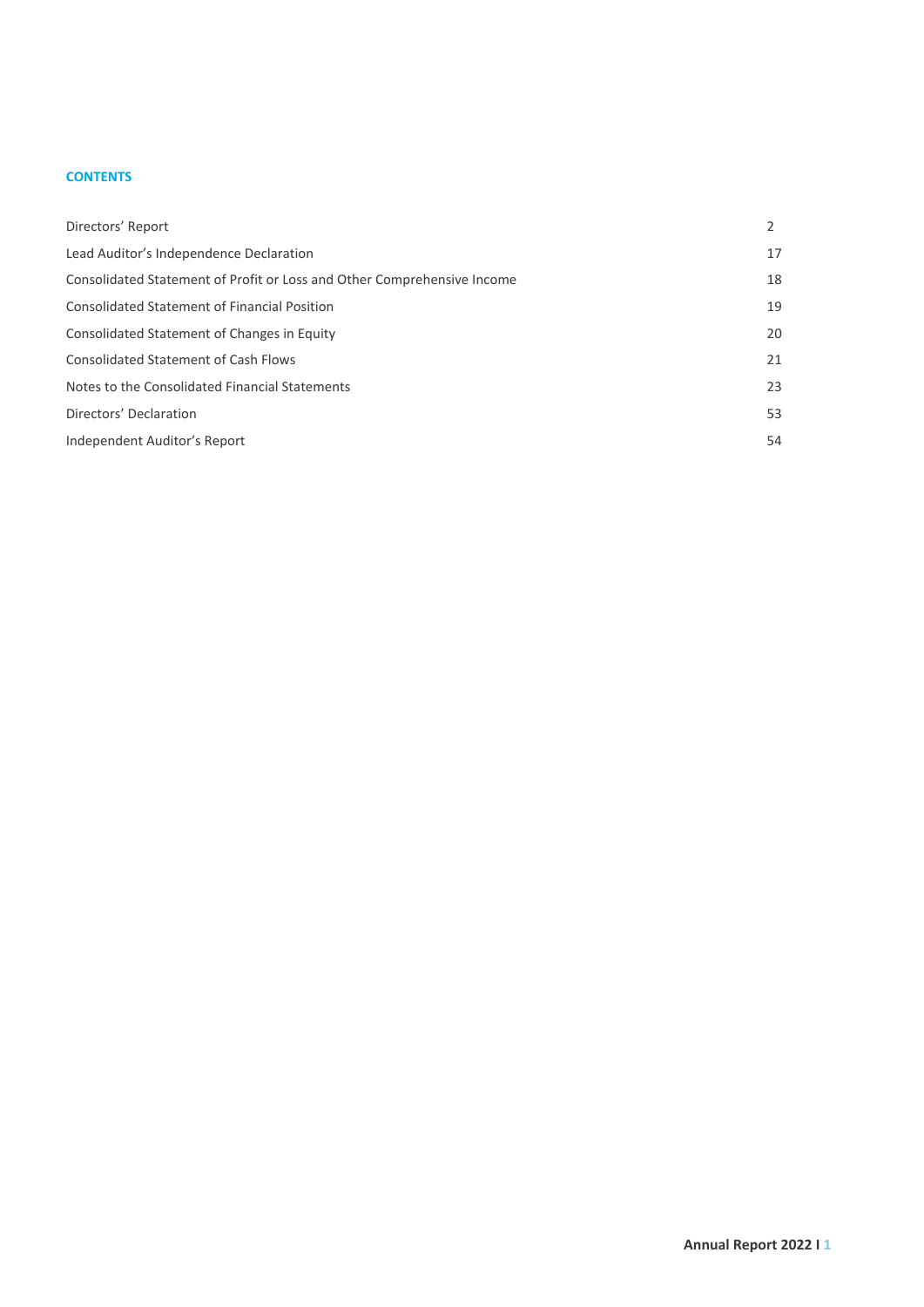<span id="page-2-0"></span>The directors present their report together with the financial report of Thorn Group Limited (the 'Company') and its controlled entities (together referred to as 'Thorn', the 'Group' or the 'consolidated entity') for the financial year ended 31 March 2022 and the auditor's report thereon.

## **PREFACE**

During the year, Thorn has taken significant decisions to place the Group in the best position for the future. This includes the asset sale of the Consumer Finance division to Credit Corp Group Limited ('Credit Corp') in December 2021 and launching the asset finance product with key focus on scalability through technology.

The securitised warehouse facility remains in amortisation, however Thorn is in negotiations with its funders to re-open the warehouse.

Each of these matters has had a significant impact on the financial statements and are explained further in this report.

#### **OPERATING AND FINANCIAL REVIEW**

#### **Principal activities**

Thorn is a financial services group providing commercial finance to small and medium-sized enterprises and the leasing of household products to consumers. During the year, the Group made a strategic decision to sell the assets of its former Consumer Finance division to Credit Corp and focus on growing its suite of lending products for SMEs through the Thornmoney brand.

#### **Financial performance**

| A\$m                                                 | Segment revenue          |                          |       | <b>Segment EBIT to NPAT</b> |
|------------------------------------------------------|--------------------------|--------------------------|-------|-----------------------------|
|                                                      | 2022                     | 2021*                    | 2022  | 2021*                       |
| <b>Business Finance</b>                              | 17.3                     | 33.4                     | 25.7  | 12.7                        |
| Corporate                                            | $\overline{\phantom{a}}$ | $\overline{\phantom{a}}$ | (7.6) | (8.9)                       |
| Significant items                                    |                          |                          |       | 2.4                         |
| Sub-total                                            | 17.3                     | 33.4                     | 19.1  | 6.2                         |
| Fair value gains on derivative                       |                          |                          | 1.5   |                             |
| Net interest expense                                 |                          |                          | (6.8) | (10.6)                      |
| Profit/ (loss) before tax                            |                          |                          | 12.8  | (4.4)                       |
| Tax expense                                          |                          |                          |       |                             |
| Profit / (loss) after tax from continuing operations | 12.8                     | (4.4)                    |       |                             |
| Profit from discontinued operation after tax         | 19.5                     | 12.8                     |       |                             |
| Net profit after tax                                 |                          |                          | 32.3  | 8.4                         |

*\* Restated to redirect the results of discontinued business, into one line above Net profit after tax for the year*

Revenue fell 48% to \$17.3m (2021: \$33.4m), and the net profit after tax ('NPAT') increased from \$8.4m to \$32.3m. \$11.7m of NPAT is attributable to gain on sale of assets from the Consumer Finance division.

#### *Business Finance*

Equipment finance originations were \$21.7m for the year (2021: \$5.2m), the majority of which took place in the last quarter of the year, reflecting growth.

An Invoice Finance value proposition was launched in July 2021, providing a line of credit, backed by the SME's invoices.

The equipment finance book's 30 day arrears, were at 7.4% at the end of March 2022 (2021: 8.6%).

The receivables book and the profit or loss statement have been heavily influenced by the absence of originations in the first half of the year and the impact of COVID-19; receivables (pre provision) reduced from \$192.5m to \$110.0m; revenue decreased 48% to \$17.3m (2021: \$33.4m) and impairment expenses netted a positive impact of \$19.9m due to the release of COVID-19 provision (2021: \$12.4m).

EBIT was a \$25.7m profit (2021: \$12.7m).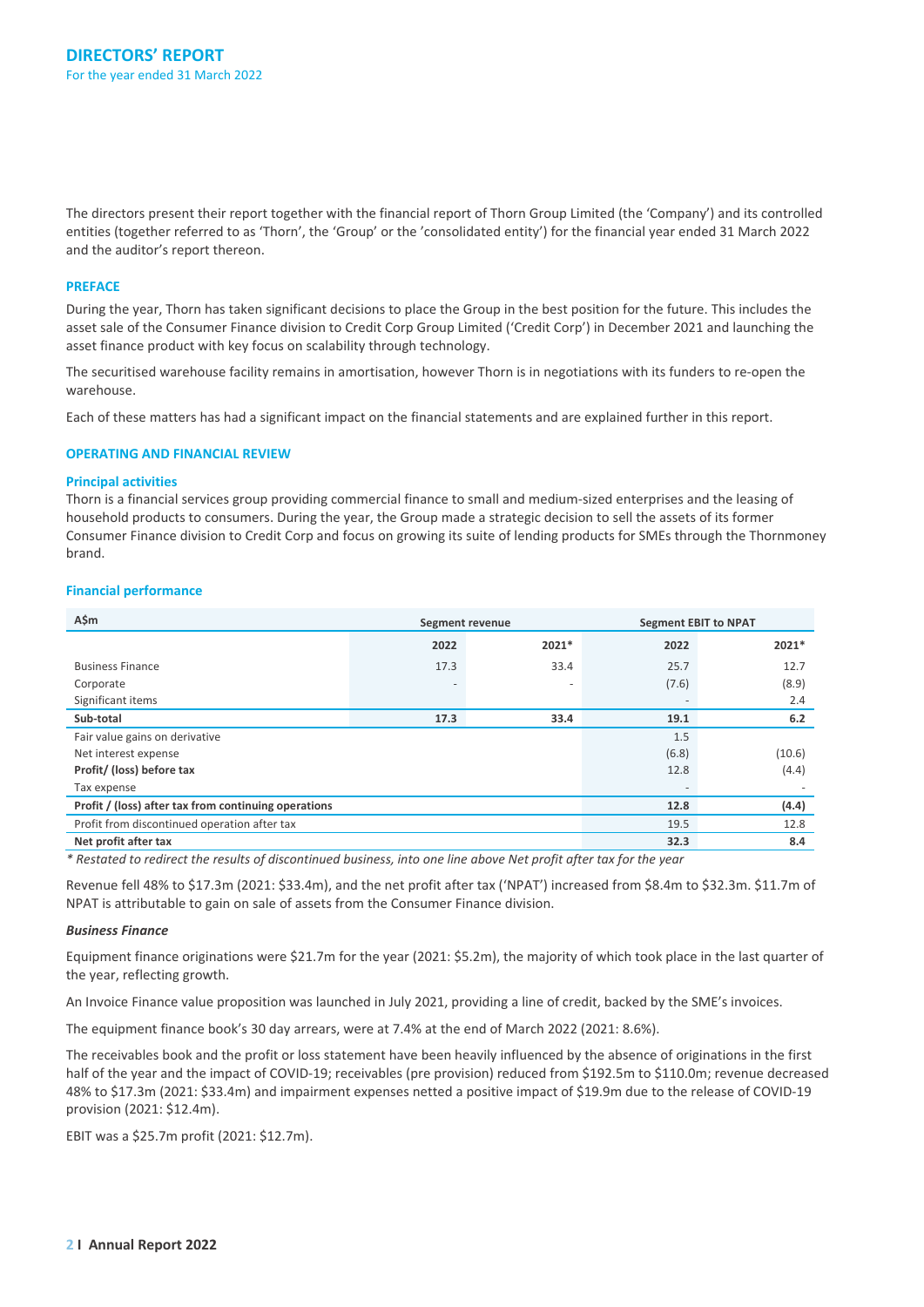## *Corporate*

Corporate expenses were down 15% to \$7.6m (2021: \$8.9m). This is largely due to the sale of the Consumer Finance business in December 2021, reducing communications and IT costs, and personnel expenses.

## *Significant items*

No significant items in the current financial year.

In the prior year, the Group incurred the following costs related to the closure of the Consumer Finance store network: redundancy costs of \$3.5m and IT-related costs of \$0.6m offset by a \$1.4m net gain on exiting the majority of the Group's lease obligations. In addition, \$2.9m in JobKeeper grants received have been presented as a significant item.

## *Fair value gains on derivative*

The fair value gains on derivative consists of the ineffective portion of the interest rate swap on the warehouse funding balance. In December 2021, the Group made an assessment that the interest rate swap has fallen outside the prescribed range of effectiveness as per AASB 139. This is attributable to the warehouse being in amortisation leading to the funding balance decreasing at a faster rate than the expected repayment of the warehouse receivables. The swap remained ineffective for the period from December 2021 through to March 2022. At 31 March 2022, Thorn was hedged at 139% of its warehouse borrowing balance of \$60.6m. In absence of any variations on the swap, the Group expect the hedge to remain ineffective in the future.

## *Net interest expense*

Net interest expense decreased by 36% from \$10.6m to \$6.8m (excluding discontinued operation). This includes a \$0.4m adjustment of the derivative interest in accordance to AASB 139. Borrowings in the warehouse declined to \$60.6m (2021: \$166.3m) as the warehouse was in amortisation with the majority of cash collected used to pay down the outstanding notes.

## *Tax expense*

While there is a taxable profit, there is no current tax payable as a result of the tax losses carried forward. Additionally, the Group has not recognised any deferred tax benefits attributable as the directors consider that, as disclosed last year, there remains a continuing risk that Thorn may not make sufficient taxable profits in future years to justify their recognition as an asset on the balance sheet.

## *Discontinued Operation*

The Group's assets in the Consumer Finance division, Radio Rentals, were sold to Credit Corp in December 2021. Thorn has received a cash consideration for the sale of \$43.9m, with an additional amount of approximately \$2.3m payable on a deferred and conditional basis. An assessment of the deferred amount deemed it highly improbable that the conditions to receive the amount will be met by the agreed timeline and hence the \$2.3m was not taken to revenue.

The sale consideration was offset by \$1.4m payable to Credit Corp for employees' leave liability transfer. Thorn and Credit Corp commenced a transitional services period of six months in December 2021, including the secondment and subsequent transfer of relevant employees. The profit on sale was reduced by the costs of sale and provisioning to record a net gain on sale of \$11.7m.

Before the sale completion on 20 December 2021, the Consumer Finance division recorded a profit after tax of \$7.7m (2021: \$12.8m including significant items).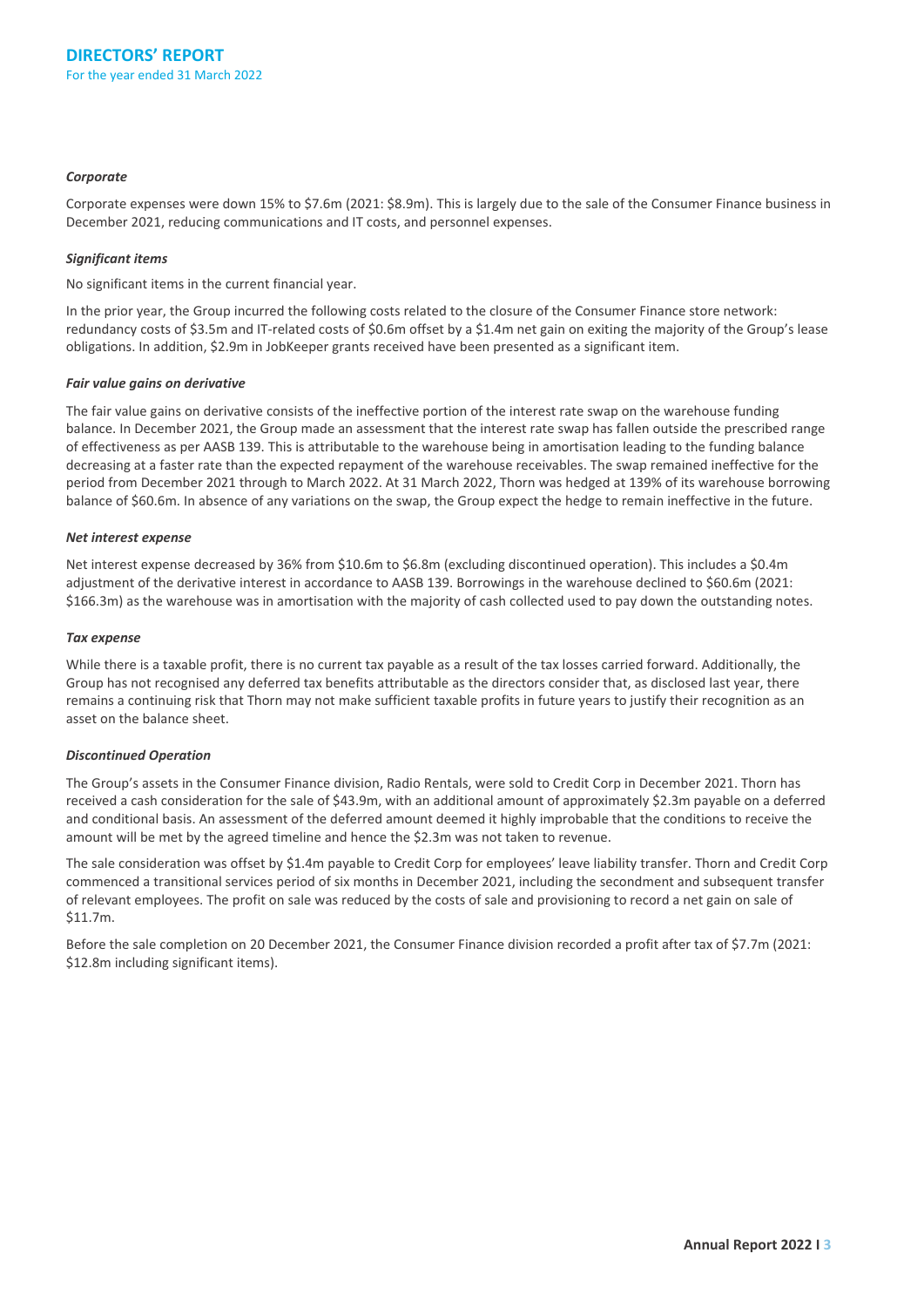## **Financial position**

The balance sheet is presented below in two versions; the first excluding the warehouse borrowings for the business finance receivables together with the associated receivables and cash in the warehouse (non-recourse funding for the warehouse) ("excl. Trust"), and the second including the warehouse which is as per the statutory accounts format ("incl. Trust").

| Summarised financial position | 31 March 2022            |             | 31 March 2021 |             |
|-------------------------------|--------------------------|-------------|---------------|-------------|
| \$m                           | excl. Trust              | incl. Trust | excl. Trust   | incl. Trust |
| Cash at bank                  | 68.1                     | 86.8        | 68.3          | 88.0        |
| Receivables                   | 24.5                     | 88.6        | 55.0          | 196.6       |
| Inventories and other assets  | 6.4                      | 6.4         | 3.1           | 3.1         |
| Investments                   | $\overline{\phantom{a}}$ |             | 1.0           | 1.0         |
| <b>Total Assets</b>           | 99.0                     | 181.8       | 127.4         | 288.7       |
| <b>Borrowings</b>             |                          | 60.6        |               | 166.3       |
| Other liabilities             | 18.0                     | 18.4        | 23.6          | 27.3        |
| <b>Total Liabilities</b>      | 18.0                     | 79.0        | 23.6          | 193.6       |
| <b>Total Equity</b>           | 81.0                     | 102.8       | 103.8         | 95.1        |
| Gearing (net debt/equity) (i) |                          | $(25.5)\%$  | n/a           | 103.0%      |
| Return on Equity              |                          | 32.6%       |               | 8.4%        |
| <b>Earnings Per Share</b>     |                          | 9.5         |               | 2.6         |

(i) Gearing is calculated as closing net debt (i.e. debt less free cash) divided by closing equity

#### *Cash at bank*

The cash at bank amount includes the free cash available to the Group plus the cash in the warehouse (a mixture of customer receipts collected in the last month of the year and cash reserves). At the year-end, free cash was \$68.1m and cash in the warehouse was \$18.7m (2021: \$68.3m and \$19.7m). The free cash reflects cash consideration received for the sale of assets in the Consumer Finance division, the payment of a special dividend in February 2022 totalling \$23.8m, the inflow of receipts from previously written contracts exceeding both operating expenses and the origination of new contracts in both divisions.

## *Receivables*

The balance consists of Business Finance receivables. All are stated at their gross amount less unearned interest, less a provision for expected credit losses.

The Business Finance receivables gross balance reduced by \$82.5m to \$110.0m (2021: \$192.5m) due to lower originations. The provision reduced by 51% to \$(22.0m) (2021: \$(45.0m)). The net receivables balance reduced by \$59.5m to \$88.0m (2021: \$147.5m).

In the table above, the columns which exclude the warehouse (headed excl. Trust) do not include the Business Finance receivables and related provisions held in the warehouse.

## *Investments*

The Group made a \$1m strategic investment in Quicka Holdings Pty Ltd trading as "QuickaPay" in financial year 2021. The business was sold in December 2021, Thorn received \$1.15m for its initial investment.

## *Other liabilities*

The other liabilities reduction of \$5.2m was driven by the sale of its Consumer Finance division, with the balance attributable to reduced payables and employee-related liabilities as the size of the business has reduced.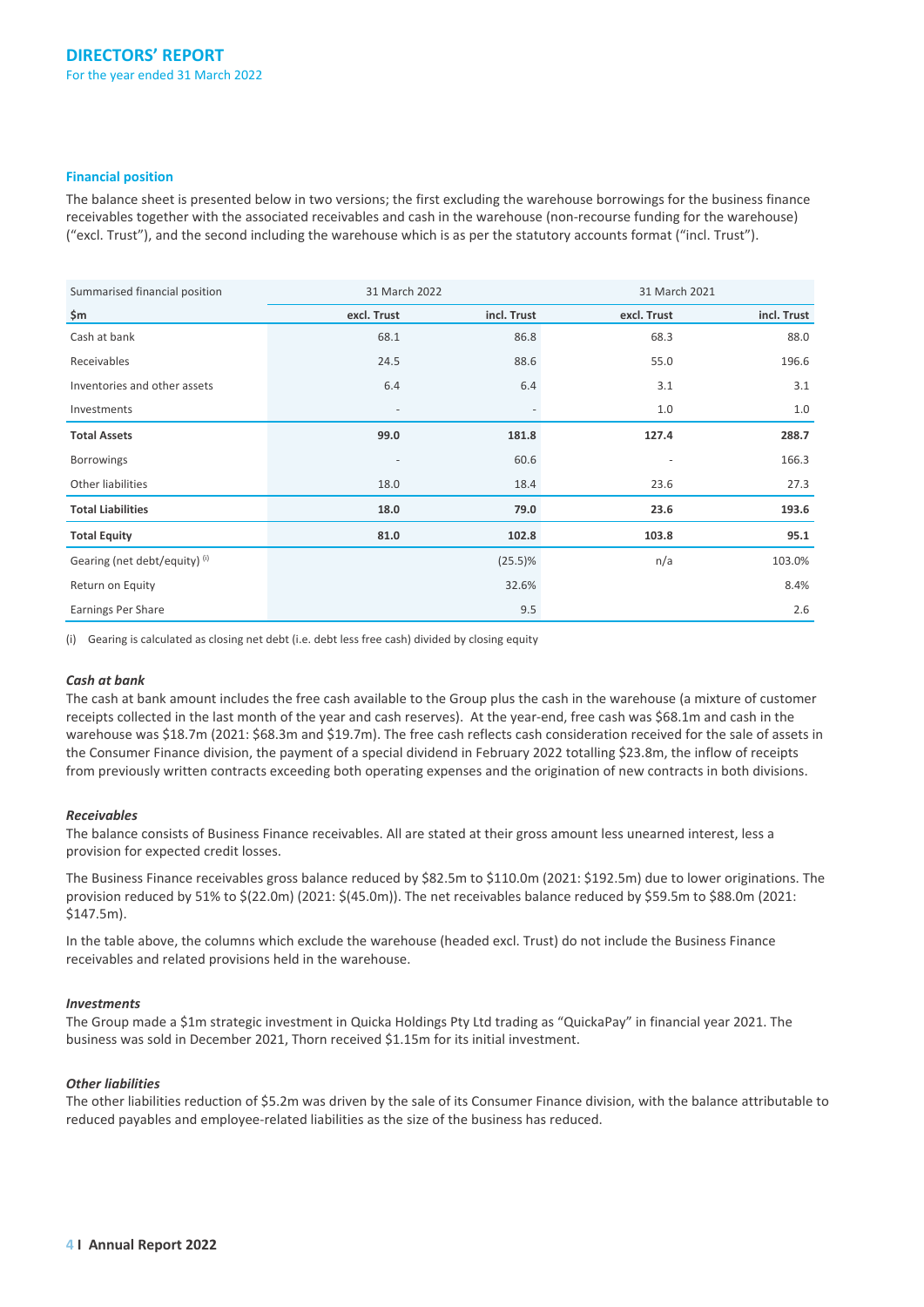## *Funding*

The Group has the following debt facility limits:

| -Sm                            | ZUZZ | 2021  |
|--------------------------------|------|-------|
| Securitised Warehouse Facility | 5U.G | 166.3 |

## *Securitised warehouse facility*

Thorn Business Finance is financed by a securitised warehouse facility ("the warehouse") with senior notes held by a major Australian bank, mezzanine notes held by a major Australian financial services company, and equity class F notes held by Thorn.

The warehouse is secured over rentals and payments receivable from the underlying receivable contracts and is non-recourse to the Group, meaning that Thorn's liability is limited to its class F notes unless it is liable in damages for breach of its delegations under the warehouse documentation or it is required to buy back an ineligible receivable (defined as one that breached Thorn's initial sale representations and not merely that it goes into arrears or defaults).

The amounts expected to be due and payable on the warehouse in the next 12 months are disclosed as current. At maturity, no further originations can be sold down into the warehouse and the portfolio will amortise off for as long as the underlying receivables are payable.

In April 2020, it was determined that there was a breach of one of the compliance parameters in the warehouse, which requires no more than 6% of the balances to be in arrears by more than 30 days. This was attributable to the increasing presence of COVID-19 affected customers, many of whom had requested a payment holiday and had stopped repayments under their contracts.

This breach put the warehouse into run-off under its amortisation rules. As a result, Thorn was unable to sell originations into the warehouse and the distributions it previously received via the waterfall distribution mechanism were redirected to pay down the noteholders in order of seniority while the breach persisted. During the same period, Thorn reached an agreement with its funders to allow Thorn to vary contracts with certain COVID-19 affected customers. These variations were implemented and completed by the end of the financial year ending 31 March 2021. At 31 March 2022, the relevant arrears number was 4.02% (this number does not take into account receivables which have been written off) and was no longer in breach of this parameter. As a result of the amendments made to the funding arrangements, which allowed Thorn to undertake those variations, Thorn cannot fund new originations through the warehouse until further agreement is reached. Thorn is in negotiations with its funders to re-open the warehouse. The warehouse borrowings were paid down by \$105.7m to \$60.6m (March 2021: \$166.3m).

|                     | Cents per                | Amount                   | <b>Franking</b> | Date of         |
|---------------------|--------------------------|--------------------------|-----------------|-----------------|
|                     | share                    | <b>\$'000 AUDs</b>       | %               | Payment         |
| 2022                |                          |                          |                 |                 |
| <b>Final 2021</b>   | 1.0                      | 3,375                    | 30%             | 21 July 2021    |
| Interim 2022        | $\overline{\phantom{a}}$ | $\overline{\phantom{a}}$ | n/a             | n/a             |
| Special dividend    | 7.0                      | 23,792                   | 30%             | 9 February 2022 |
| <b>Total amount</b> | 8.0                      | 27,167                   |                 |                 |
| 2021                |                          |                          |                 |                 |
| <b>Final 2020</b>   | $\overline{\phantom{a}}$ | $\overline{\phantom{a}}$ | n/a             | n/a             |
| Interim 2021        | $\overline{\phantom{a}}$ | $\overline{\phantom{a}}$ | n/a             | n/a             |
| Special dividend    | 7.5                      | 24,176                   | 30%             | 3 November 2020 |
| <b>Total amount</b> | 7.5                      | 24,176                   |                 |                 |

## **DIVIDENDS PAID OR RECOMMENDED**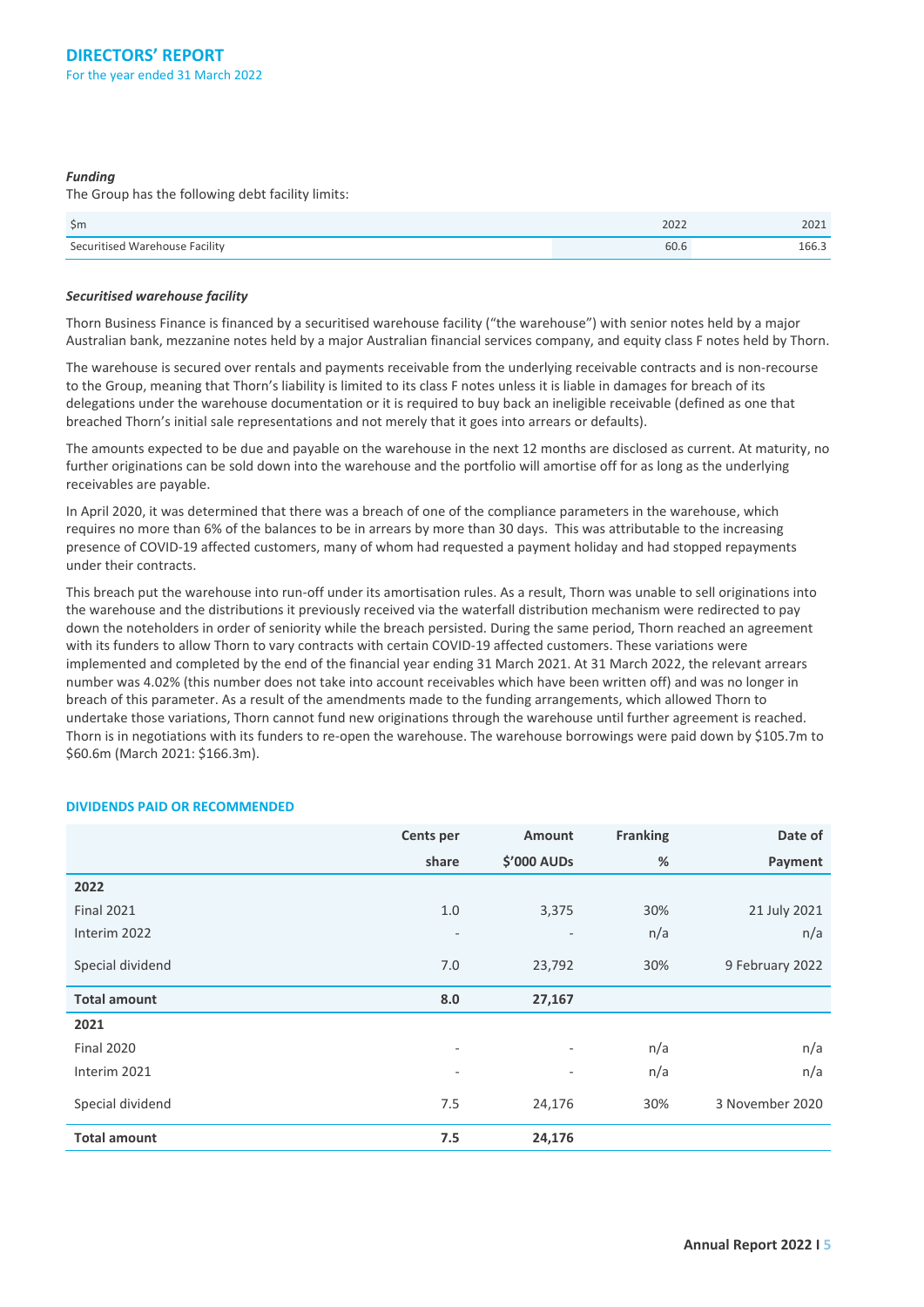On 30 May 2022, the directors have declared a final dividend of 1 cent per share for an expected payment of \$3.4m to be paid on 25 July 2022. The dividend is fully franked. The Company's DRP will apply to the final dividend, with a discount of 2.5% to the market price. It is expected that shares allocated under the DRP will be issued and allocated on the dividend payment date.

For the year, Thorn paid a total dividend of 8 cents per share, totalling \$27.2m. A number of Thorn's shareholders participated in the Company's dividend reinvestment plan ('DRP') offered for the 2021 final dividend, resulting in \$0.5m of the total being reinvested in Thorn shares. Net outflow was \$26.7m.

## **REGULATORY MATTERS**

We acknowledge Thorn's role as a responsible corporate citizen to the environment, the community in which we operate and to our people. We aim to protect the environment in a sustainable manner preventing or reducing any negative impact of Thorn's operations and activities. As a financial services company, the Group has a relatively small environmental impact across its business locations. COVID-19 and the related lockdowns led to a reduction in Thorn's office environmental footprint. The Audit Committee, the Risk & Compliance Committee and the Board regularly review the risks associated with the business and believe that the Group does not have any material exposure to environmental or social sustainability risks. The Group is not subject to any significant environmental regulation. Thorn's asset valuations, useful lives, fair values, costs of or demand for its products, and credit losses from its receivable books are unlikely to be materially affected by climate change. In FY23, we will continue to look to implement strategies working towards minimising our carbon footprint.

The Group is subject to extensive regulation in each of the jurisdictions in which it conducts its consumer finance leasing business. The Group will remain subject to this regulatory environment through the transition period following the sale of the Consumer Finance division.

The Group is regulated by the Australian Securities & Investments Commission and is a member of the Australian Financial Complaints Authority. Changes in laws or regulations in a market in which the Group operates could impact the business. The Group continually monitors the regulatory and compliance environment to ensure that the business is abreast of all potential changes.

## **SUBSEQUENT EVENTS**

## *Dividend declaration*

Refer to note 17 for the final dividend declared by the directors on 30 May 2022, to be paid on 25 July 2022. The Company's Dividend Reinvestment Plan will apply to the final dividend with a discount of 2.5% to the market price.

## *Share buy back programs*

On 30 May 2022, Thorn completed a minimum holding share buy back, under which it bought back and cancelled 81,977 fully paid ordinary shares for \$21,150.

Thorn is conducting an on-market share buy back program of up to 5% of Thorn's ordinary shares, or up to 16,994,615 ordinary shares, commencing 1 March 2022 and for up to 12 months. From 1 April 2022 to 24 June 2022, the Group has bought back 861,851 fully paid ordinary shares for a total cost of \$224,965.

## *Legal proceedings*

On 27 September 2021, the Supreme Court of New South Wales delivered judgement in Thorn's favour in relation to a disputed property lease.

On 23 June 2022, the appeal by Centuria against the judgement in favour of Thorn at first instance was dismissed by the NSW Court of Appeal (Centuria Property Funds Ltd v Thorn Australia Pty Ltd [2022] NSWCA 104).

## *Other*

During the period of May 2022 to 24 June 2022, Thorn acquired shares in another ASX listed company, Humm Group Limited, for a cost of approximately \$3.55 million.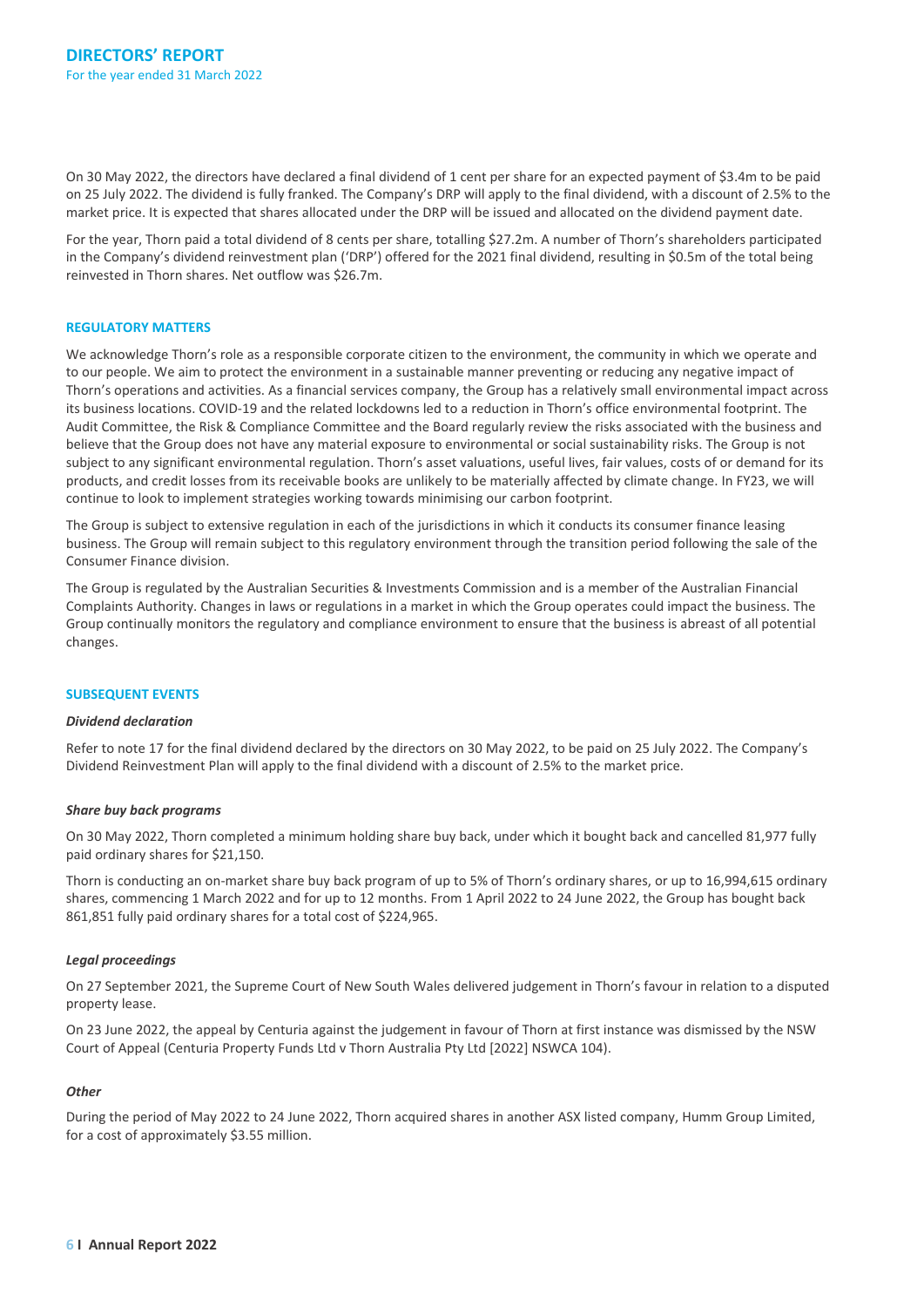## **FINANCING AND GOING CONCERN**

The directors have prepared the Financial Report on the going concern basis, which assumes continuity of normal business activities and the realisation of assets and the settlement of liabilities in the ordinary course of business.

The Group achieved a net profit after tax of \$32.3m (2021: \$8.4m) for the year ended 31 March 2022 and net cash generated in operating activities during the same period amounted to a \$87.7m inflow (2021: \$209.9m inflow), \$54.0m inflow (2021: \$119.0m) excluding the Consumer Finance division. A significant proportion of the cash outflow occurred in the second half of the year as a result of the Group's asset finance product re-launch and required funding of the originations, and the payment of special dividend in February 2022.

Following a strategic review, the assets of the Consumer Finance division were sold to Credit Corp in December 2021. This netted a cash consideration of \$42.5m, \$43.9m satisfied in cash in December 2021 and \$1.4m payable to Credit Corp in financial year 2023.

The directors have reviewed the Group's cash flow forecast through to 30 June 2023.

The directors are of the opinion that there are reasonable grounds to believe that the collection from the receivables books alongside a smaller cost base, will provide sufficient incoming cash flows and remain confident that the business will, longer term, be successful in achieving its strategic objectives. However, the success of the recently launched invoice finance product and the revitalisation of the asset finance division are not guaranteed.

## **OUTLOOK**

Thorn's policy is to not provide profit guidance and nothing in this report should be construed as profit guidance.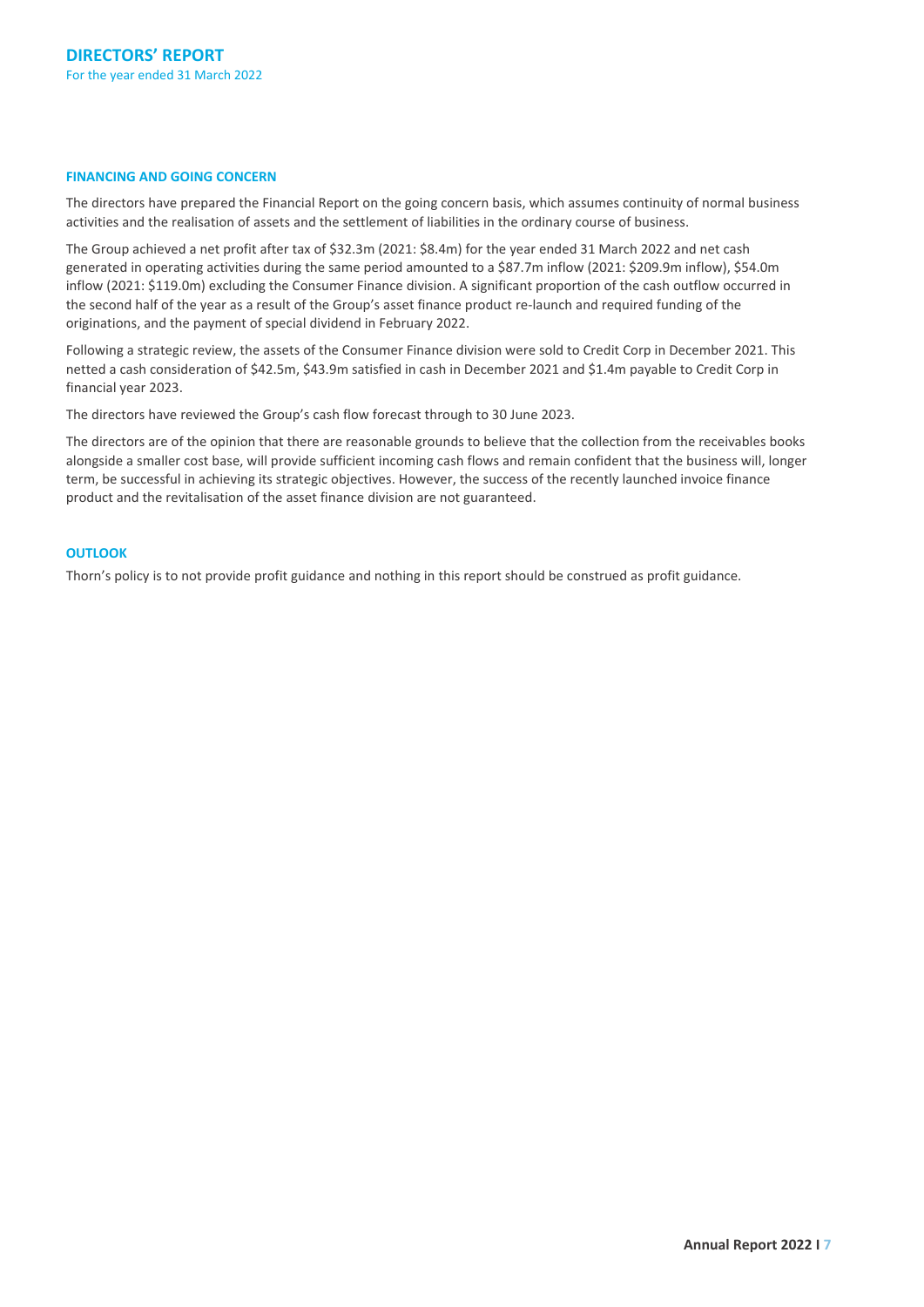## **DIRECTORS' INFORMATION**

## *Warren McLeland*

Non-Executive Director Appointed 30 August 2019 Appointed Board Chairman 23 October 2019 Appointed Chair of Risk & Compliance Committee 4 December 2019

*Qualifications* Bachelor of Science **MBA** 

## *Experience*

Warren has over 40 years of experience in financial services in wholesale and retail sectors at top business management and CEO levels. Warren's experience has been gained in organisations such as Bain and Co and Chase Manhattan (now JP Morgan Chase). Warren is the Non-Executive Chairman of ASX listed Resimac Group Ltd and was formerly the CEO. Warren is a former non-executive director of UIL Limited.

**Other current ASX directorships** Resimac Group Ltd

*Former ASX directorships in the last three years* None

*Interests in shares and options* Nil

## *Paul Oneile*

Independent, Non-Executive Director Appointed 14 October 2019 Appointed Chair of Audit Committee 4 December 2019 Appointed Deputy Chair of the Board 20 October 2020 Appointed Chair of Remuneration and Nomination Committee 20 October 2020

#### *Qualifications*

Bachelor of Economics

## *Experience*

From 2003 to 2008, Paul was CEO of Aristocrat Leisure Limited where he oversaw significant business and cultural change, refocused R&D spending, streamlined the supply chain operation, and successfully oversaw the growth of the company's international operations.

Paul is the Non-Executive Chairman of Invigor Group Limited. Previously Paul was the Non-Executive Chairman of ASX listed company, A2B Australia Limited (formerly Cabcharge Australia Limited) and was the Non-Executive Chairman of Intecq Limited (formerly eBet Limited), from 2012 until its acquisition by Tabcorp Holdings Limited in December 2016.

## *Other current ASX directorships*

Invigor Group Limited

*Former ASX directorships in the last three years* A2B Australia Limited

## *Interests in shares and options* 235,000 ordinary shares

## *Allan Sullivan*

Non-Executive Director Appointed 30 August 2019

## *Qualifications*

Bachelor of Science, Bachelor of Engineering, Doctor of Engineering

## *Experience*

Allan has had a professional career spanning over 40 years involving senior management roles in Switzerland, Holland, Korea, Hong Kong and Australia. Allan has a Bachelor of Science, a Bachelor of Engineering and a Doctor of Engineering from the University of Sydney.

Allan was the Chief Executive Officer and Director of the listed ASX-ERG Group of Companies based in Perth (now Vix Technology) from 2004 to 2007. Since 2007, Allan has acted as a consultant to the VIX Verify Group and the Allectus Capital Group in relation to their technology businesses. More recently, Allan has served as Executive Chairman of the VIX Verify Group, managing the successful sale of VIX Verify Global Identification business to the UK listed GB Group Plc. Allan is a Non-Executive director of Invigor Group Limited.

## *Other current ASX directorships* Invigor Group Limited

*Former ASX directorships in the last three years* None

**Interests in shares and options** 247,540 ordinary shares

## *Company Secretary*

Alexandra Rose (BLaws, MBA, FAID, FGIA, FCIS) is the Group's General Counsel, Company Secretary and General Manager of Risk & Compliance. Alexandra is an experienced corporate lawyer with over 25 years of legal, risk and regulatory expertise. She has held senior executive roles at a number of leading Australian financial services companies and is a former non-executive director of The Law Society of New South Wales, Lawcover Insurance, Intech Credit Union Limited (now merged with Bank Australia), Justice Connect and Hockey NSW.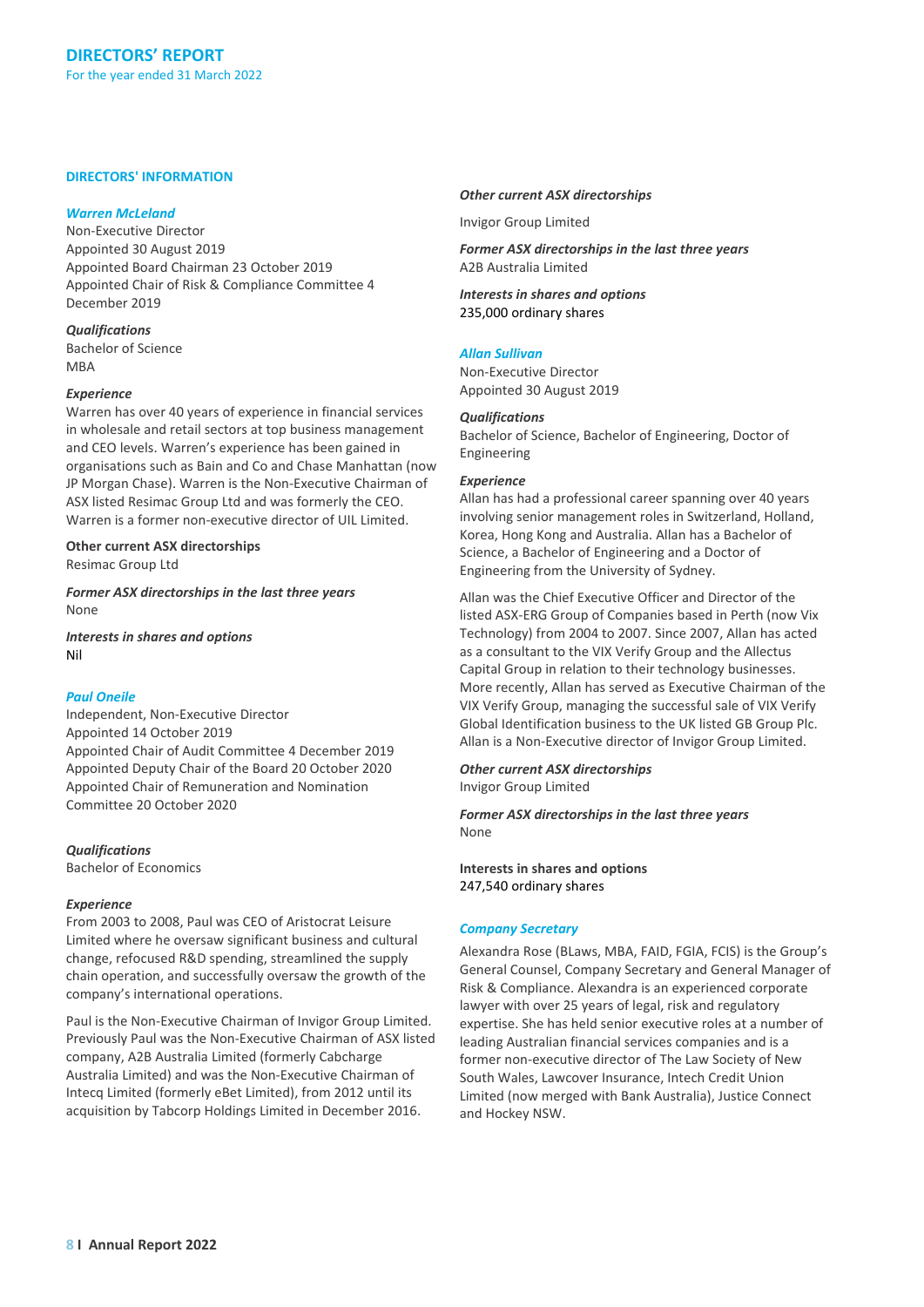## **Directors' Meetings**

The number of directors' meetings (including meetings of committees of directors) and the number of meetings attended by each of the directors of the Company during the financial year are detailed below.

| Director        |    | <b>Board Meetings</b> | <b>Audit Committee Meetings</b> |   | Risk & Compliance Committee Remuneration & Nomination<br><b>Meetings</b> |   | <b>Committee Meetings</b> |   |
|-----------------|----|-----------------------|---------------------------------|---|--------------------------------------------------------------------------|---|---------------------------|---|
|                 | A  | в                     | A                               | в | A                                                                        | в | А                         | в |
| Warren McLeland | 25 | 25                    | b                               |   |                                                                          |   |                           |   |
| Paul Oneile     | 25 | 25                    | b                               |   |                                                                          |   |                           |   |
| Allan Sullivan  | 25 | 25                    |                                 |   |                                                                          |   |                           |   |

**A** – Number of meetings attended

**B** – Number of meetings held during the time the director held office during the year

## *INDEMNIFICATION AND INSURANCE OF DIRECTORS AND OFFICERS*

#### *Insurance*

During the financial year, the Company has paid insurance premiums of \$1,908,779 in respect of directors' and officers' liability and legal expenses insurance contracts for current and former directors and officers, including senior executives of the Company and directors, senior executives and secretaries of its controlled entities. The insurance premiums relate to costs and expenses incurred by the relevant officers in defending proceedings, whether civil or criminal and whatever their outcome, and other liabilities that may arise from their position, except for conduct involving misconduct. The insurance policies outlined above do not contain details of the premiums paid in respect of individual officers of the Company.

## *Indemnification*

The Company has agreed to indemnify the current, former, and subsequent directors and officers of the Company against all liabilities to another person (other than the Company or a related body corporate) that may arise from their position as directors or officers of the Company and its controlled entities, except where the liability arises out of conduct involving a lack of good faith. The agreements stipulate that the Company will meet the full amount of any such liabilities, including costs and expenses.

#### **REMUNERATION REPORT**

The Board of Thorn Group Limited presents the remuneration report which outlines key aspects of the remuneration policy and framework, and the remuneration awarded this year.

The information provided in this report has been prepared based on the requirements of the Corporations Act 2001 and the applicable accounting standards and has been audited by our auditors.

The report is structured as follows:

- 1. Remuneration governance
- 2. Non-Executive Directors and Key Management Personnel
- 3. Non-Executive Director remuneration
- 4. Key Management Personnel ('KMP') remuneration
- 5. Alignment between remuneration and performance
- 6. Service contracts for KMP
- 7. Other statutory disclosures

## **1. REMUNERATION GOVERNANCE**

The Company aims to deliver sustainable and superior returns to shareholders. The remuneration framework is designed to ensure rewards are appropriate for the results achieved and are aligned to the Company's strategic goals and shareholder wealth creation.

The Board has ultimate responsibility for the fixed and variable remuneration opportunity and outcomes and determines what is value for money for shareholders.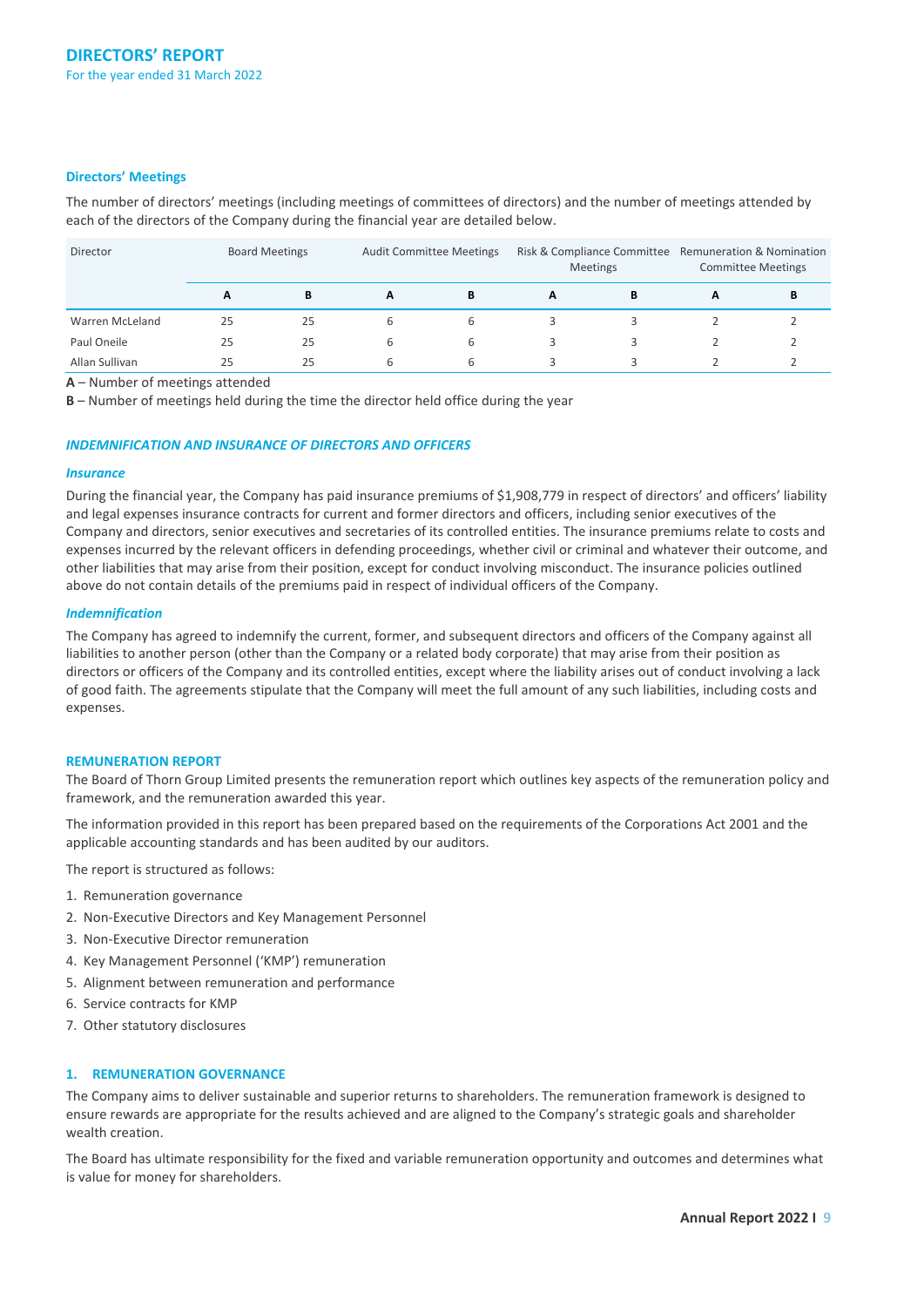The Board provides guidance and oversight to the remuneration strategy and has established a Remuneration & Nomination Committee to ensure the remuneration strategy attracts and retains quality non-executive directors and executives, fairly and responsibly rewards them, is equitable and aligned to shareholders' interests, and complies with the law and high standards of governance.

The Committee is made up of non-executive directors and its charter is available on the Company's website. The Committee makes recommendations to the Board for its consideration and approval. The Chairman of the Committee will be available at the Annual General Meeting to answer any questions from shareholders on this report.

The Committee draws on independent experts where appropriate to provide advice on remuneration levels, trends and structures. Where this occurs, the consultants are instructed by and report directly to the Chairman of the Committee and are thereby free of any undue influence by any KMP to whom their recommendations may relate.

## **2. NON-EXECUTIVE DIRECTORS AND KEY MANAGEMENT PERSONNEL - AUDITED**

For the year ended 31 March 2022, the Non-Executive Directors ('NEDs') and KMP were:

| Non-Executive Directors | Position                                        | Director/Committee Chair<br>Term or Date |
|-------------------------|-------------------------------------------------|------------------------------------------|
| Warren McLeland         | Director                                        | <b>Full Year</b>                         |
|                         | <b>Board Chairman</b>                           | Full Year                                |
|                         | Chairman of Risk & Compliance Committee         | <b>Full Year</b>                         |
| Paul Oneile             | Director                                        | <b>Full Year</b>                         |
|                         | Chairman of Audit Committee                     | Full Year                                |
|                         | Chairman of Remuneration & Nomination Committee | Full Year                                |
| Allan Sullivan          | Director                                        | Full Year                                |
|                         |                                                 |                                          |
| <b>Executive KMP</b>    | Position                                        | Term or Date                             |
| Peter Lirantzis         | <b>Chief Executive Officer</b>                  | <b>Full Year</b>                         |
| Luis Orp                | <b>Chief Financial Officer</b>                  | Full Year                                |
|                         |                                                 |                                          |

## **3. NON-EXECUTIVE DIRECTOR REMUNERATION - AUDITED**

Non-executive directors' fees are determined within an aggregate directors' fee pool as approved by shareholders from time to time. Independent remuneration consultants are employed periodically to provide advice and, where an increase is recommended, this is put to shareholders at the subsequent AGM. The current maximum aggregate fee pool is \$650,000 inclusive of superannuation per annum and was last voted upon by shareholders at the 2013 Annual General Meeting ('AGM'). The Board does not intend to seek an increase to the fee pool at the 2022 AGM.

From 1 April 2021, the base annual fee for the Chairman is \$110,000 per annum plus superannuation. Base fees for other nonexecutive directors are \$100,000 per annum plus superannuation. The Chair of each of the committees receives an additional annual fee of \$10,000 plus superannuation. Members of each of the committees receive an additional annual fee of \$5,000 plus superannuation.

Non-executive directors do not receive performance-related remuneration. Non-executive directors are not entitled to any additional remuneration upon retirement. Out-of-pocket expenses are reimbursed to directors upon the production of proper documentation.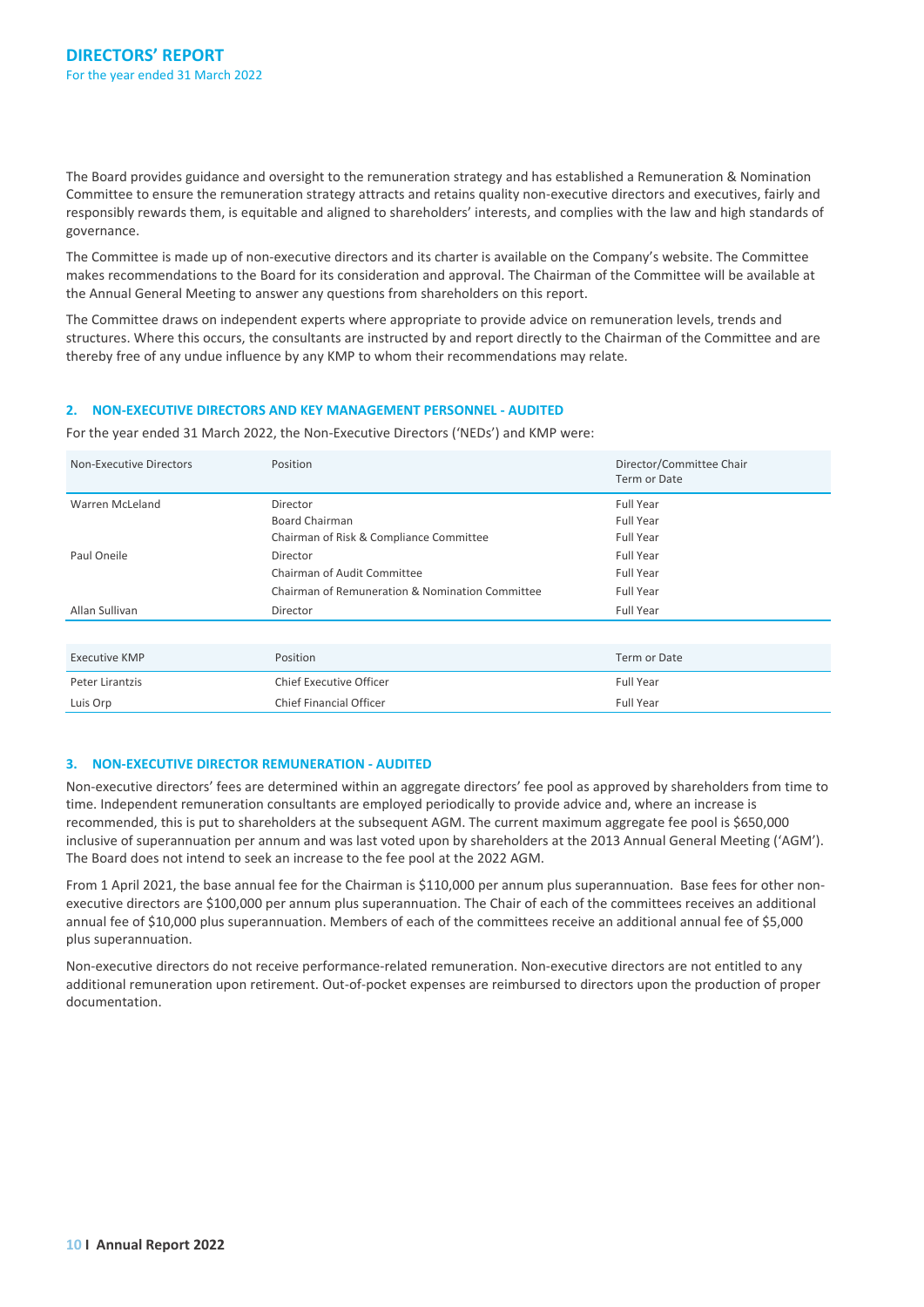| Name                                             | Year | Salary and fees          | Superannuation | Total   |
|--------------------------------------------------|------|--------------------------|----------------|---------|
| <b>Warren McLeland</b>                           | 2022 | 130,000                  | 12,838         | 142,838 |
|                                                  | 2021 | 90,769                   | 8,623          | 99,392  |
| Paul Oneile                                      | 2022 | 125,000                  | 12,344         | 137,344 |
|                                                  | 2021 | 89,500                   | 8,503          | 98,003  |
| Allan Sullivan                                   | 2022 | 115,000                  | 11,356         | 126,356 |
|                                                  | 2021 | 75,000                   | 7,125          | 82,125  |
| <b>Former Non-Executive Director</b>             |      |                          |                |         |
| Kent Bird*                                       | 2022 | $\overline{\phantom{a}}$ | ۰              |         |
|                                                  | 2021 | 45,769                   | 4,348          | 50,117  |
| <b>Total Non-Executive Director Remuneration</b> | 2022 | 370,000                  | 36,538         | 406,538 |
|                                                  | 2021 | 301,038                  | 28,599         | 329,637 |

\*Kent Bird resigned as a non-executive director on 2 October 2020.

## **4. KEY MANAGEMENT PERSONNEL REMUNERATION - AUDITED**

The Company's approach to remuneration is framed by the strategy and operational demands of the business, the desire for superior sustained shareholder returns, the complex and onerous regulatory environment and high standards of governance.

The remuneration structure has been designed to balance both shareholder and executive interests. It consists of a mix of fixed and 'at-risk' pay where the at-risk element seeks to balance both short and long term performance.

The diagram below illustrates the link between the business' objective and executive KMP remuneration.

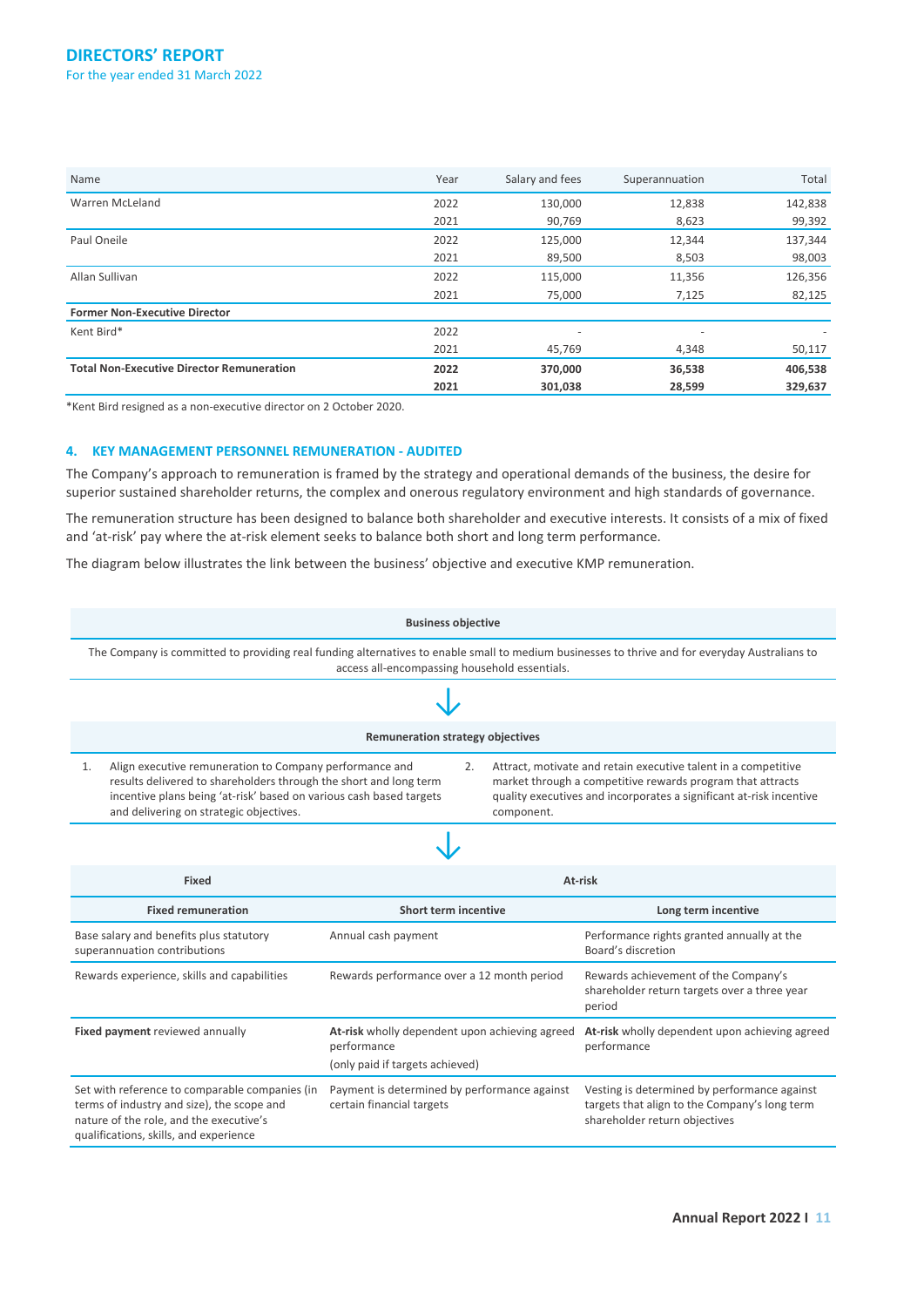## *CEO sign on allocation of share rights*

As part of his remuneration package on appointment as CEO, Peter Lirantzis was provided with an upfront allocation of 464,253 units of share rights. These rights require a two year service period to be completed, starting from 10 February 2020. These rights vested on 30 March 2022 and are currently held in escrow with a two year hold period. If Mr Lirantzis's employment is terminated by the Company for cause, all shares subject to a holding lock, at the time of termination will be forfeited.

|                 | <b>Share Rights Granted</b> |              | <b>Financial Year in which Grants Vest</b> | Values Yet to Vest S |                          |
|-----------------|-----------------------------|--------------|--------------------------------------------|----------------------|--------------------------|
|                 | <b>Number</b>               | Date         | (ended 31 March)                           | Min (a)              | Max(b)                   |
| Peter Lirantzis | 464.253                     | 22 May 2020* | 2022                                       | Nil                  | $\overline{\phantom{0}}$ |

\*The grant of the rights was finalised during the 2021 financial year with the service period being backdated to 10 February 2020, Peter's start date.

These share rights are not part of any of the LTI plans disclosed below.

## *Future remuneration intentions*

The above-described remuneration framework for both short and long term incentives is presently under review.

## *Remuneration expenses for Executive KMP*

The following table shows details of the remuneration expense recognised for the Group's executive key management personnel for the current and previous financial year measured in accordance with the requirements of the accounting standards.

| Name                 | Year | Salary  | Termination              | STI(a)                   | Other<br>remuneration<br>(b) | Superannuation           | Long Service<br>Leave    | LTI(c)                   | Total     |
|----------------------|------|---------|--------------------------|--------------------------|------------------------------|--------------------------|--------------------------|--------------------------|-----------|
| <b>Executive KMP</b> |      |         |                          |                          |                              |                          |                          |                          |           |
| Peter Lirantzis      | 2022 | 499,308 | $\overline{\phantom{a}}$ | 522,876                  | 234,451                      | 23,100                   | $\overline{\phantom{a}}$ | 32,328                   | 1,312,063 |
|                      | 2021 | 499,481 | $\overline{\phantom{a}}$ | 234,451                  | $\overline{\phantom{a}}$     | 21,521                   | $\overline{\phantom{a}}$ | 36,756                   | 792,209   |
| Luis Orp             | 2022 | 360,000 | $\overline{\phantom{0}}$ | 153,427                  | 98,623                       | 23,100                   | $\overline{\phantom{a}}$ | $\overline{\phantom{a}}$ | 635,150   |
|                      | 2021 | 151,526 | $\overline{\phantom{a}}$ | 98,623                   | $\overline{\phantom{a}}$     | 11,202                   | $\overline{\phantom{a}}$ | $\overline{\phantom{a}}$ | 261,351   |
| Former KMP's         |      |         |                          |                          |                              |                          |                          |                          |           |
| Peter Forsberg       | 2022 | -       | ٠                        | $\overline{\phantom{a}}$ | $\overline{\phantom{a}}$     | $\overline{\phantom{a}}$ | $\overline{\phantom{a}}$ |                          |           |
|                      | 2021 | 247,102 | 293,325                  | $\overline{\phantom{a}}$ | $\overline{\phantom{a}}$     | 21,521                   | $\overline{\phantom{a}}$ | (127, 378)               | 434,570   |
| Total                | 2022 | 859,308 | $\sim$                   | 676,303                  | 333,074                      | 46,200                   | $\overline{\phantom{a}}$ | 32,328                   | 1,947,213 |
| Remuneration         | 2021 | 898,109 | 293,325                  | 333,074                  | $\qquad \qquad \blacksquare$ | 54,244                   | $\overline{\phantom{a}}$ | (90, 622)                | 1,488,130 |

a) The amounts are earned by the KMP but, due to the introduction of the deferral mechanism, 50% of total STI is to be paid in July 2022 with subsequent payments as per STI deferral scheme.

b) In December 2021, the Board determined to change the short term incentive framework post annual report sign off for the 2021 financial year. The potential target amount had changed from 50% to 100% of fixed remuneration salary package. An additional amount of \$234,451 and \$98,623 was payable to Peter Lirantzis and Luis Orp respectively for the 2021 year.

c) The LTI column represents the accounting charge recognised in the Company's profit or loss statement in respect of the long term incentive plan, and also include retention payments settled in equity. The charge reflects the fair value of the performance rights calculated at the date of grant using a Monte Carlo simulation model and allocated to each reporting period over the period from grant date to the expected vesting date. The value disclosed is the portion of the fair value of the performance rights allocated to this reporting period. Where grants lapse due to the failure or anticipated failure to achieve non-market condition hurdles then the expense previously recognised can be reversed and result in a negative entry in this column.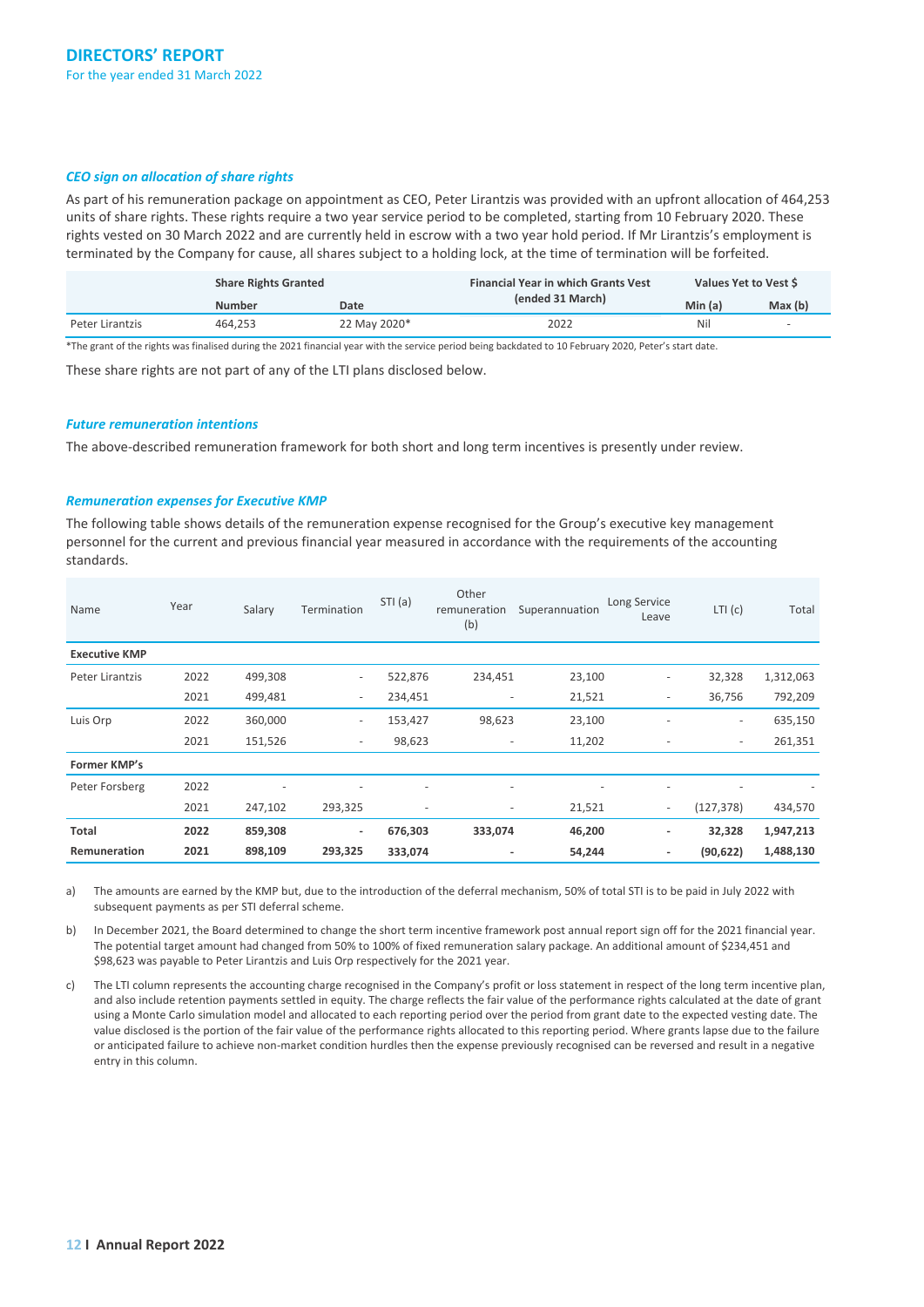## *Remuneration mix*

The table below represents the target remuneration mix for group executives in the current year:

|            |                           | At risk              |                     |
|------------|---------------------------|----------------------|---------------------|
|            | <b>Fixed remuneration</b> | Short term incentive | Long term incentive |
| <b>KMP</b> | 50%                       | 50%                  | 0%                  |

Peter Lirantzis received performance rights, which can be considered to be long term incentives, as part of his sign on. There are no performance hurdles and therefore they have not been included in the above table.

## *Fixed remuneration*

Fixed remuneration consists of a base salary and benefits plus statutory superannuation contributions. The fixed remuneration is set with reference to the market, the scope and nature of the role, and the executive's qualifications, skills, performance and experience. In certain cases, the Board may determine that it is appropriate to stretch fixed annual compensation in order to attract critical talent where necessary.

Fixed remuneration is reviewed annually. The Board may also approve adjustments during the year as recommended by the CEO such as those arising from promotion or the undertaking of additional duties.

## *Short term incentive*

The short term incentive ("STI") is an annual cash payment subject to achieving performance criteria based both on financial and non-financial key performance indicators. The Board has discretion in all matters. The below described remuneration framework is presently under review.

| <b>Features</b>                           | <b>Description</b>                                                                                                                                                                                                                                                                                                                                                                                                                                                                                                                                                                                                                                                                                           |                                                                                                                                                                                    |                                                                                                                                                                                                                                                                                                                                                                  |  |  |  |
|-------------------------------------------|--------------------------------------------------------------------------------------------------------------------------------------------------------------------------------------------------------------------------------------------------------------------------------------------------------------------------------------------------------------------------------------------------------------------------------------------------------------------------------------------------------------------------------------------------------------------------------------------------------------------------------------------------------------------------------------------------------------|------------------------------------------------------------------------------------------------------------------------------------------------------------------------------------|------------------------------------------------------------------------------------------------------------------------------------------------------------------------------------------------------------------------------------------------------------------------------------------------------------------------------------------------------------------|--|--|--|
| Purpose                                   | To motivate executives to achieve short term performance targets.                                                                                                                                                                                                                                                                                                                                                                                                                                                                                                                                                                                                                                            |                                                                                                                                                                                    |                                                                                                                                                                                                                                                                                                                                                                  |  |  |  |
| Opportunity                               | Target (as % of Fixed)<br>Maximum (as % of Fixed)                                                                                                                                                                                                                                                                                                                                                                                                                                                                                                                                                                                                                                                            |                                                                                                                                                                                    |                                                                                                                                                                                                                                                                                                                                                                  |  |  |  |
|                                           | <b>KMP</b>                                                                                                                                                                                                                                                                                                                                                                                                                                                                                                                                                                                                                                                                                                   | 100%                                                                                                                                                                               | 100%                                                                                                                                                                                                                                                                                                                                                             |  |  |  |
|                                           | package.                                                                                                                                                                                                                                                                                                                                                                                                                                                                                                                                                                                                                                                                                                     | the 2021 financial year. The potential target amount had changed from 50% to 100% of fixed remuneration salary                                                                     | In December 2021, the Board determined to change the short term incentive framework post annual report sign off for                                                                                                                                                                                                                                              |  |  |  |
| <b>Performance Period</b>                 | 12 months                                                                                                                                                                                                                                                                                                                                                                                                                                                                                                                                                                                                                                                                                                    |                                                                                                                                                                                    |                                                                                                                                                                                                                                                                                                                                                                  |  |  |  |
| Gateway and<br>performance metrics (2022) | The KPIs that were assessed for financial year 2022 include:<br>$\bullet$<br>Market Benchmarking;<br>$\bullet$<br>People and culture;<br>$\bullet$<br>Capital, Risk and Funding; and                                                                                                                                                                                                                                                                                                                                                                                                                                                                                                                         | The FY22 STI's were set based upon recovery of COVID-19 and executing a number of strategic initiatives.<br>Financial metrics including cash NPAT and preserving the cash balance; | Innovation and technology initiatives (delivery of technology strategies to allow for scale and digitalisation)                                                                                                                                                                                                                                                  |  |  |  |
| Gateway and<br>performance metrics (2021) | The FY21 STI's were set against the backdrop of COVID-19 and its impact on the business. The primary objective was<br>to preserve and increase the Group's cash balance while also executing a number of strategic initiatives.<br>Goals were specific to the Group achieving a target closing cash balance, collection targets in both the Consumer<br>Leasing and Business Finance divisions, cost targets relating to the Group's store network as well as the development<br>and launch of the new digital platform in Consumer Finance.<br>100% of the STI that can be earned (detailed in the table above) is eligible for payment as it is based upon achieving<br>the strategic goals outlined above |                                                                                                                                                                                    |                                                                                                                                                                                                                                                                                                                                                                  |  |  |  |
| Assessment, approval and<br>payment       | determine the value of each executive's STI reward.<br>accordingly.                                                                                                                                                                                                                                                                                                                                                                                                                                                                                                                                                                                                                                          | based on the Company's audited financial statements and each executive's performance against the Group KPIs to                                                                     | At the end of the financial year, the Remuneration & Nomination Committee assesses actual financial performance<br>The Board has 100% discretion with the STI outcome including the exercising of judgement with regard to any matter,<br>both positive and negative, that may have occurred during the financial period and to adjust the levels of achievement |  |  |  |
|                                           |                                                                                                                                                                                                                                                                                                                                                                                                                                                                                                                                                                                                                                                                                                              |                                                                                                                                                                                    |                                                                                                                                                                                                                                                                                                                                                                  |  |  |  |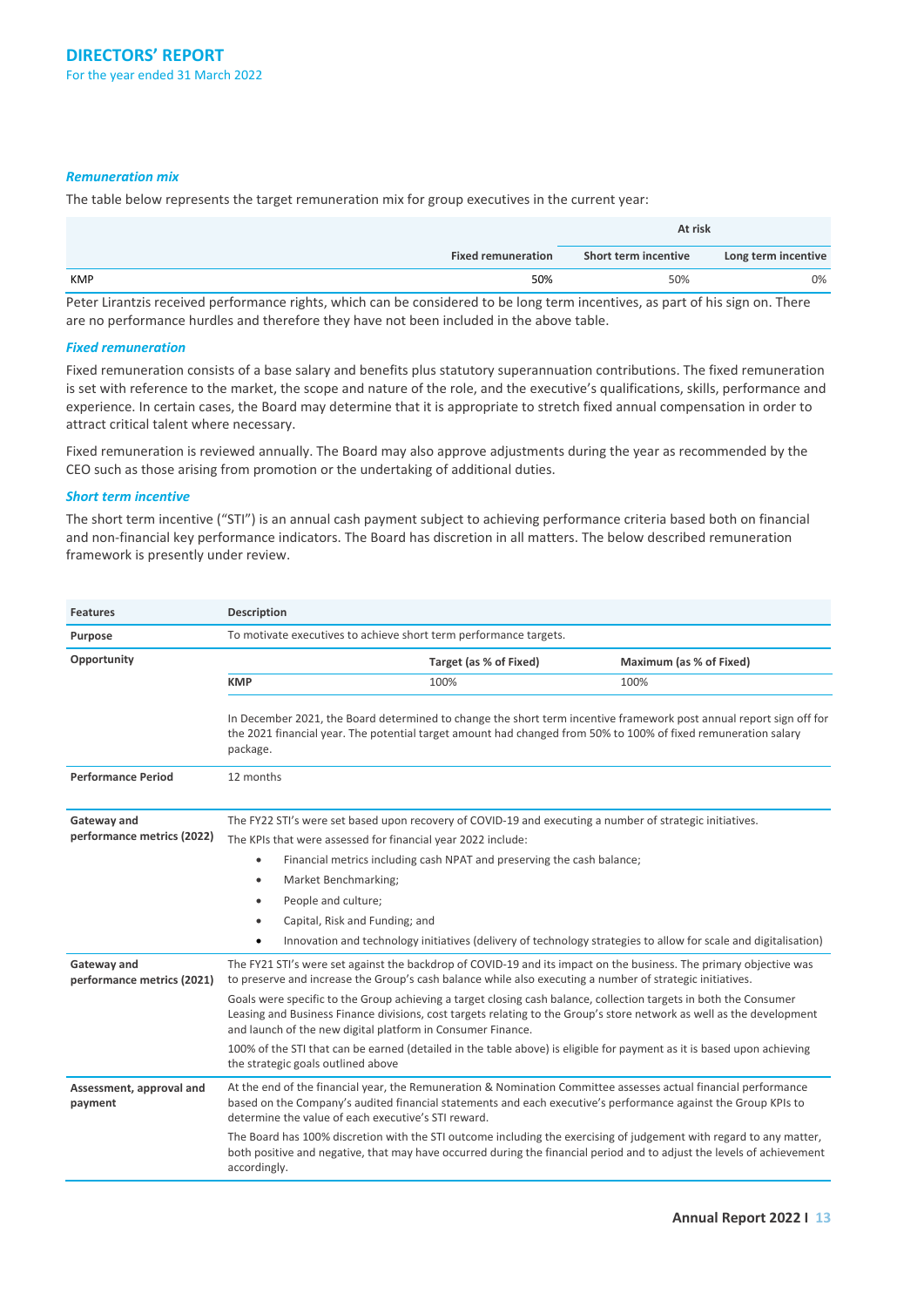| <b>Features</b> | <b>Description</b>                                                                                                                                                                                                                                                        |
|-----------------|---------------------------------------------------------------------------------------------------------------------------------------------------------------------------------------------------------------------------------------------------------------------------|
|                 | Once approved, the STI rewards are expected to be paid in the month following the release of the Company's results<br>to ASX.                                                                                                                                             |
| Deferral        | CEO STI payment to Peter Lirantzis is to be paid in 3 instalments (50% in July 2022, 25% in July 2023 and 25% in July<br>2024). The CFO STI payment to Luis Orp and other executive team members are to paid in 2 instalments (50% in July<br>2022 and 50% in July 2023). |
|                 | Payment of STI deferred amount is subject to continued employment.                                                                                                                                                                                                        |

## **STI OUTCOMES FOR 2022 - AUDITED**

Given the strong performance against NPAT and other KPI measures, short term incentive payments will be made to the executive KMPs for financial year 2022. The Board approved an STI outcome of 75% of total KMP target pool.

## *Long Term Incentive (LTI)*

The Long Term Incentive is an annual performance rights plan to which executive KMP are invited to participate at the Board's discretion. The LTI remuneration framework is presently under review.

For financial year 2022, no executive KMPs were involved in LTI plans. Refer to note 25 for details of LTI plans that were in place for the year.

## *Performance rights granted as compensation in the year*

No performance rights have been granted as compensation during the period under any of these existing long term incentive plans.

As noted above, the LTI remuneration framework is presently under review.

## **5. ALIGNMENT BETWEEN REMUNERATION AND PERFORMANCE – AUDITED**

In considering the consolidated entity's performance and benefits for shareholders' wealth, the board of directors has regard to the following indices in respect of the current financial year and the four previous financial years.

| Year ending 31 March            | 2022 | 2021 | 2020   | 2019   | 2018  |
|---------------------------------|------|------|--------|--------|-------|
| Profit After Tax (AUD millions) | 32.3 | 8.4  | (81.1) | (14.9) | (2.2) |
| Earnings per share (cents)      | 9.5  | 2.6  | (33.7) | (9.3)  | (1.4) |
| Dividends per share (cents)     | 8.0  | 8.5  | 0.0    | 0.0    | 1.0   |
| Share price at year end (\$)    | 0.28 | 0.18 | 0.05   | 0.46   | 0.62  |
| Return on equity %              | 32.5 | 8.4  | n/a    | n/a    | n/a   |

Return on equity is calculated as NPAT divided by the average book equity.

## **6. SERVICE CONTRACTS FOR EXECUTIVE KMP - AUDITED**

The present contractual arrangements with executive KMPs are:

| Component                        | <b>CEO</b>                                                                                                                                                                                        | <b>Senior executives</b> |  |  |
|----------------------------------|---------------------------------------------------------------------------------------------------------------------------------------------------------------------------------------------------|--------------------------|--|--|
| <b>Contract duration</b>         | Ongoing                                                                                                                                                                                           | Ongoing                  |  |  |
| Notice by individual or company  | 6 months<br>6 months                                                                                                                                                                              |                          |  |  |
| <b>Termination without cause</b> | Entitlement to pro-rata STI for the year.<br>Unvested LTI is forfeited unless the Board decide at its absolute discretion otherwise.<br>Board has discretion to award a greater or lesser amount. |                          |  |  |
| <b>Termination with cause</b>    | STI is not awarded and all unvested LTI will lapse.<br>Vested and unexercised LTI can be exercised within a period of 30 days from termination.                                                   |                          |  |  |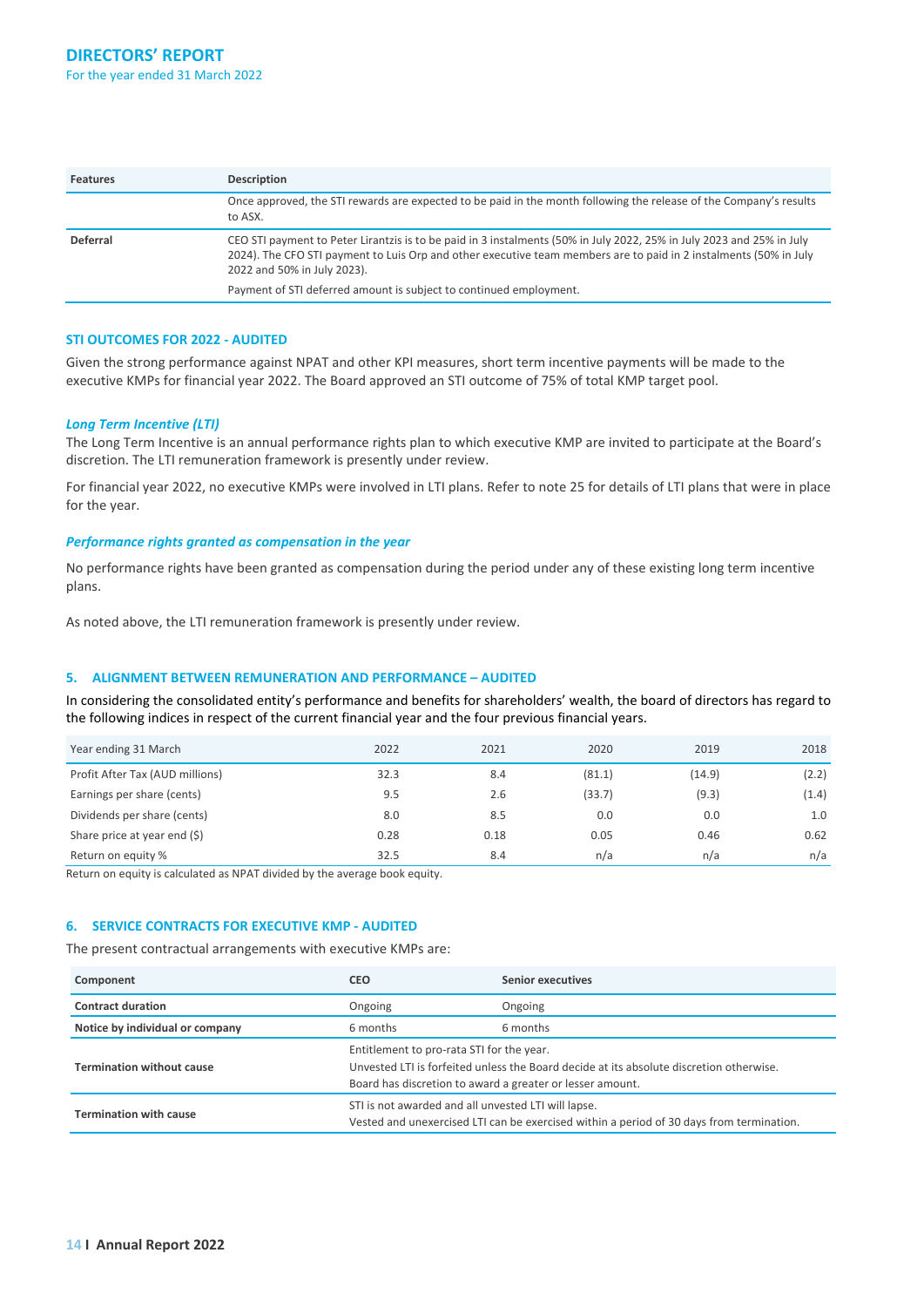## **7. OTHER STATUTORY DISCLOSURES - AUDITED**

## *LTI and Other performance rights available for vesting*

There are no other performance rights available for vesting.

## *Performance and share rights over equity instruments granted*

The movement during the year in the number of performance rights over ordinary shares in Thorn Group Limited held directly, indirectly or beneficially, by each key management person, including their related parties, is as follows:

|                  | Held at<br>1 April 2021 | Granted as<br>Compensation | Vested during<br>the vear | Lapsed                   |                          | Forfeited Held at 31 March<br>2022 |
|------------------|-------------------------|----------------------------|---------------------------|--------------------------|--------------------------|------------------------------------|
| Peter Lirantzis* | 464,253                 | $\overline{\phantom{a}}$   | (464, 253)                | $\overline{\phantom{a}}$ | $\overline{\phantom{0}}$ |                                    |

*\* Currently held in escrow with a two year hold period until 10 February 2024.*

#### *Shareholdings of the directors and executive KMP*

| 2022<br>Name     | Balance at the<br>start of the year | Received on vesting<br>of incentives | Other changes<br>(bought and sold) | Balance at the<br>end of the year |
|------------------|-------------------------------------|--------------------------------------|------------------------------------|-----------------------------------|
| Warren McLeland  | $\overline{\phantom{a}}$            |                                      | ۰                                  | $\qquad \qquad \blacksquare$      |
| Paul Oneile      | 235,000                             | ٠                                    |                                    | 235,000                           |
| Allan Sullivan   | 247,540                             | ٠                                    | ۰                                  | 247,540                           |
| Peter Lirantzis* |                                     | 464,253                              |                                    | 464,253                           |
| Luis Orp         | 250,000                             |                                      | 12.206                             | 262,206                           |

*\* Currently held in escrow with a two year hold period until 10 February 2024.*

#### *Other transactions with Directors or Executive KMP*

There were no loans made or outstanding to Directors or executive KMPs during or at the end of the year.

## **UNISSUED SHARES UNDER OPTIONS**

At the date of this report, there are no unissued ordinary shares of the Company under option.

## **PROCEEDINGS ON BEHALF OF THE COMPANY**

No person has applied to the Court under section 237 of the Corporations Act for leave to bring proceedings on behalf of the Company, or to intervene in any proceedings to which the Company is a party for the purpose of taking responsibility on behalf of the Company for all or part of those proceedings.

No proceedings have been brought or intervened in on behalf of the Company with leave of the Court under section 237 of the Corporations Act 2001.

## **AUDIT AND NON-AUDIT SERVICES**

UHY Haines Norton performed certain other services in addition to their statutory duties. The Board, based on advice from the Audit Committee, has considered the non-audit services provided during the year by the auditor and is satisfied that the provision of those non-audit services is compatible with, and did not compromise, the auditor independence requirements of the Corporations Act 2001 for the following reasons:

- all non-audit services were subject to the corporate governance procedures adopted by the Company to ensure they do not impact the integrity and objectivity of the auditor;
- the non-audit services provided do not undermine the general principles relating to auditor independence; and
- as set out in APES110 Code of Ethics for Professional Accountants, they did not involve reviewing or auditing the auditor's own work, acting in a management or decision-making capacity for the Company, acting as an advocate for the Company or jointly sharing risks and rewards.

Details of the amounts paid to the auditor of the consolidated entity, UHY Haines Norton, and its related practices for audit and non-audit services provided during the year are set out in note 27.

The Company has agreed to indemnify the auditor, UHY Haines Norton, to the extent permitted by law.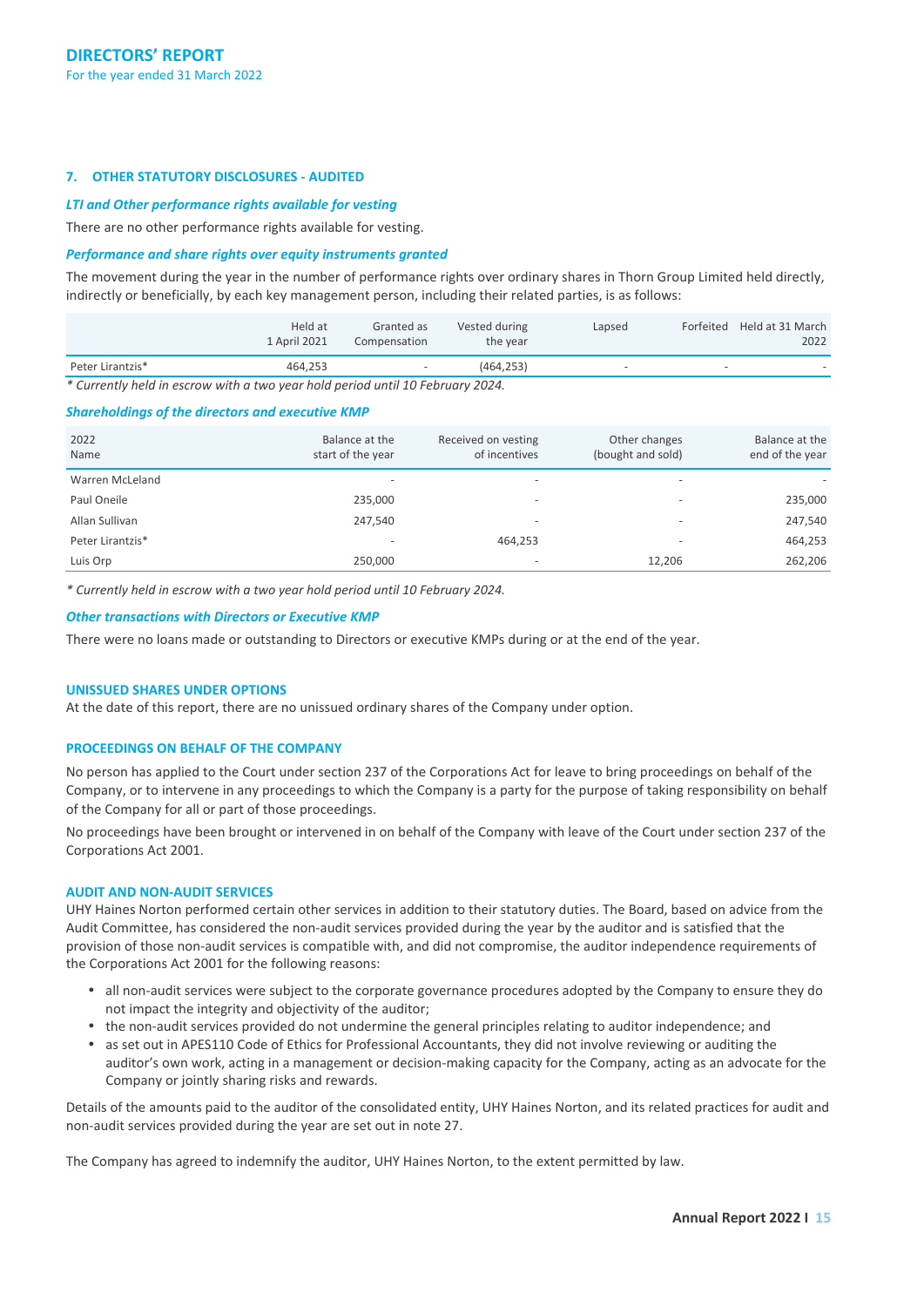## **ROUNDING OF FINANCIAL AMOUNTS**

The Company is of a kind referred to in ASIC Instrument 2016/191 issued by the Australian Securities & Investments Commission and in accordance with that Instrument, amounts in the financial report and directors' report have been rounded off to the nearest thousand dollars, unless otherwise stated.

## **CORPORATE GOVERNANCE STATEMENT**

This statement outlines the main corporate governance practices in place throughout the financial year and is available on Thorn's website https://www.thorn.com.au/site/showcontentpopup.aspx?CompanyPageUid=541be516-3826-4052-b9bdf34b11c7cc73&PageName=Corporate%20Governance%20Statement%202022&ReturnTo=showcategory.aspx?CategoryID=190

## **AUDITOR'S INDEPENDENCE DECLARATION**

The Auditor's independence declaration is set out on page 17 and forms part of the directors' report for the financial year ended 31 March 2022.

This report is made in accordance with a resolution of the directors:

Hammes Medica

**Warren McLeland** *Chairman*

Dated at Sydney 24 June 2022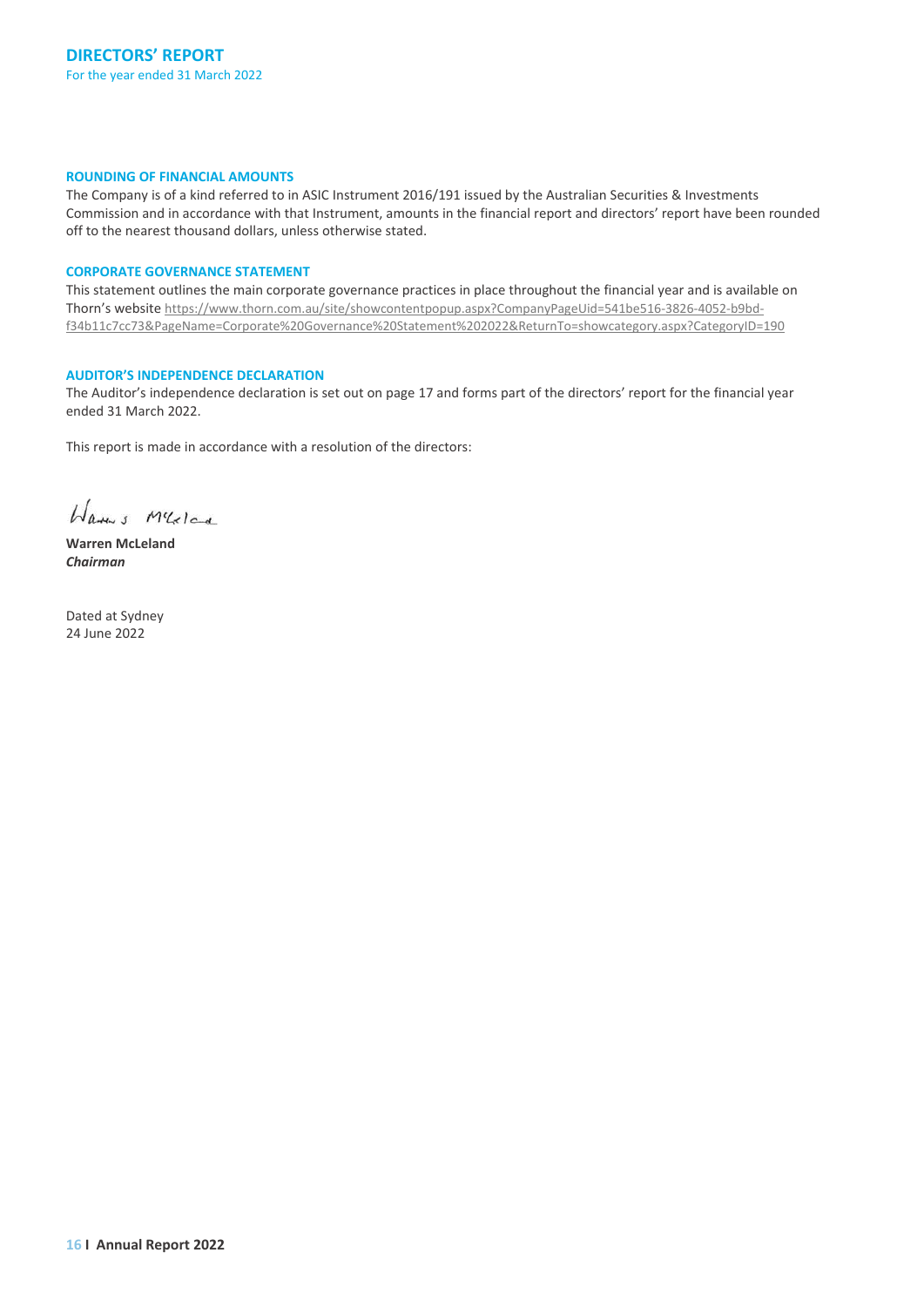

Level 11 | 1 York Street | Sydney | NSW | 2000 GPO Box 4137 | Sydney | NSW | 2001 t: +61 2 9256 6600 | f: +61 2 9256 6611 sydney@uhyhnsyd.com.au www.uhyhnsydney.com.au

## **Auditor's Independence Declaration under Section 307C of the** *Corporations Act 2001*

## **To the Directors of Thorn Group Limited**

As lead auditor for the audit of Thorn Group Limited for the financial year ended 31 March 2022, I declare that, to the best of my knowledge and belief, there have been:

- (a) no contraventions of the auditor independence requirements of the *Corporations Act 2001* in relation to the audit; and
- (b) no contraventions of any applicable code of professional conduct in relation to the audit.

This declaration is in respect of Thorn Group Limited and the entities it controlled during the financial year.

Matchels

Sydney 24 June 2022

UHYHains Naton

**Mark Nicholaeff UHY Haines Norton**  Partner **Charter Chartered Accountants** 

An association of independent firms in Australia and New Zealand and a member of UHY International, a network of independent accounting and consulting firms.

UHY Haines Norton—ABN 85 140 758 156 NSWBN 98 133 826

Liability limited by a scheme approved under Professional Standards Legislation.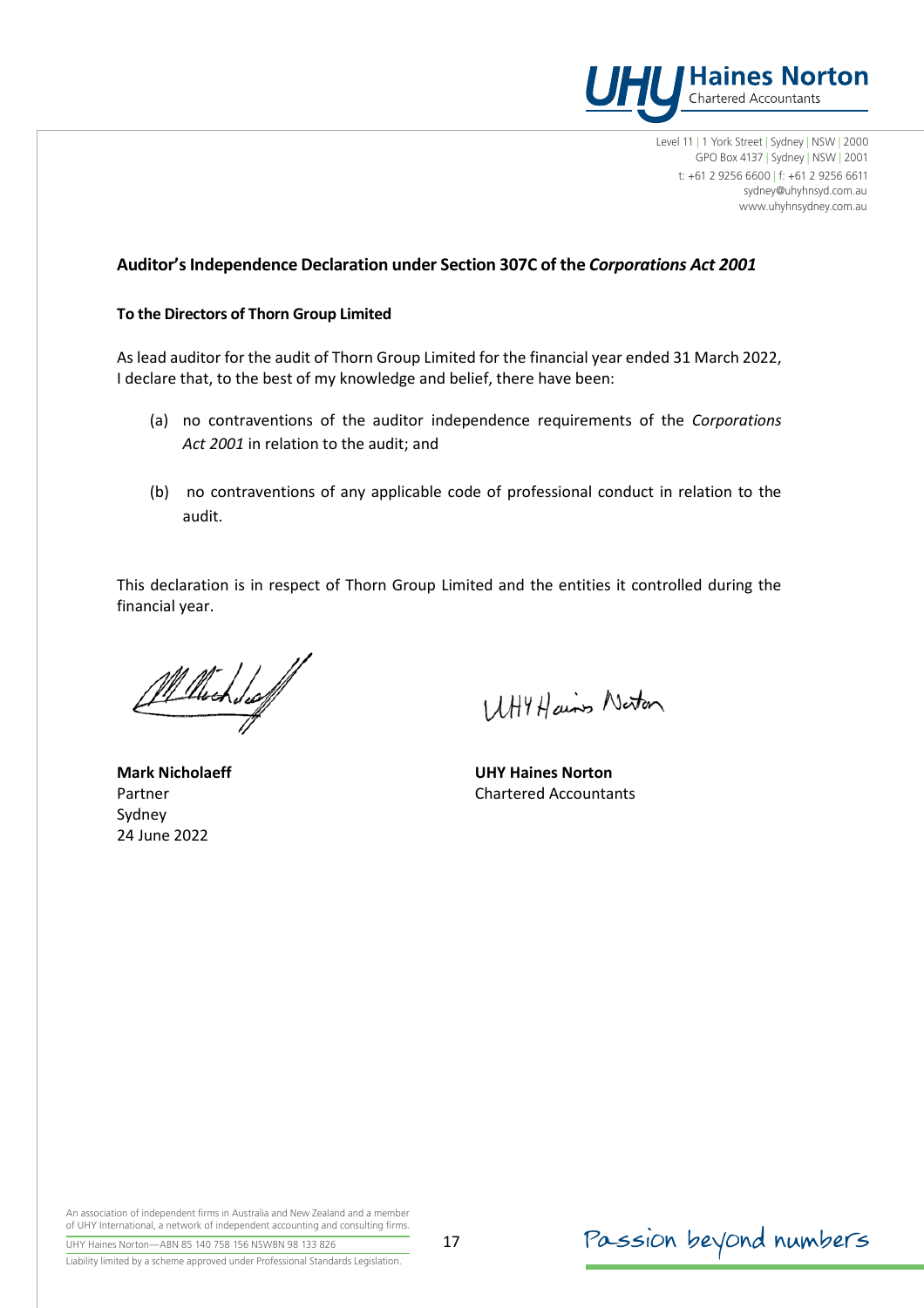# **CONSOLIDATED STATEMENT OF PROFIT OR LOSS AND OTHER COMPREHENSIVE INCOME**

## FOR THE YEAR ENDED 31 MARCH 2022

| \$'000 AUD                                                                                    | <b>Notes</b> | 2022      | 2021      |
|-----------------------------------------------------------------------------------------------|--------------|-----------|-----------|
| <b>Continuing operations</b>                                                                  |              |           |           |
| Interest revenue                                                                              |              | 15,490    | 32,626    |
| Other revenue                                                                                 |              | 1,806     | 816       |
| Revenue                                                                                       |              | 17,296    | 33,442    |
| Employee benefit expense                                                                      | 26           | (14, 137) | (13, 171) |
| Impairment losses on loans and receivables                                                    | 14           | 19,898    | (12, 492) |
| Marketing expenses                                                                            |              | (359)     | 76        |
| Property expenses                                                                             |              | 220       | (422)     |
| Communication & IT expenses                                                                   |              | (3,942)   | (4, 566)  |
| Insurance expenses                                                                            |              | (2,601)   | (1,628)   |
| Legal expenses                                                                                |              | (1, 592)  | (3,007)   |
| Other expenses                                                                                |              | (4, 362)  | (922)     |
| Impairment of intangibles & property, plant and equipment                                     | 9,10         | (389)     | (216)     |
| Recovery of impaired loan                                                                     |              |           | 1,330     |
| Net gain on sale of financial asset                                                           | 8            | 119       |           |
| Corporate expense allocated to discontinued operation                                         | 2            | 8,025     | 7,745     |
| <b>Total operating expenses</b>                                                               |              | 880       | (27, 273) |
| Earnings before interest and tax ("EBIT")                                                     |              | 18,176    | 6,169     |
| Fair value gains on derivative                                                                |              | 1,453     |           |
| Finance expenses                                                                              |              | (6, 764)  | (10,617)  |
| Profit/(Loss) before income tax                                                               |              | 12,865    | (4, 448)  |
| Income tax                                                                                    | 11           |           |           |
| Profit/(Loss) after tax for the year from continuing operations*                              |              | 12,865    | (4, 448)  |
| <b>Discontinued operation</b>                                                                 |              |           |           |
| Profit from discontinued operation, net of tax                                                | 23           | 19,481    | 12,844    |
|                                                                                               |              | 32,346    |           |
| Profit after tax for the year                                                                 |              |           | 8,396     |
| Other comprehensive income - items that may be reclassified<br>subsequently to profit or loss |              |           |           |
|                                                                                               |              | 2,352     | 2,601     |
| Other comprehensive income                                                                    |              |           |           |
| Income tax<br>Other comprehensive income for the year                                         |              | 2,352     | 2,601     |
|                                                                                               |              |           |           |
| <b>Total comprehensive profit</b>                                                             |              | 34,698    | 10,997    |
|                                                                                               |              |           |           |
| <b>Earnings per share- Continuing Operations</b>                                              |              |           |           |
| Basic earnings per share (cents)                                                              | 18           | 3.8       | (1.4)     |
| Diluted earnings per share (cents)                                                            | 18           | 3.8       | (1.4)     |
| <b>Earnings per share- Discontinued Operation</b>                                             |              |           |           |
| Basic earnings per share (cents)                                                              | 18           | 5.7       | 3.9       |
| Diluted earnings per share (cents)                                                            | 18           | 5.7       | 3.9       |
| <b>Earnings per share- Consolidated</b>                                                       |              |           |           |
| Basic earnings per share (cents)                                                              | 18           | 9.5       | 2.6       |
| Diluted earnings per share (cents)                                                            | 18           | 9.5       | 2.5       |
|                                                                                               |              |           |           |

*\* Restated to redirect the results of discontinued business, into one line above Profit after tax for the year. For details see note 23.*

*The Consolidated Statement of Profit or Loss and Other Comprehensive Income is to be read in conjunction with the accompanying notes.*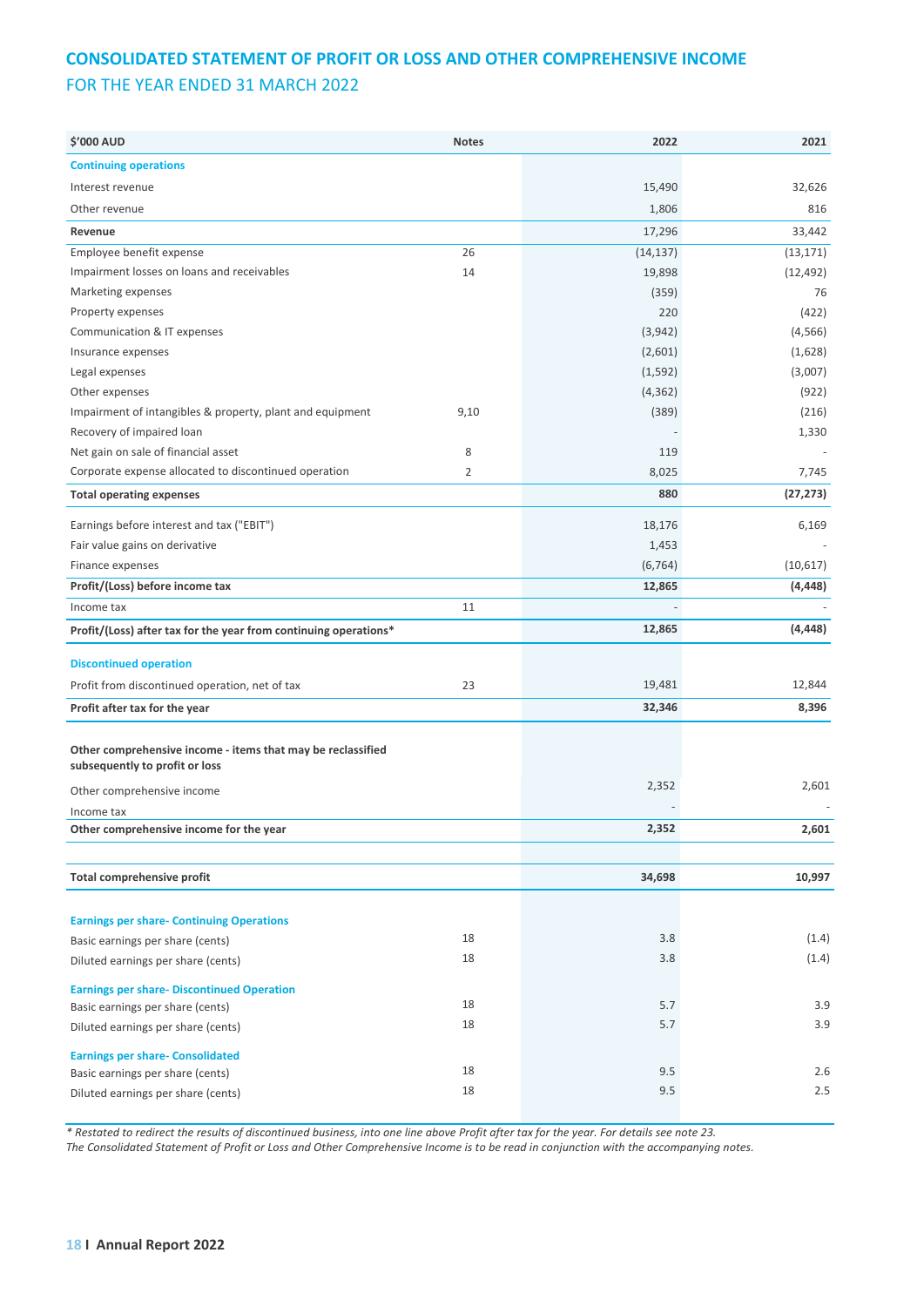## **CONSOLIDATED STATEMENT OF FINANCIAL POSITION** AS AT 31 MARCH 2022

| \$'000 AUD                                                        | <b>Note</b>    | 2022      | 2021      |
|-------------------------------------------------------------------|----------------|-----------|-----------|
| Assets                                                            |                |           |           |
| <b>Current assets</b>                                             |                |           |           |
| Cash and cash equivalents                                         | 4              | 86,760    | 88,045    |
| Trade and other receivables                                       | 5              | 34,984    | 67,093    |
| Prepayments and other assets                                      |                | 6,480     | 2,935     |
| Inventories                                                       | 3              |           | 128       |
| Income tax receivable                                             |                |           |           |
| <b>Total current assets</b>                                       |                | 128,224   | 158,201   |
| <b>Non-current assets</b>                                         |                |           |           |
| Trade and other receivables                                       | 5              | 53,600    | 129,549   |
| Deferred tax assets                                               | 12             |           |           |
| Property, plant and equipment                                     | 10             |           |           |
| Financial assets at fair value through other comprehensive income | 8              |           | 1,000     |
| Right of use asset                                                | 9              |           |           |
| <b>Total non-current assets</b>                                   |                | 53,600    | 130,549   |
| <b>Total assets</b>                                               |                | 181,824   | 288,750   |
| <b>Liabilities</b>                                                |                |           |           |
| <b>Current liabilities</b>                                        |                |           |           |
| Trade and other payables                                          |                | 8,810     | 15,723    |
| Lease liability                                                   | 6              | 11        | 507       |
| Loans and borrowings                                              | 7              | 43,412    | 78,203    |
| Employee benefits                                                 | 16             | 5,090     | 3,951     |
| Provisions                                                        | 26             | 4,090     | 1,944     |
|                                                                   | 15             |           |           |
| <b>Total current liabilities</b>                                  |                | 61,413    | 100,328   |
| <b>Non-current liabilities</b>                                    |                |           |           |
| Loans and borrowings                                              | 16             | 17,179    | 88,100    |
| Lease liability                                                   | $\overline{7}$ |           | 427       |
| Employee benefits                                                 | 26             | 77        | 170       |
| Derivative financial instruments                                  | 13             | 359       | 3,721     |
| Provisions                                                        | 15             |           | 870       |
| <b>Total non-current liabilities</b>                              |                | 17,615    | 93,288    |
| <b>Total liabilities</b>                                          |                | 79,028    | 193,616   |
| Net assets                                                        |                | 102,796   | 95,134    |
|                                                                   |                |           |           |
| Equity<br>Issued capital                                          | $17\,$         | 158,049   | 157,843   |
| Reserves                                                          | 17             | 5,605     | (3, 492)  |
| Retained earnings                                                 |                | (60, 858) | (59, 217) |
| <b>Total equity</b>                                               |                | 102,796   | 95,134    |

*The Consolidated Statement of Financial Position is to be read in conjunction with the accompanying notes.*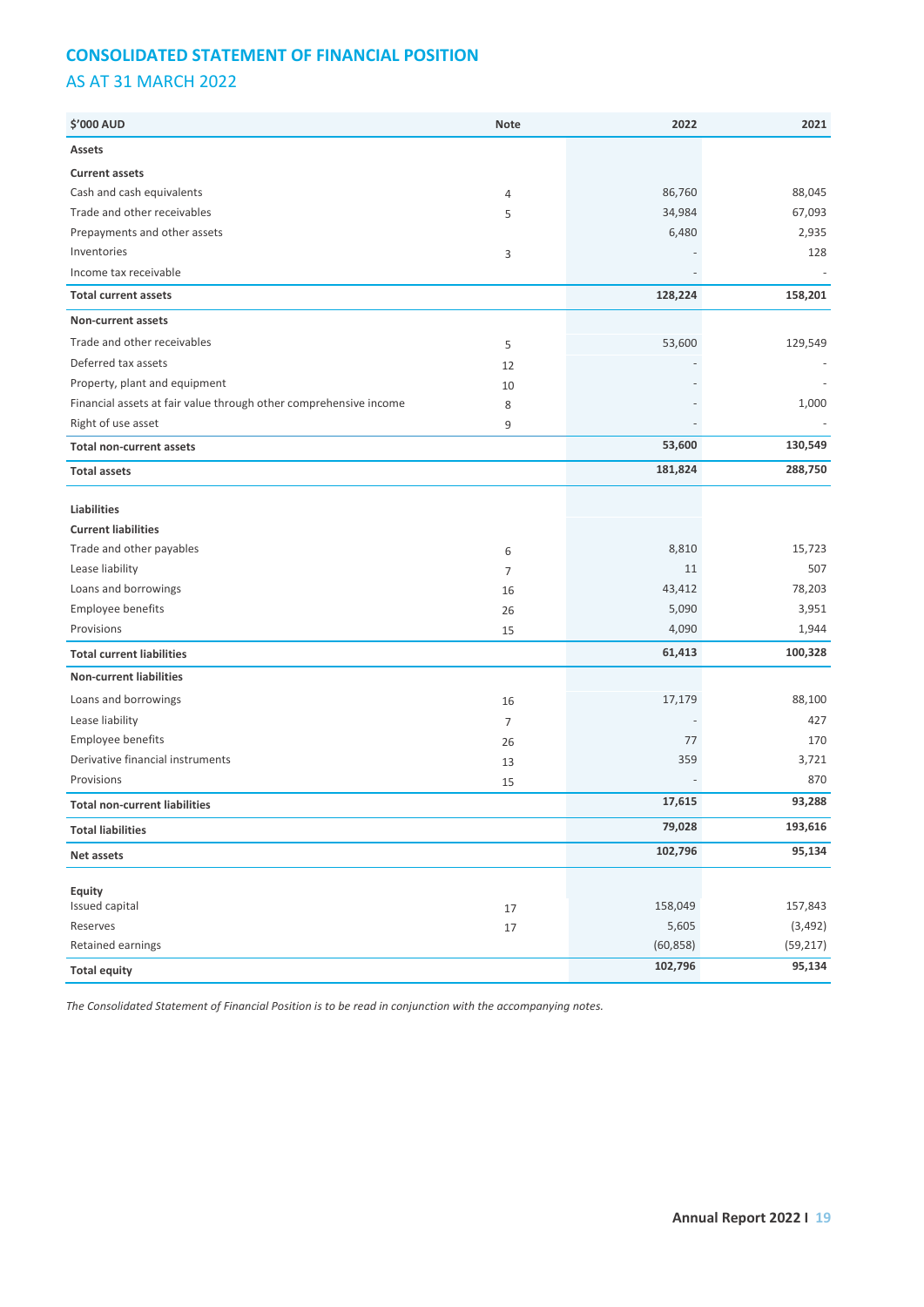## **CONSOLIDATED STATEMENT OF CHANGES IN EQUITY**

FOR THE YEAR ENDED 31 MARCH 2022

| \$'000 AUD                                       | Share capital            | <b>Reserves</b> | Retained  | <b>Total Equity</b> |
|--------------------------------------------------|--------------------------|-----------------|-----------|---------------------|
|                                                  |                          |                 | earnings  |                     |
|                                                  |                          |                 |           |                     |
| Balance at 1 April 2020                          | 155,255                  | (5, 912)        | (43, 569) | 105,775             |
| <b>Total comprehensive income</b>                |                          |                 |           |                     |
| Net profit for the period                        |                          |                 | 8,396     | 8,396               |
| Other comprehensive income                       | $\overline{\phantom{a}}$ | 2,601           |           | 2,601               |
| <b>Total comprehensive income</b>                |                          | 2,601           | 8,396     | 10,997              |
| <b>Transactions with owners of the Company</b>   |                          |                 |           |                     |
| Issue of shares under dividend reinvestment plan | 2,588                    |                 |           | 2,588               |
| Share-based payments transactions                | $\overline{\phantom{a}}$ | (181)           | 132       | (49)                |
| Dividends to shareholders                        | ٠                        |                 | (24, 176) | (24, 176)           |
| Total transactions with owners of the Company    | 2,588                    | (181)           | (24, 044) | (21, 637)           |
| Balance at 31 March 2021                         | 157,843                  | (3, 492)        | (59, 217) | 95,134              |

| <b>S'000 AUD</b>                                 | Share capital | <b>Reserves</b>          | <b>Retained</b>          | <b>Total Equity</b> |
|--------------------------------------------------|---------------|--------------------------|--------------------------|---------------------|
|                                                  |               |                          | earnings                 |                     |
|                                                  |               |                          |                          |                     |
| Balance at 1 April 2021                          | 157,843       | (3,492)                  | (59, 217)                | 95,134              |
| <b>Total comprehensive income</b>                |               |                          |                          |                     |
| Net profit for the period                        |               | 6,974                    | 25,372                   | 32,346              |
| Other comprehensive income                       |               | 2,352                    | $\overline{\phantom{a}}$ | 2,352               |
| <b>Total comprehensive income</b>                |               | 9,326                    | 25,372                   | 34,698              |
| <b>Transactions with owners of the Company</b>   |               |                          |                          |                     |
| Issue of shares under dividend reinvestment plan | 491           |                          |                          | 491                 |
| Shares buy-back program                          | (354)         | $\overline{\phantom{a}}$ |                          | (354)               |
| Share-based payments transactions                | 69            | (229)                    | 154                      | (6)                 |
| Dividends to shareholders                        |               |                          | (27, 167)                | (27, 167)           |
| Total transactions with owners of the Company    | 206           | (229)                    | (27, 013)                | (27, 036)           |
| Balance at 31 March 2022                         | 158,049       | 5,605                    | (60, 858)                | 102,796             |

*The Consolidated Statement of Changes in Equity is to be read in conjunction with the accompanying notes.*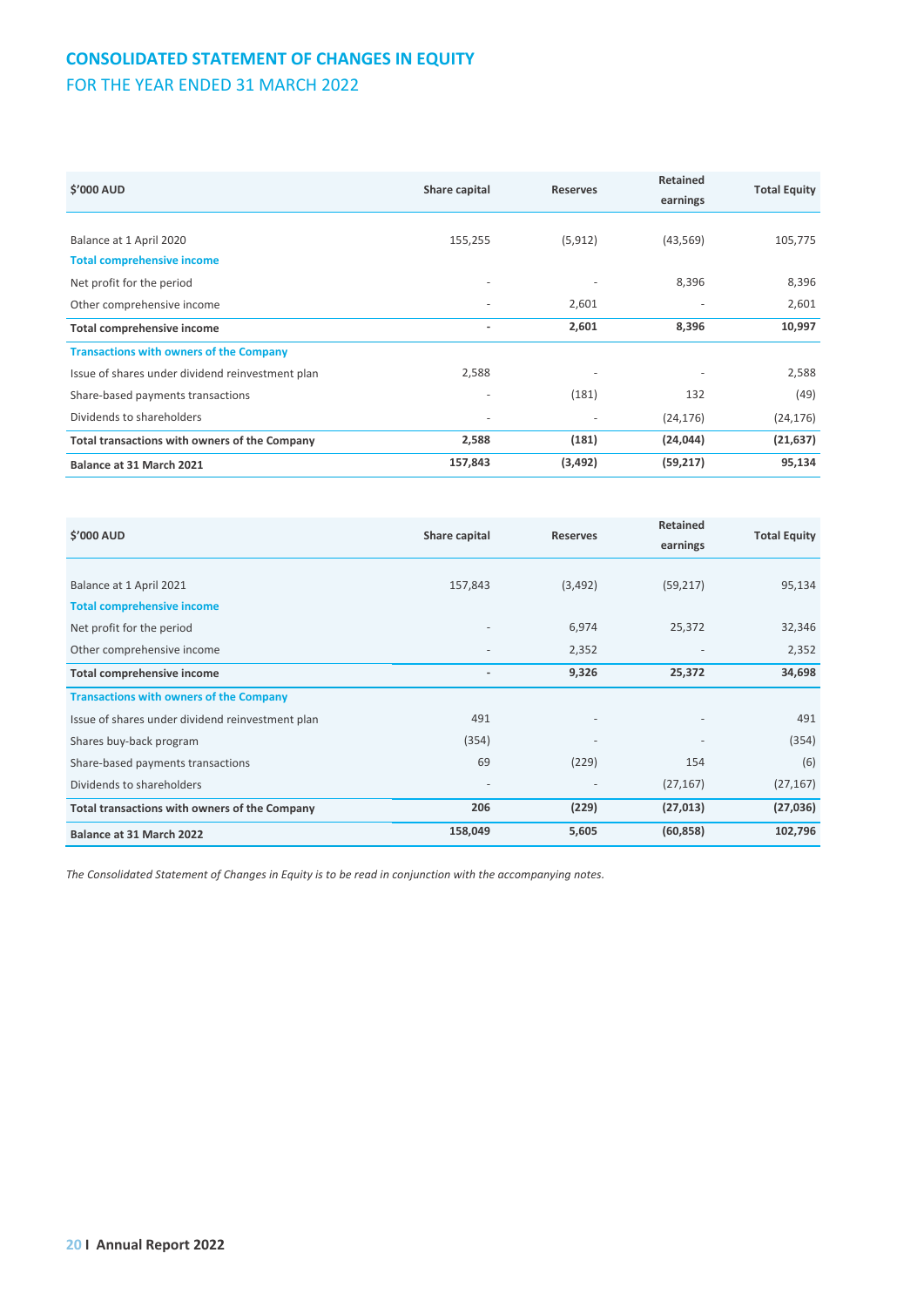## **CONSOLIDATED STATEMENT OF CASH FLOWS**

## FOR THE YEAR ENDED 31 MARCH 2022

| <b>\$'000 AUD</b>                                                                                 | 2022       | 2021       |
|---------------------------------------------------------------------------------------------------|------------|------------|
| Cash flows from operating activities                                                              |            |            |
| Cash receipts from customers (excluding interest)                                                 | 108,763    | 131,780    |
| Interest revenue received                                                                         | 16,623     | 32,001     |
| Cash received from liquidation of inventory                                                       |            |            |
| Cash paid to suppliers and employees                                                              | (40, 494)  | (31, 282)  |
| Equipment finance originations                                                                    | (24, 454)  | (5, 452)   |
| Cash generated from operations                                                                    | 60,438     | 127,047    |
| Net borrowing costs                                                                               | (6, 422)   | (11,076)   |
| Income tax refund                                                                                 |            | 3,051      |
| Net cash from operating activities                                                                | 54,016     | 119,022    |
|                                                                                                   |            |            |
| Cash flows from investing activities<br>Acquisition of property, plant and equipment and software | (257)      | (107)      |
|                                                                                                   |            |            |
| Sale/(Acquisition) of financial asset                                                             | 1,154      | (1,000)    |
| Net cash from investing activities                                                                | 897        | (1, 107)   |
| Cash flows from financing activities                                                              |            |            |
| Proceeds from borrowings                                                                          |            | 11,339     |
| Repayment of borrowings                                                                           | (105, 711) | (138, 582) |
| Repayment of lease liabilities                                                                    | (247)      | (382)      |
| Proceeds from issues of shares                                                                    | 491        | 2,588      |
| Payment for share buy back                                                                        | (354)      |            |
| Dividends paid                                                                                    | (27, 167)  | (24, 176)  |
| Net cash from financing activities                                                                | (132, 988) | (149, 213) |
| Net increase in cash and cash equivalents-continuing operations                                   | (78, 075)  | (31, 298)  |
| Net increase in cash and cash equivalents from discontinued operation<br>23                       | 76,790     | 69,724     |
| Cash and cash equivalents at 1 April                                                              | 88,045     | 49,619     |
| Cash and cash equivalents at 31 March                                                             | 86,760     | 88,045     |

*The Consolidated Statement of Cash Flows is to be read in conjunction with the accompanying notes.*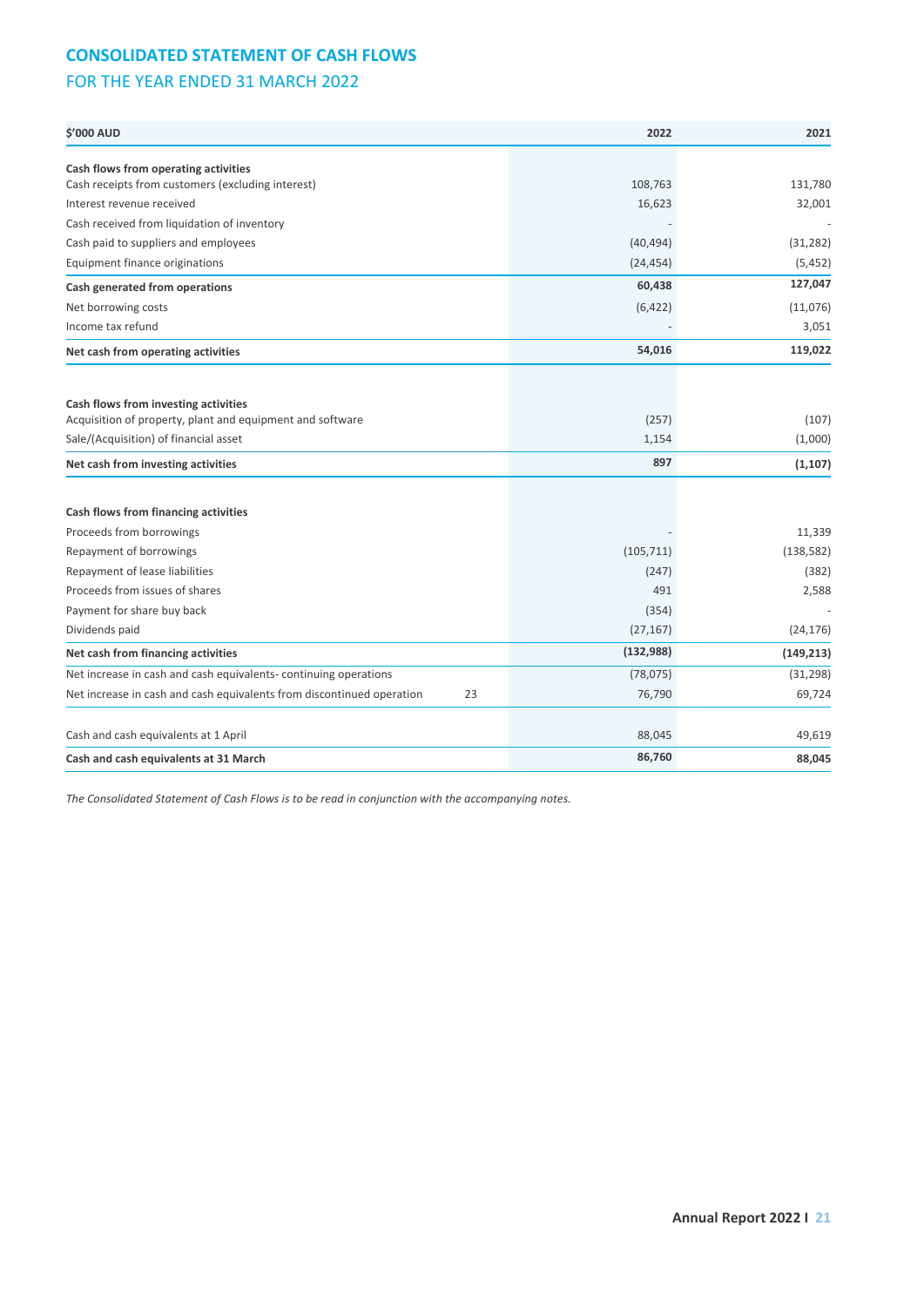## **CONSOLIDATED STATEMENT OF CASH FLOWS**

## FOR THE YEAR ENDED 31 MARCH 2021

## *Reconciliation of cash flows from operating activities*

| <b>\$'000 AUD</b>                                                                         | 2022      | 2021    |
|-------------------------------------------------------------------------------------------|-----------|---------|
| Profit/(Loss) after tax                                                                   | 32,346    | 8,396   |
| <b>Adjustments for:</b>                                                                   |           |         |
| Impairment and net gain on modification of lease liability                                | 389       | (1,217) |
| Equity settled transactions                                                               | (39)      | (49)    |
| Proceeds on sale of investment and discontinued operation                                 | (43, 876) |         |
| Fair value gains on derivative                                                            | (1, 453)  |         |
| Interest expense adjustment on derivative                                                 | 443       |         |
| Other adjustments                                                                         | (131)     | 78      |
| Operating loss before changes in working capital and provisions                           | (12, 321) | 7,208   |
| Changes in working capital and provisions, net of the effects of the sale of subsidiaries |           |         |
| Decrease in trade and other receivables                                                   | 108,058   | 193,201 |
| (Increase) in prepayments and other assets                                                | (3, 545)  | (40)    |
| Decrease in inventories                                                                   | 128       | 7,847   |
| (Decrease) Increase in deferred tax liability                                             |           |         |
| Decrease in income tax receivables                                                        |           | 3,051   |
| (Decrease)/Increase in trade and other payables                                           | (6, 913)  | 1,147   |
| Increase/(Decrease) in provisions and employee benefits                                   | 2,322     | (2,510) |
| Net cash from operating activities                                                        | 87,729    | 209,904 |
| 23<br>Net cash from operating activities-discontinued operation                           | 33,713    | 90,882  |
| Net cash from operation activities - continuing operations                                | 54,016    | 119,022 |

*The Consolidated Statement of Cash Flows is to be read in conjunction with the accompanying notes.*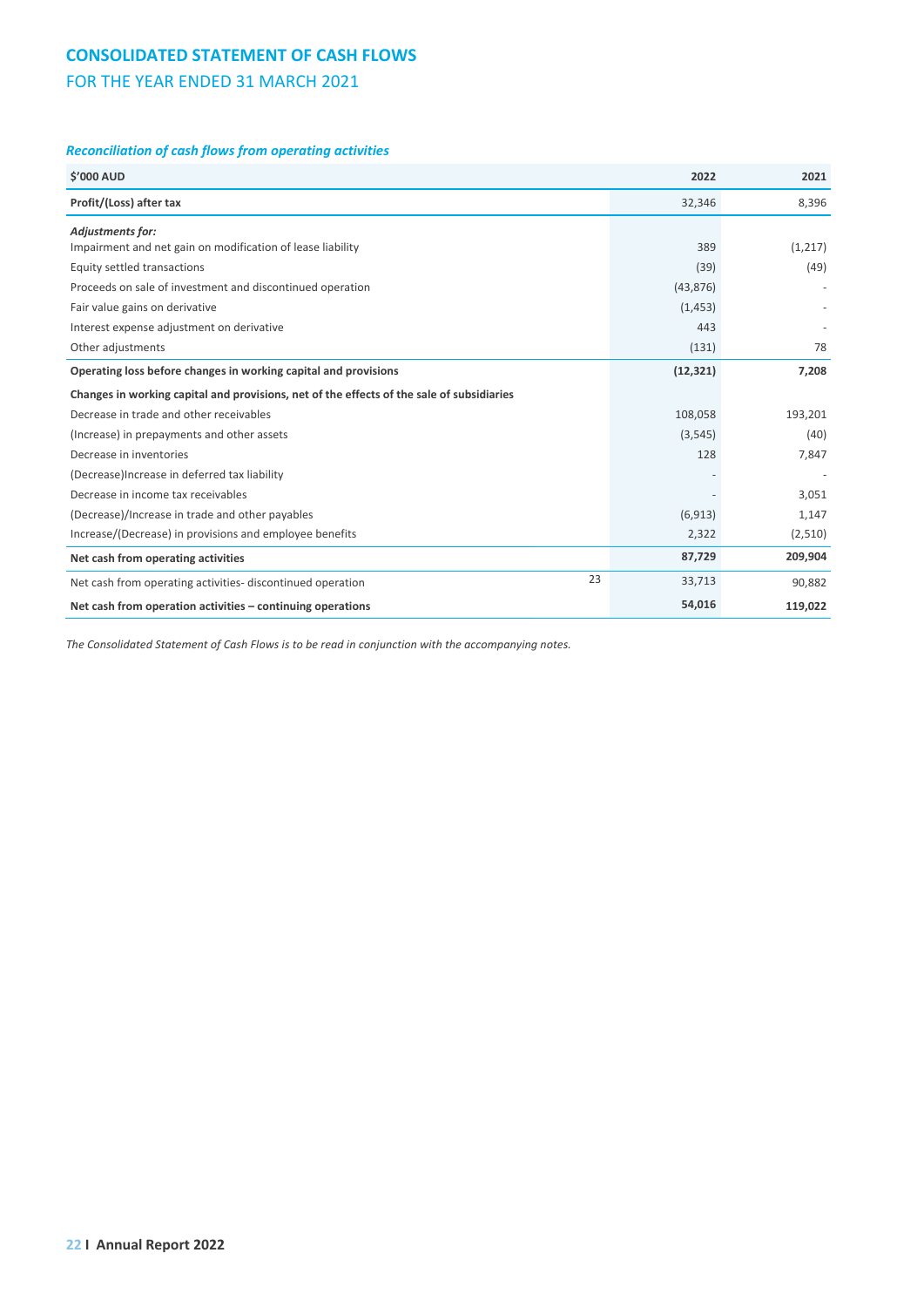## **1. SIGNIFICANT ACCOUNTING POLICIES**

Thorn Group Limited (the 'Company' or 'Thorn') is a for-profit company domiciled in Australia. The Company's registered office and principal place of business is Ground Floor, 320 Pitt Street, Sydney, NSW, 2000. As at 31 March 2022, the registered address is Suite 402, 2 Elizabeth Street, North Sydney, NSW, 2060. The consolidated financial statements of the Company as at and for the financial year ended 31 March 2022 comprise the Company and its subsidiaries (together referred to as the 'Group' or 'consolidated entity'). Thorn is a financial services group providing commercial finance to small and medium-sized enterprises and consumer finance.

## *(a) Statement of Compliance*

The consolidated financial statements are general purpose financial statements which have been prepared in accordance with Australian Accounting Standards ('AASBs') adopted by the Australian Accounting Standards Board ('AASB') and the Corporations Act 2001. The consolidated financial statements comply with International Financial Reporting Standards ('IFRSs') adopted by the International Accounting Standards Board ('IASB').

The consolidated financial statements were approved by the Board of Directors on 24 June 2022.

## *(b) Basis of Preparation*

The consolidated financial statements are presented in Australian dollars, which is the Company's functional currency.

The consolidated financial statements have been prepared on a historical cost basis except for derivative financial instruments which are measured at fair value.

The Company is of a kind referred to in ASIC Instrument 2016/191 issued by the Australian Securities & Investments Commission and in accordance with that Instrument, amounts in the financial report and directors' report have been rounded off to the nearest thousand dollars, unless otherwise stated.

The preparation of the consolidated financial statements in conformity with Australian Accounting Standards requires management to make judgements, estimates and assumptions that affect the application of accounting policies and the reported amounts of assets, liabilities, income and expenses. The estimates and associated assumptions are based on historical experience and various other factors that are believed to be reasonable under the circumstances, the results of which form the basis of making the judgements about carrying values of assets and liabilities that are not readily apparent from other sources. Actual results may differ from these estimates. These accounting policies have been consistently applied by each entity in the consolidated entity.

The estimates and underlying assumptions are reviewed on an ongoing basis. Revisions to accounting estimates are recognised in the period in which the estimate is revised if the revision affects only that period or in the period of the revision and future periods if the revision affects both current and future periods.

In particular, information about significant areas of estimation, uncertainties and critical judgements in applying accounting policies that have the most significant effect on the amounts recognised in the financial statements include the following:

(i) Determination of expected credit losses of receivables and provisions. See note 14.

The notes include information which is required to understand the financial statements and is material and relevant to the operations, financial position and performance of the Group. Information is considered material and relevant if:

(i) The amount is significant because of its size or nature;

(ii) It is important for understanding the results of the Group or changes in the Group's business; and

(iii) It relates to an aspect of the Group's operations that is important to its future operations.

The ongoing COVID-19 pandemic has increased the estimation uncertainty in the preparation of these consolidated financial statements.

The estimation uncertainty is associated with:

(iv) the extent and duration of the expected economic downturn. This includes the disruption to capital markets, deteriorating availability of credit, liquidity concerns, increasing unemployment, declines in consumer discretionary spending, reductions in production because of decreased demand, and other restructuring activities; and

(v) the effectiveness of government and central bank measures that have and may continue to be put in place to support businesses and consumers through this disruption and economic downturn.

The Group has developed expected credit loss estimates in these consolidated financial statements based on forecasts of economic conditions which reflect expectations and assumptions as at 31 March 2022 about future events that the directors believe are reasonable in the circumstances. There is a considerable degree of judgement involved in preparing forecasts. The underlying assumptions are subject to uncertainties which are often outside the control of the Group. Accordingly, actual economic conditions are likely to be different from those forecast since anticipated events frequently do not occur as expected, and the effect of those differences may significantly impact accounting estimates included in these financial statements.

The impact of the COVID-19 pandemic on the Group's expected credit loss estimates is disclosed and further explained in note 14 to the consolidated financial statements. Readers should carefully consider these disclosures in light of the inherent uncertainty described above.

The directors have prepared the consolidated financial statements on a going concern basis, which assumes continuity of normal business activities and the realisation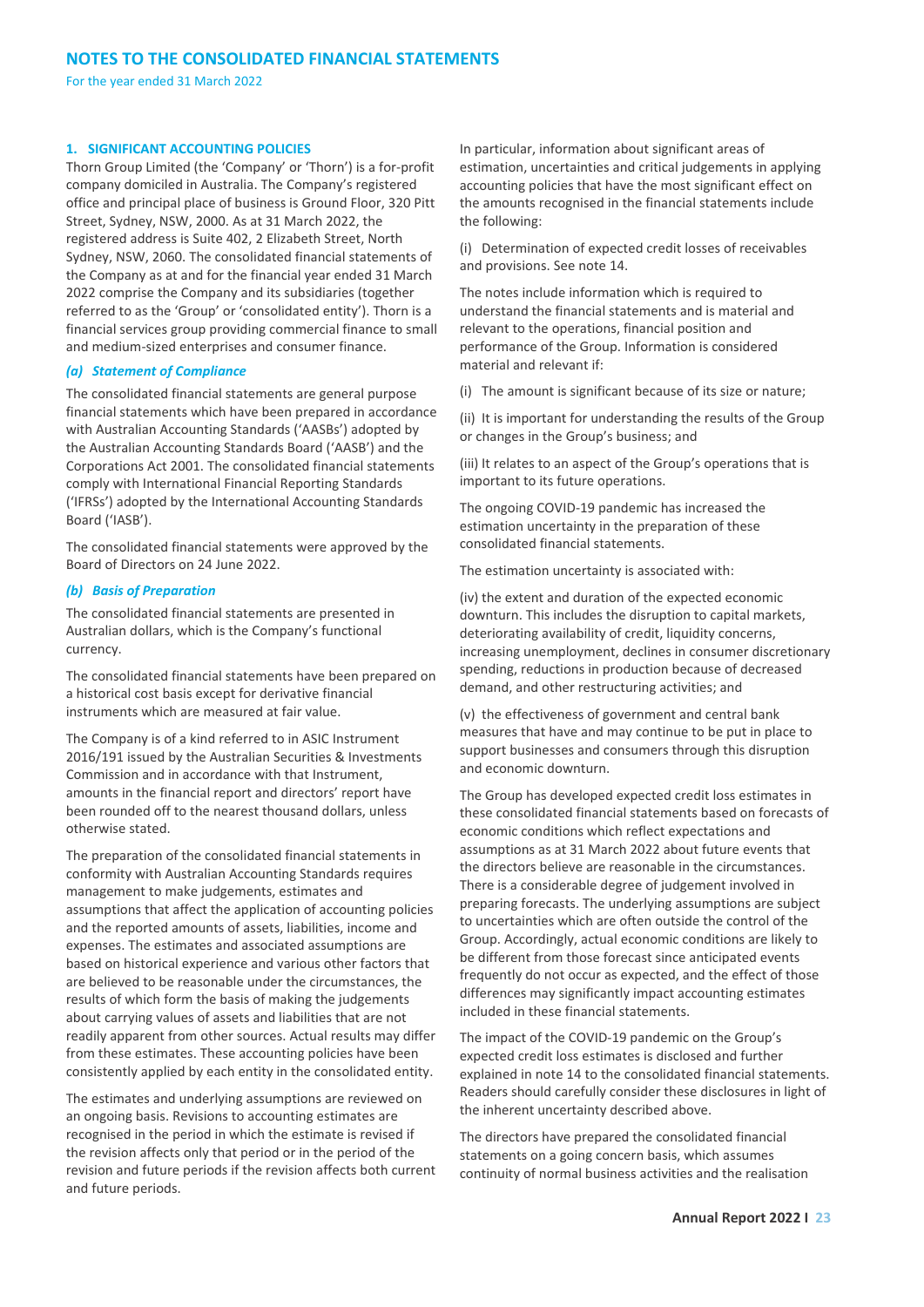of assets and the settlement of liabilities in the ordinary course of business.

## *Accounting Policies*

Accounting policies have been included within the underlying notes with which they relate where possible. The balance of accounting policies are detailed below:

## *(c) Inventories*

The costs of individual items of inventory are determined using weighted average costs less volume rebates received. Inventory is valued at the lower of cost or net realisable value. Net realisable value is the estimated selling price in the ordinary course of business less the estimated costs necessary to make the sale.

## *(d) Revenue*

The major components of revenue are recognised as follows:

- (i) Due to the changes in how we acquired and delivered the leased items to our customers in the Consumer Finance division, we no longer recognised sales revenue and cost of sales on a gross basis. As we were acting as an agent, we recognised a net agent fee which comprises the gross margin on the leased item as well as any direct costs associated with the delivery of the item. As a result, for the 9 months prior to the sale of the division, the sales revenue \$6.4m and finance lease cost of sales (\$6.1m) have been shown in note 23 as revenue of \$0.3m.
- (ii) Interest revenue is calculated and charged on the outstanding loan or lease balance and recognised on an accrual basis using the effective and implicit interest rate method respectively.
- (iii) Other revenue includes late fees, establishment fees, termination fees and other non-lease related income.

## *(e) Finance expenses*

Finance expenses comprise interest expense on lease liabilities, interest expense on borrowings, interest rate hedge costs and the amortisation of deferred borrowing costs. All borrowing costs are recognised in the profit or loss using the effective interest rate method.

## *(f) Impairment*

## *Non-Financial Assets*

In accordance with AASB 136 the carrying amounts of the consolidated entity's assets within the scope of the standard, are reviewed at each balance date to determine whether there is any indication of impairment. If any such indication exists, the asset's recoverable amount is estimated.

The recoverable amount of an asset or cash-generating unit is the greater of its value in use and its fair value less costs to sell. In assessing the recoverable amount the estimated future cash flows are discounted to their present value using a pre-tax discount rate that reflects current market assessments of the time value of money and the risks specific to the asset.

For the purpose of impairment testing, assets are grouped together into the smallest group of assets that generates cash inflows from continuing use that are largely independent of the cash inflows of other assets or groups of assets (the 'cashgenerating units'). The assets acquired in a business combination, for the purpose of impairment testing, are allocated to cash-generating units that are expected to benefit from the synergies of the combination.

An impairment loss is recognised whenever the carrying amount of an asset or its cash-generating unit exceeds its recoverable amount. Impairment losses are recognised in the profit or loss statement, unless an asset has previously been re-valued, in which case the impairment loss is recognised as a reversal to the extent of that previous revaluation with any excess recognised through profit or loss.

Impairment losses recognised in respect of cash-generating units are allocated first to reduce the carrying amount of any goodwill allocated to cash-generating units (group of units) and then, to reduce the carrying amount of the other assets in the unit (group of units) on a pro-rata basis.

## *(g) Goods and Services Tax*

Revenue, expenses and assets are recognised net of the amount of goods and services tax (GST), except where the amount of GST incurred is not recoverable from the taxation authority. In these circumstances, the GST is recognised as part of the cost of acquisition of the asset or as part of the expense

Receivables and payables are stated with the amount of GST included. The net amount of GST recoverable from, or payable to, the ATO is included as a current asset or liability in the statement of financial position.

Cash flows are included in the statement of cash flows on a gross basis. The GST components of cash flows arising from investing and financing activities which are recoverable from, or payable to, the ATO are classified as operating cash flows.

## *(h) Changes in Accounting Policy*

A number of new or amended standards became applicable for the current reporting period. The Group did not have to change its accounting policies or make retrospective adjustments as a result of adopting these standards.

## *(i) New Standards and Interpretations Adopted*

The AASB has issued AASB 2020-8 Amendments to Australian Accounting Standards – Interest Rate Benchmark Reform – Phase 2, which is an amendment in response to the IBOR reforms. The reform provides an amendment to AASB 9, 139, 7 and 16. The standard is effective for the current reporting period and are not expected to significantly affect the current or future periods.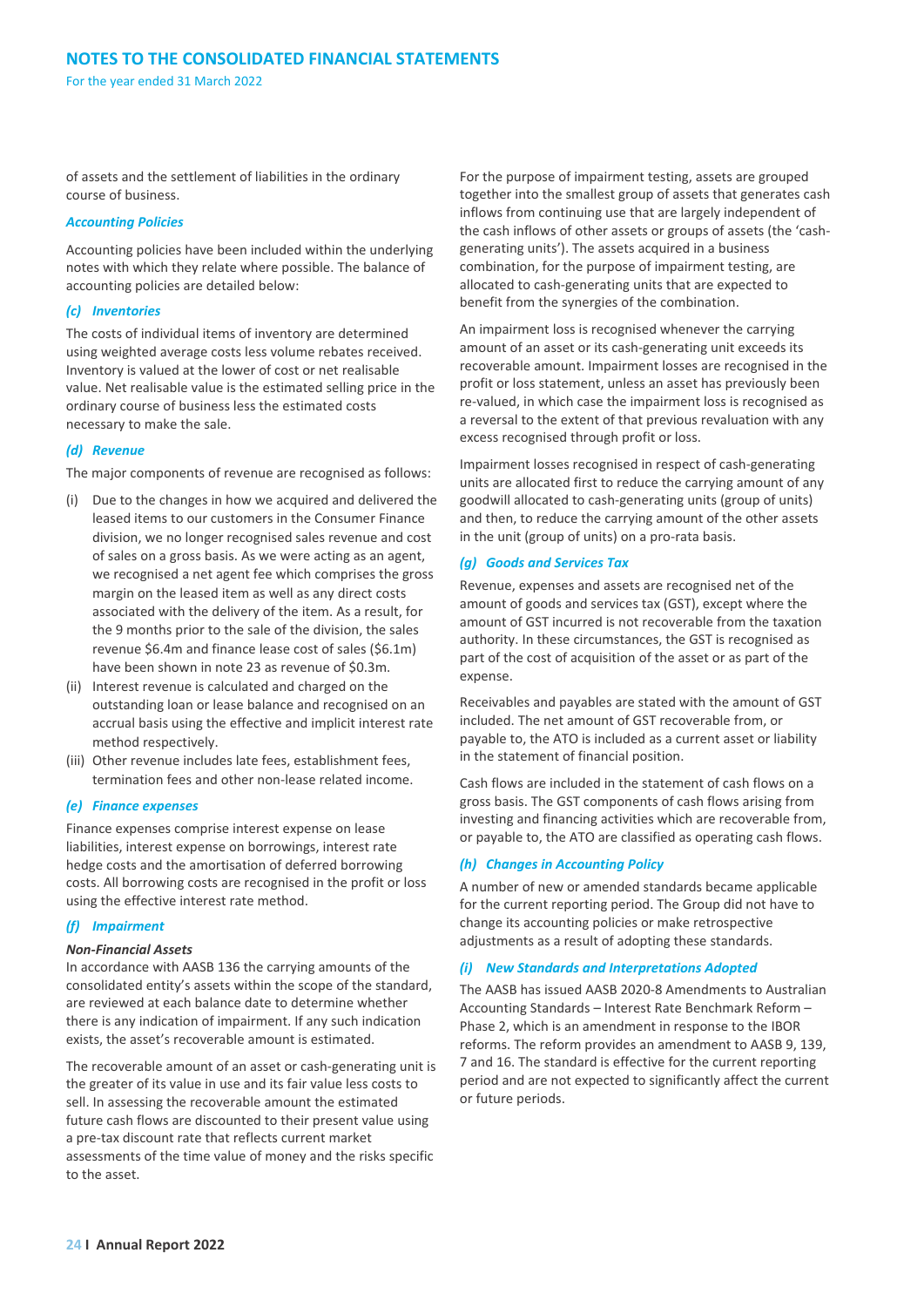## *(j) New Standards and Interpretations not yet adopted*

Certain new accounting standards and interpretations have been published that are not mandatory for 31 March 2022 reporting periods and have not been early adopted by the group. These standards and interpretations are not expected to have a material impact on the entity in the current or future reporting periods.

## *(k) Reclassification of comparative financial information*

- (i) During the period, the Group has completed the sale of assets from the Consumer Finance division. The comparative information in the statement of profit or loss and other comprehensive income and statement of cash flow have been reclassified to present the items belonging to Consumer Finance as a single line item (discontinued operation). Refer to note 23 for details on adjustments to these statements.
- (ii) Thorn has corrected the cost base of its intangibles and property, plant and equipment ('PPE') in prior financial year to reflect the closure of Radio Rentals stores. In note 9, the cost and amortisation and impairment amount of right of use assets has decreased from \$17,559,000 to \$6,120,000. In note 10, the cost and depreciation and impairment amount has decreased from \$34,910,000 to \$4,366,000.

## **2. SEGMENT REPORTING**

The Board and CEO (together the chief operating decision makers) monitor the operating results of the two reportable segments which are the Consumer Finance division and the Business Finance division.

On 20 December 2021, the Group completed the sale of assets from the Consumer Finance division to Credit Corp. This division was disclosed as discontinued operation, with comparatives in 2021 restated in the Consolidated Statement of Profit or Loss & Other Comprehensive Income to show the impact of the sold assets.

Segment performance is evaluated based on operating profit or loss. Income tax expense are not allocated to operating segments, as this type of activity is managed on a group basis.

| 2022<br><b>\$'000 AUD</b>              | <b>Consumer Finance</b><br>(Discontinued<br>operation) | <b>Business Finance</b>  | Corporate | <b>Consolidated</b> |
|----------------------------------------|--------------------------------------------------------|--------------------------|-----------|---------------------|
| Sales Revenue                          | 6,411                                                  |                          |           | 6,411               |
| <b>Interest Revenue</b>                | 22,943                                                 | 15,490                   |           | 38,433              |
| Other                                  | 4,567                                                  | 1,806                    |           | 6,373               |
| <b>Total Segment revenue</b>           | 33,921                                                 | 17,296                   |           | 51,217              |
| Net gain on sale of financial asset    | $\overline{\phantom{a}}$                               |                          | 119       | 119                 |
| Operating expenses                     | (18, 104)                                              | 12,413                   | (19, 288) | (23,969)            |
| Corporate re-allocation of expenses    | (8,025)                                                | (3,883)                  | 11,908    |                     |
| <b>EBITDA</b>                          | 7,792                                                  | 25,826                   | (7, 261)  | 27,367              |
| Depreciation and amortisation          |                                                        |                          |           |                     |
| Impairment on PPE and intangibles      | (13)                                                   | (153)                    | (236)     | (402)               |
| Gain on sale of discontinued operation | 11,736                                                 | $\overline{\phantom{a}}$ |           | 11,736              |
| <b>EBIT</b>                            | 19,515                                                 | 25,673                   | (7, 497)  | 38,701              |
| Fair value gains on derivative         |                                                        | 1,453                    |           |                     |
| Finance expense                        | (34)                                                   | (6, 764)                 |           | (6, 355)            |
| Profit before tax                      | 19,481                                                 | 20,362                   | (7, 497)  | 32,346              |
|                                        |                                                        |                          |           |                     |
| Segment assets                         |                                                        | 109,323                  | 72,501    | 181,824             |
| <b>Segment liabilities</b>             |                                                        | (69, 987)                | (9,041)   | (78, 018)           |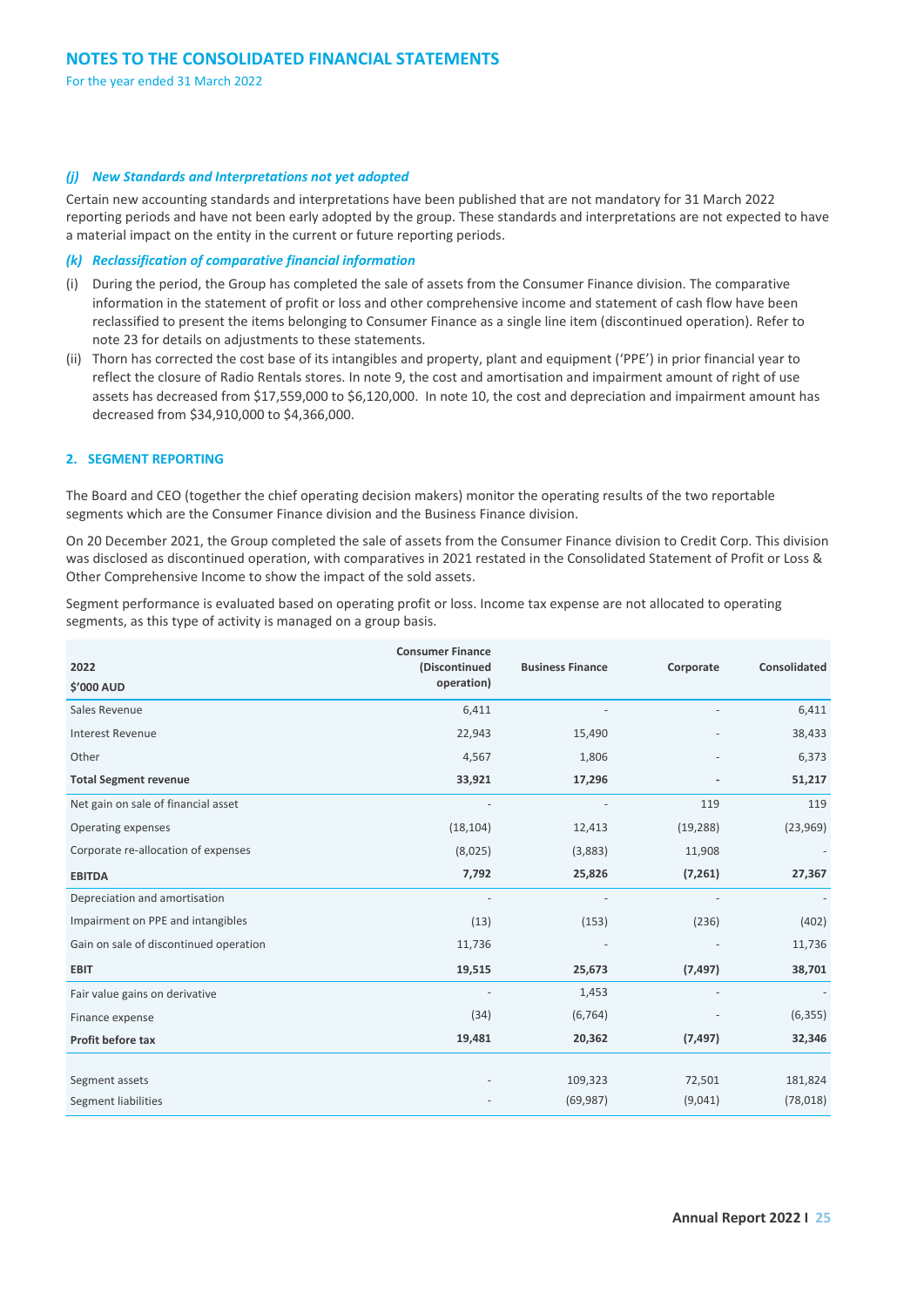## **NOTES TO THE CONSOLIDATED FINANCIAL STATEMENTS**

For the year ended 31 March 2022

| 2021<br><b>\$'000 AUD</b>                   | <b>Consumer Finance</b><br>(Discontinued<br>operation) | <b>Business Finance</b>  | Corporate | Consolidated |
|---------------------------------------------|--------------------------------------------------------|--------------------------|-----------|--------------|
| Sales Revenue                               | 6,037                                                  |                          |           | 6,037        |
| <b>Interest Revenue</b>                     | 58,375                                                 | 32,626                   |           | 91,001       |
| Other                                       | 6,280                                                  | 816                      |           | 7,096        |
| <b>Total Segment revenue</b>                | 70,692                                                 | 33,442                   |           | 104,134      |
| Recovery of impaired loan                   | $\overline{\phantom{a}}$                               | $\overline{\phantom{a}}$ | 1,330     | 1,330        |
| Operating expenses                          | (50, 809)                                              | (20, 197)                | (15, 935) | (86, 941)    |
| Corporate re-allocation of expenses         | (7, 745)                                               | (700)                    | 8,445     |              |
| <b>EBITDA</b>                               | 12,138                                                 | 12,545                   | (6, 160)  | 18,523       |
| Net gain on modification of lease liability | 1,433                                                  | $\overline{\phantom{a}}$ |           | 1,433        |
| Depreciation and amortisation               |                                                        |                          |           |              |
| Impairment on PPE and intangibles           |                                                        |                          | (216)     | (216)        |
| <b>EBIT</b>                                 | 13,571                                                 | 12,545                   | (6, 376)  | 19,740       |
| Finance expense                             | (727)                                                  | (10,617)                 |           | (11, 344)    |
| Profit before tax                           | 12,844                                                 | 1,928                    | (6, 376)  | 8,396        |
|                                             |                                                        |                          |           |              |
| Segment assets                              | 52,146                                                 | 167,304                  | 69,300    | 288,750      |
| Segment liabilities                         | (20, 946)                                              | (172, 670)               |           | (193, 616)   |

## **Reconciliations of reportable segment to IFRS measures**

| <b>S'000 AUD</b>                                                 | 2022      | 2021      |
|------------------------------------------------------------------|-----------|-----------|
| Revenue                                                          |           |           |
| Total revenue for reportable segments                            | 51,217    | 104,134   |
| Elimination of discontinued operations                           | (33, 921) | (70, 692) |
| <b>Consolidated Revenue</b>                                      | 17,296    | 33,442    |
| Profit before tax                                                |           |           |
| Total profit before tax for reportable segments                  | 32,346    | 8,396     |
| Elimination of discontinued operations                           | (19, 481) | (12, 844) |
| Consolidated profit/(loss) before tax from continuing operations | 12,865    | (4, 448)  |

## **Reconciliations of corporate re-allocation expenses**

During the year, the Group re-allocated a portion of the gross corporate expenses to each business division. In 2022, \$8.0m was allocated to the Consumer Finance division (2021: \$7.7m). Some of these costs will still be incurred in future years as corporate expenses even though Consumer Finance has been discontinued. The Group estimated this amount to be approximately \$1.1m. The breakdown of the allocated costs is as below.

| 2022                                  |                         |                         |
|---------------------------------------|-------------------------|-------------------------|
| <b>\$'000 AUD</b>                     | <b>Consumer Finance</b> | <b>Business Finance</b> |
| Employee benefit expense              | (4, 393)                | (2,481)                 |
| Property expenses                     | (305)                   | (77)                    |
| Communication & IT expenses           | (2,489)                 | (631)                   |
| Legal fees                            | (266)                   | (213)                   |
| Other expenses                        | (572)                   | (481)                   |
| Total corporate expenses re-allocated | (8,025)                 | (3,883)                 |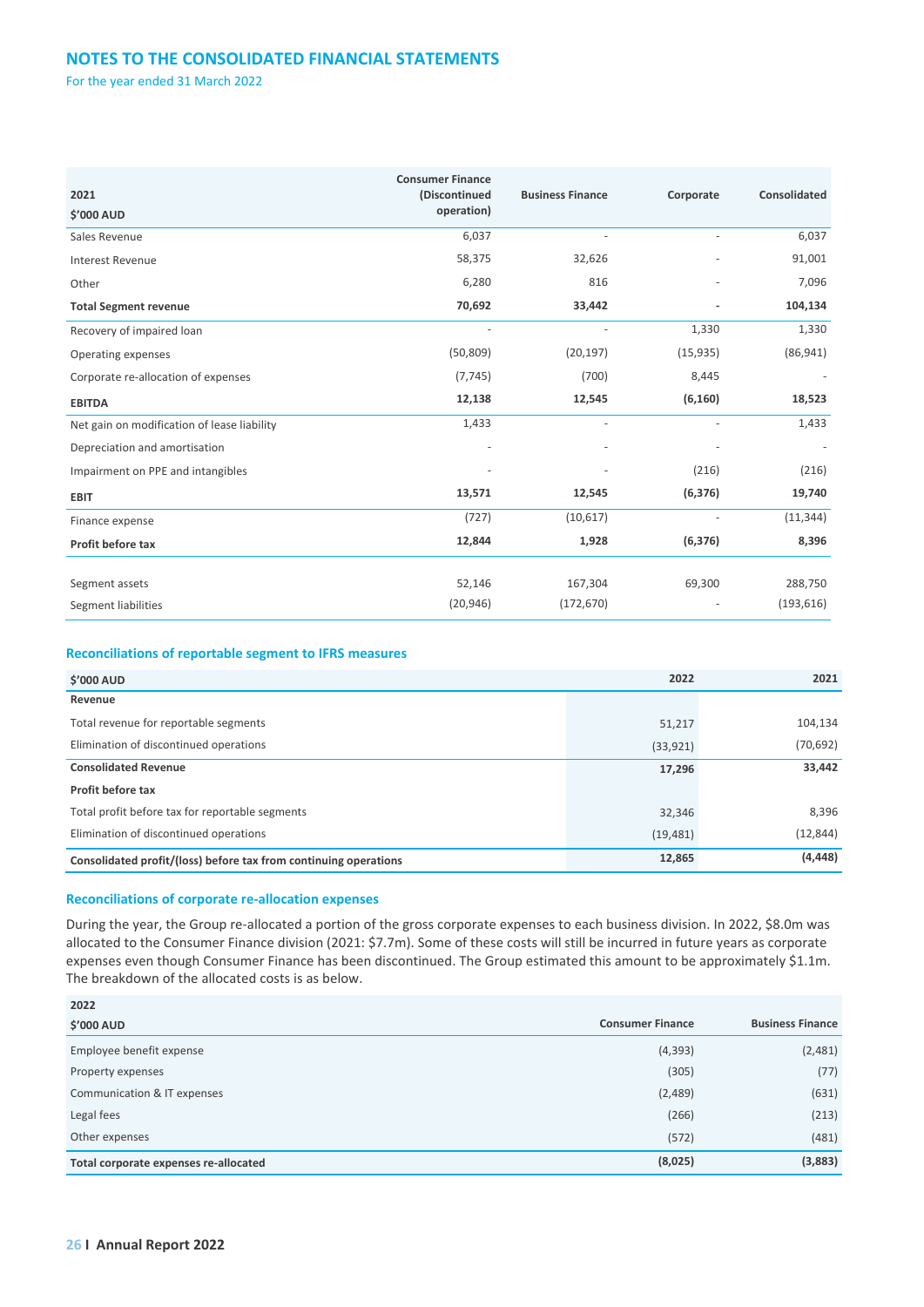## **NOTES TO THE CONSOLIDATED STATEMENTS**

For the year ended 31 March 2022

| 2021                                  |                         |                          |
|---------------------------------------|-------------------------|--------------------------|
| <b>\$'000 AUD</b>                     | <b>Consumer Leasing</b> | <b>Business Finance</b>  |
|                                       |                         |                          |
| Employee benefit expense              | (3, 738)                | (696)                    |
| Property expenses                     | (3)                     | $\overline{\phantom{a}}$ |
| Communication & IT expenses           | (3,208)                 | (4)                      |
| Legal fees                            | (378)                   | $\overline{\phantom{a}}$ |
| Other expenses                        | (418)                   | $\overline{\phantom{a}}$ |
| Total corporate expenses re-allocated | (7, 745)                | (700)                    |

## **3. INVENTORIES**

| <b>\$'000 AUD</b> | 2022 | 2021            |
|-------------------|------|-----------------|
| Inventories       |      | 170<br>ᅩㄥ<br>__ |

On the completion of the Consumer Finance sale, the Group has transferred \$0.2m in net inventory value to Credit Corp.

## **4. CASH AND CASH EQUIVALENTS**

| <b>\$'000 AUD</b>         | 2022                     | 2021                     |
|---------------------------|--------------------------|--------------------------|
| Bank balances             | 86,760                   | 88,045                   |
| Call deposits             | $\overline{\phantom{a}}$ | $\overline{\phantom{a}}$ |
| Cash and cash equivalents | 86,760                   | 88,045                   |

Included in cash is an amount of \$18,705,000 (2021: \$19,745,000) held as part of the consolidated entity's funding arrangements that is not available to the consolidated entity. This cash is held within the warehouse and as such is under the control of the external Trustee. Within this balance, \$6,973,605 is held in an excess spread reserve account as collateral. Free cash is \$68,055,000 (2021: \$68,300,000) as at 31 March 2022.

## **5. TRADE AND OTHER RECEIVABLES**

| <b>\$'000 AUD</b>         | 2022   | 2021    |
|---------------------------|--------|---------|
| Current                   |        |         |
| Trade receivables         | 2,431  | 6,932   |
| Finance lease receivables | 8,805  | 30,719  |
| Loan receivables          | 23,748 | 29,442  |
|                           | 34,984 | 67,093  |
| Non-current               |        |         |
| Finance lease receivables | 9,533  | 57,860  |
| Loan receivables          | 44,067 | 71,689  |
|                           | 53,600 | 129,549 |

Finance lease receivables are recognised at the present value of the minimum lease payments less impairment losses. The present value is calculated by discounting the minimum lease payments due, at the interest rate implicit in the lease. At the balance date there was approximately \$40,460 (2021: \$41,000) of unguaranteed residual value in the finance lease receivables balance.

Trade receivables and loan receivables are stated at their amortised cost less impairment losses. The consolidated entity's exposure to credit risk and impairment losses related to trade and other receivables is disclosed in note 14.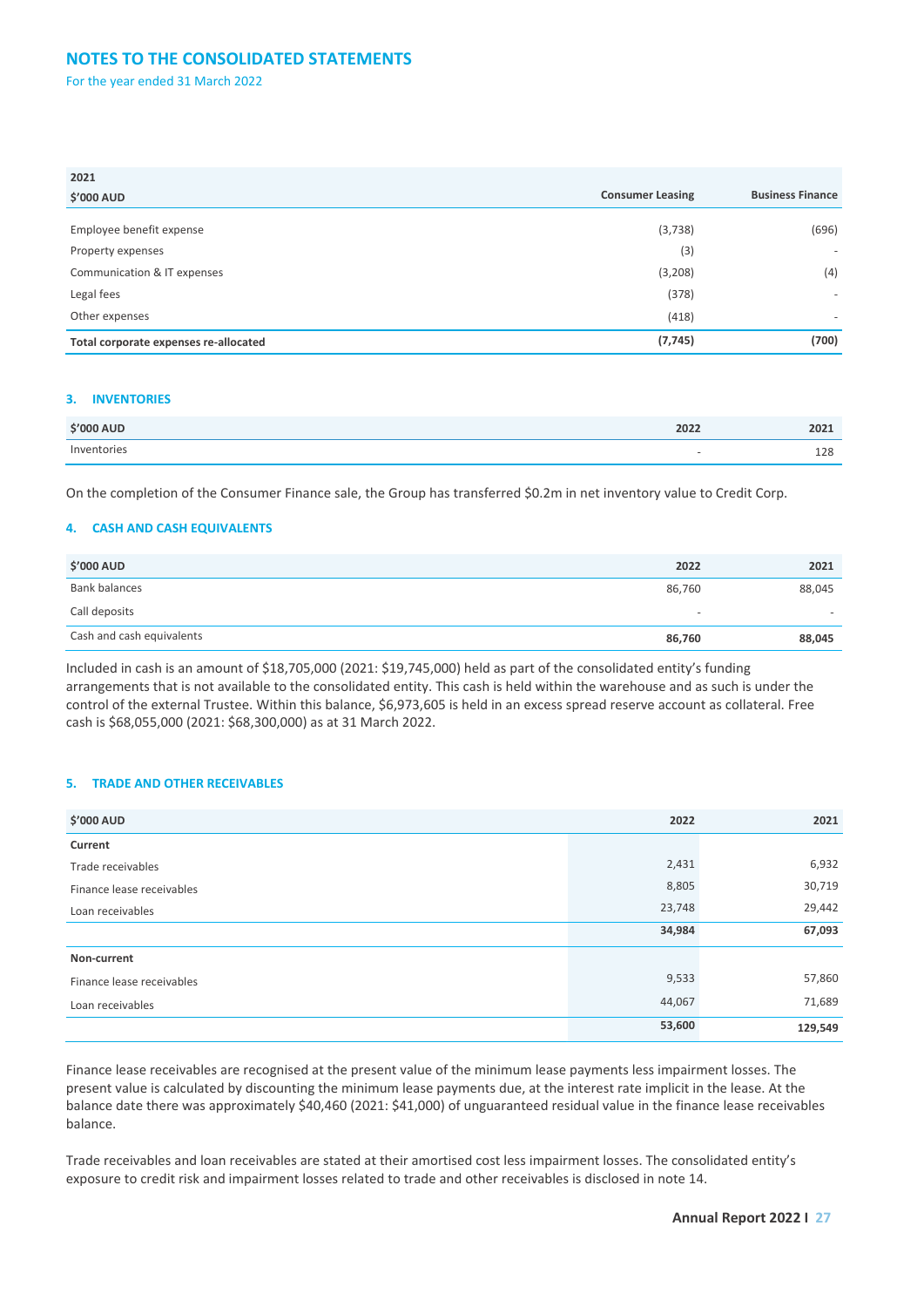## **6. TRADE AND OTHER PAYABLES**

| <b>\$'000 AUD</b> | 2022  | 2021   |
|-------------------|-------|--------|
| Trade payables    | 103   | 425    |
| Other payables    | 8,707 | 15,298 |
|                   | 8,810 | 15,723 |

Trade payables are unsecured and are usually paid within 30 days of recognition. Other payables consists of employee leave transfer to Credit Corp, marketing accruals, refundable deposits for the Business Finance division and other general accruals. The carrying amounts of trade and other payables are considered to be the same as their fair values, due to their short-term nature.

## **7. LEASES**

## *Finance leases as lessor*

During the period, the Consumer Finance division leased household goods to consumers. Contracts ranged from 1 - 60 months. The Business Finance division finances business assets to small and medium-sized enterprises. Finance is provided in the form of a lease, a hire purchase agreement or a chattel mortgage contract. The majority of contracts in both divisions are for 24 months or more.

Leases where the lessee has substantially all the risks and rewards incidental to ownership of the leased assets are classified as finance leases. All other leases are classified as operating leases. The majority of the Group's leased assets meet the definition of finance leases.

Where finance leases are granted to third parties, the present value of the minimum lease payments plus an estimate of any unguaranteed residual value is recognised as a receivable. The difference between the gross receivable and the present value of the receivable is unearned interest income. Lease receipts are discounted using the interest rate implicit in the lease. Interest income is recognised over the term of the lease using the effective interest rate method, which reflects a constant rate of return. Finance lease income is presented within interest revenue.

Contracts are secured against the assets leased. In the Business Finance division, further security may be obtained including the taking of personal and director guarantees.

The future minimum lease receipts under non-cancellable finance leases are as follows:

| <b>S'000 AUD</b>                                                        | 2022     | 2021      |
|-------------------------------------------------------------------------|----------|-----------|
| Lease receivables - less than one year                                  | 16,990   | 100,778   |
| Lease receivables - between one and five years                          | 11,059   | 81,861    |
| <b>Total Lease receivables</b>                                          | 28,049   | 182,639   |
| Unearned interest income on finance leases - less than one year         | (2, 181) | (29, 773) |
| Unearned interest income on finance leases - between one and five years | (1, 418) | (22, 649) |
| Total unearned interest income on finance leases                        | (3,599)  | (52, 422) |
| Impairment provisioning                                                 | (6, 112) | (41, 638) |
| Net Lease receivables                                                   | 18,338   | 88,579    |

Gross cash flows are expected to be collected as follows: \$16,990,000 less than one year, \$8,140,000 between one and two years, \$2,753,000 between years two and three, \$63,000 between years three and four, and \$103,000 between years four and five.

Finance lease revenue of \$4,134,000 (2021: \$10,533,000) has been recognised in interest revenue in the Business Finance division.

#### *Finance leases as lessee*

At 31 March 2022, the lease liability was \$0.1m, this was related to property leases. On completion of the Consumer Finance asset sale, \$0.3m in lease liability was transferred to Credit Corp.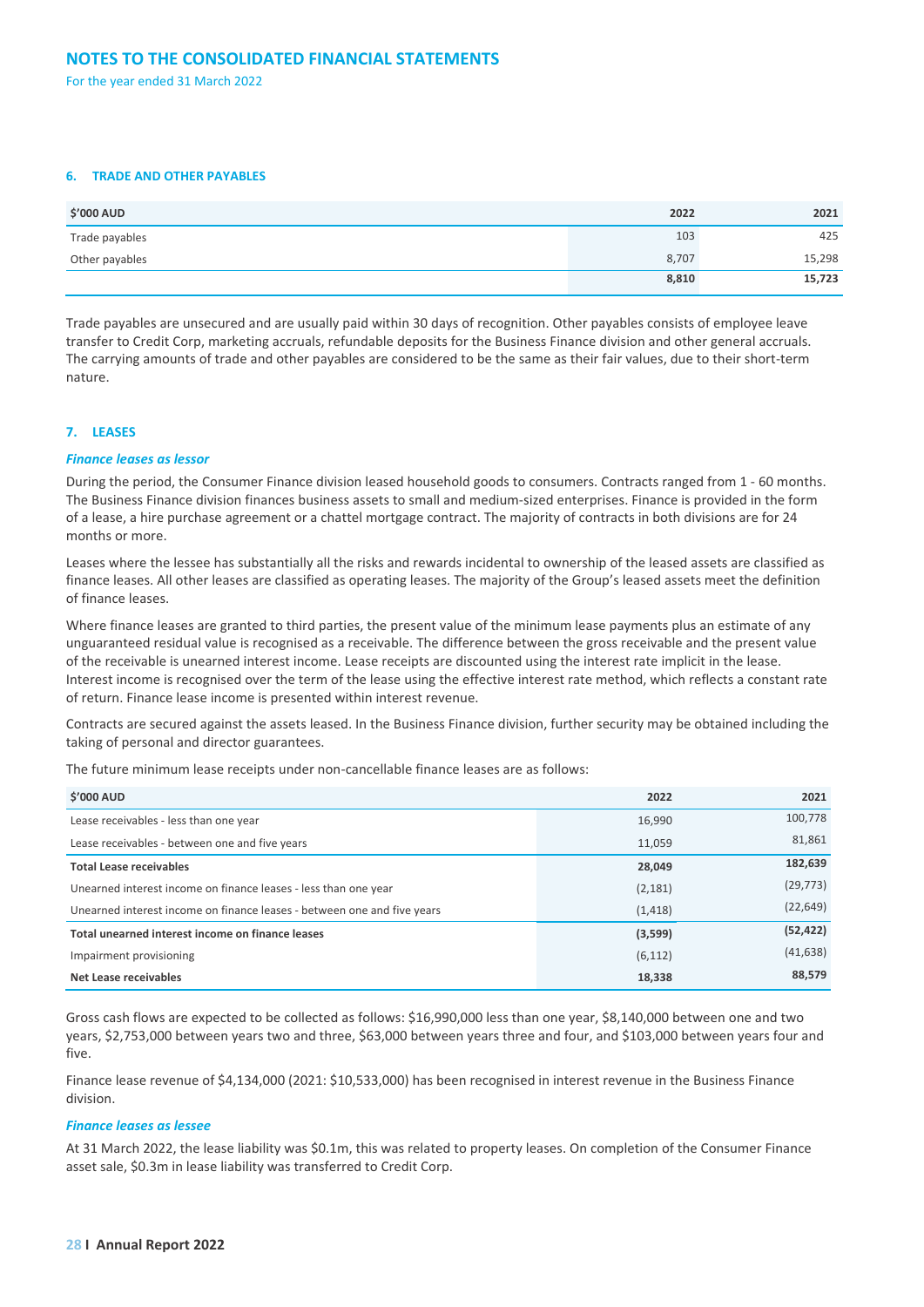## **NOTES TO THE CONSOLIDATED STATEMENTS**

For the year ended 31 March 2022

## *Amounts recognised in the statement of profit or loss and other comprehensive income*

The statement of profit or loss and other comprehensive income shows the following amounts relating to leases.

| <b>S'000 AUD</b>                                                              | 2022                     | 2021     |
|-------------------------------------------------------------------------------|--------------------------|----------|
| Impairment charge - right-of-use assets                                       |                          |          |
| Properties                                                                    |                          | 109      |
| Vehicles                                                                      |                          |          |
| Printers                                                                      |                          |          |
| <b>Total impairment</b>                                                       | $\overline{\phantom{a}}$ | 109      |
| Interest expense (included in finance expenses)                               | 14                       | 176      |
| Expense relating to short-term and low-value leases                           | 217                      | 439      |
| Expense relating to variable lease payments not included in lease liabilities | 130                      | 526      |
| <b>Total expenses relating to leases</b>                                      | 361                      | 1,141    |
| Net gain on modification of lease liability                                   | $\mathbf{0}$             | (1, 433) |
| Total                                                                         | 361                      | (292)    |

The total cash outflow for leases in the year ending 31 March 2022 was \$1,046,000. \$799,000 of these related to the discontinued Consumer Finance division.

## **8. INVESTMENTS AT FAIR VALUE THROUGH OTHER COMPREHENSIVE INCOME**

Financial assets at fair value through other comprehensive income (FVOCI) comprise equity securities that are not held for trading and which the Group has irrevocably elected at initial recognition to recognise in this category. These are strategic investments and the Group considers this classification to be more relevant.

Equity investments at FVOCI comprise the following individual investments:

| <b>\$'000 AUD</b>       | 2022 | 2021      |
|-------------------------|------|-----------|
| Quicka Holdings Pty Ltd |      | $\pm,000$ |

The Group had initially invested \$1.0m in Quicka Holdings Pty Ltd. In December 2021, Quicka Holdings Pty Ltd was acquired by legal service payments platform, RapidPay resulting in proceeds of \$1.15m for the investment and a net gain on sale of \$119,000.

## **9. INTANGIBLE ASSETS**

| <b>\$'000 AUD</b>                 | <b>Right of use assets</b> | Software                     | Total                    |
|-----------------------------------|----------------------------|------------------------------|--------------------------|
| Year ended 31 March 2022          |                            |                              |                          |
| Opening net carrying amount       | $\qquad \qquad -$          | $\overline{\phantom{a}}$     | $\overline{\phantom{a}}$ |
| Additions                         | $\overline{\phantom{a}}$   | 145                          | 145                      |
| Amortisation charges for the year | $\overline{\phantom{a}}$   | $\qquad \qquad \blacksquare$ | $\overline{\phantom{0}}$ |
| Impairment charges for the year   | $\qquad \qquad -$          | (145)                        | (145)                    |
| Closing net book amount           | $\overline{\phantom{a}}$   | $\overline{\phantom{a}}$     |                          |
| At 31 March 2022                  |                            |                              |                          |
| Cost                              | 277                        | 17,254                       | 17,531                   |
| Amortisation and impairment       | (277)                      | (17, 254)                    | (17, 531)                |
| Net book amount                   | ٠                          |                              | $\overline{\phantom{a}}$ |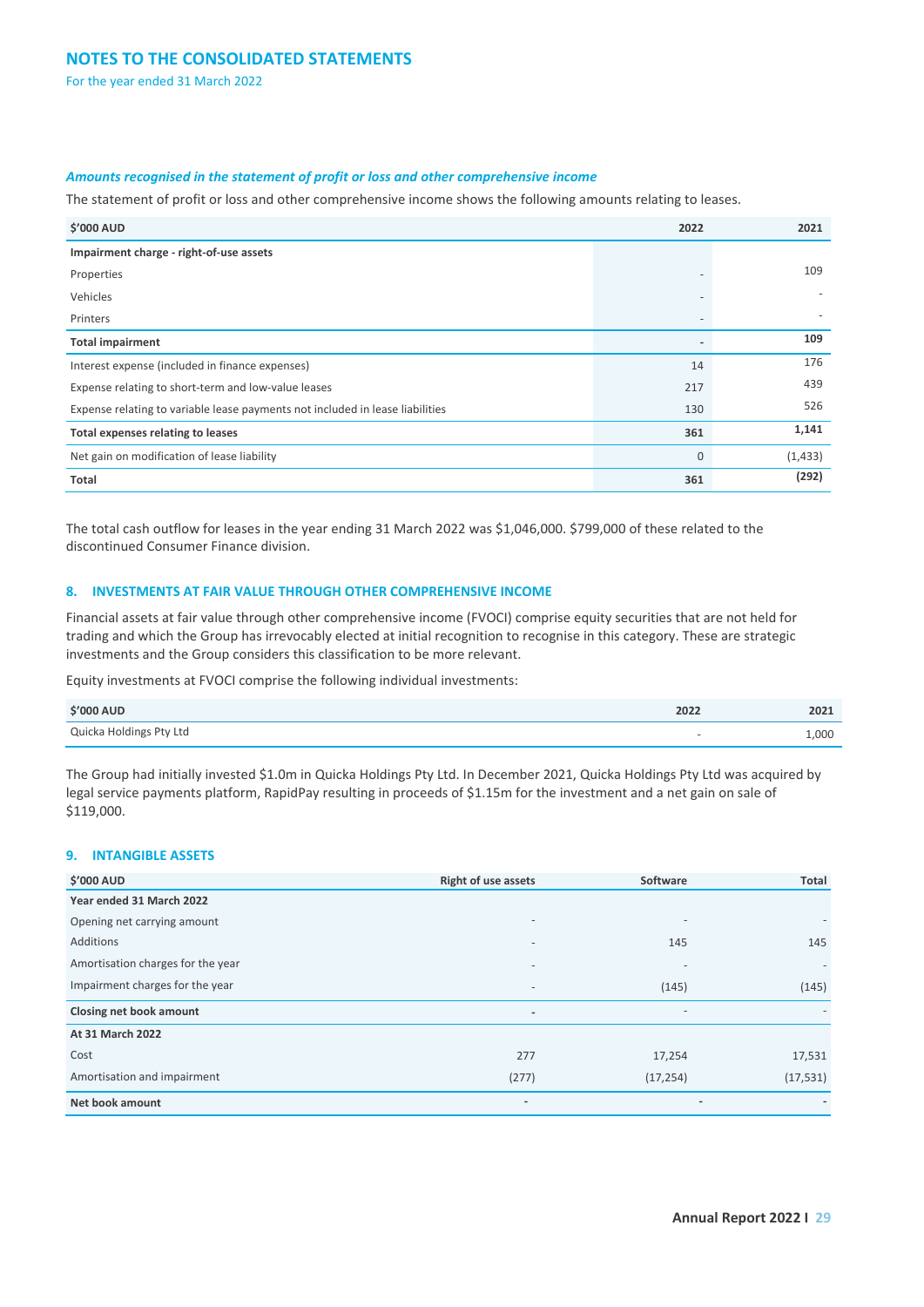## **NOTES TO THE CONSOLIDATED FINANCIAL STATEMENTS**

For the year ended 31 March 2022

| <b>\$'000 AUD</b>                 | <b>Right of use assets</b> | Software                 | Total     |
|-----------------------------------|----------------------------|--------------------------|-----------|
| Year ended 31 March 2021          |                            |                          |           |
| Opening net carrying amount       | $\overline{\phantom{a}}$   | $\overline{\phantom{a}}$ |           |
| Additions                         | 109                        | $\overline{\phantom{a}}$ | 109       |
| Amortisation charges for the year | $\overline{\phantom{a}}$   | $\overline{\phantom{a}}$ |           |
| Impairment charges for the year   | (109)                      | $\overline{\phantom{a}}$ | (109)     |
| Closing net book amount           |                            | $\overline{\phantom{a}}$ |           |
| At 31 March 2021                  |                            |                          |           |
| $Cost*$                           | 6,120                      | 17,109                   | 23,229    |
| Amortisation and impairment       | (6, 120)                   | (17, 109)                | (23, 229) |
| Net book amount                   | $\overline{\phantom{0}}$   |                          |           |

\*Costs corrected to reflect closure of Radio Rentals stores in 2021 financial year.

#### *Amortisation*

When not impaired, amortisation is provided on all intangible assets excluding other intangibles. Amortisation is calculated on a straight-line basis so as to write off the cost of each intangible asset over its estimated useful life. The estimated useful lives for software in the current and comparative periods are 3 – 8 years.

The residual value, the useful life and the amortisation method applied to an intangible asset are reassessed at least annually.

#### *Impairment tests for Cash Generating Units (CGU)*

In 2019 and 2020 testing was performed to identify if any of the Group's intangibles were impaired as required under AASB 116. All were considered to be impaired and an impairment expense was recognised as a result.

At 31 March 2022, testing was performed by the Group with a similar outcome as previous years. Given the early stage the Group is at regarding its strategy, there is no indication that any historical impairment losses should be reversed.

The Group's existing revenue streams are running off while the transformation required to build a new revenue stream sufficient to generate excess profits to support the carrying value of any other intangibles has not been completed. Therefore, definite life intangible assets as well as PP&E continue to be immediately impaired on acquisition.

#### **10. PROPERTY, PLANT AND EQUIPMENT**

| <b>\$'000 AUD</b>                       | Total                    |
|-----------------------------------------|--------------------------|
| Year ended 31 March 2022                |                          |
| Opening net carrying amount             | $\overline{\phantom{a}}$ |
| Additions                               | 257                      |
| Depreciation charges for the year       | $\overline{\phantom{a}}$ |
| Impairment charges for the year         | (257)                    |
| Closing net book amount                 |                          |
| At 31 March 2022                        |                          |
| Cost                                    | 3,757                    |
| Accumulated depreciation and impairment | (3,757)                  |
| Net book amount                         |                          |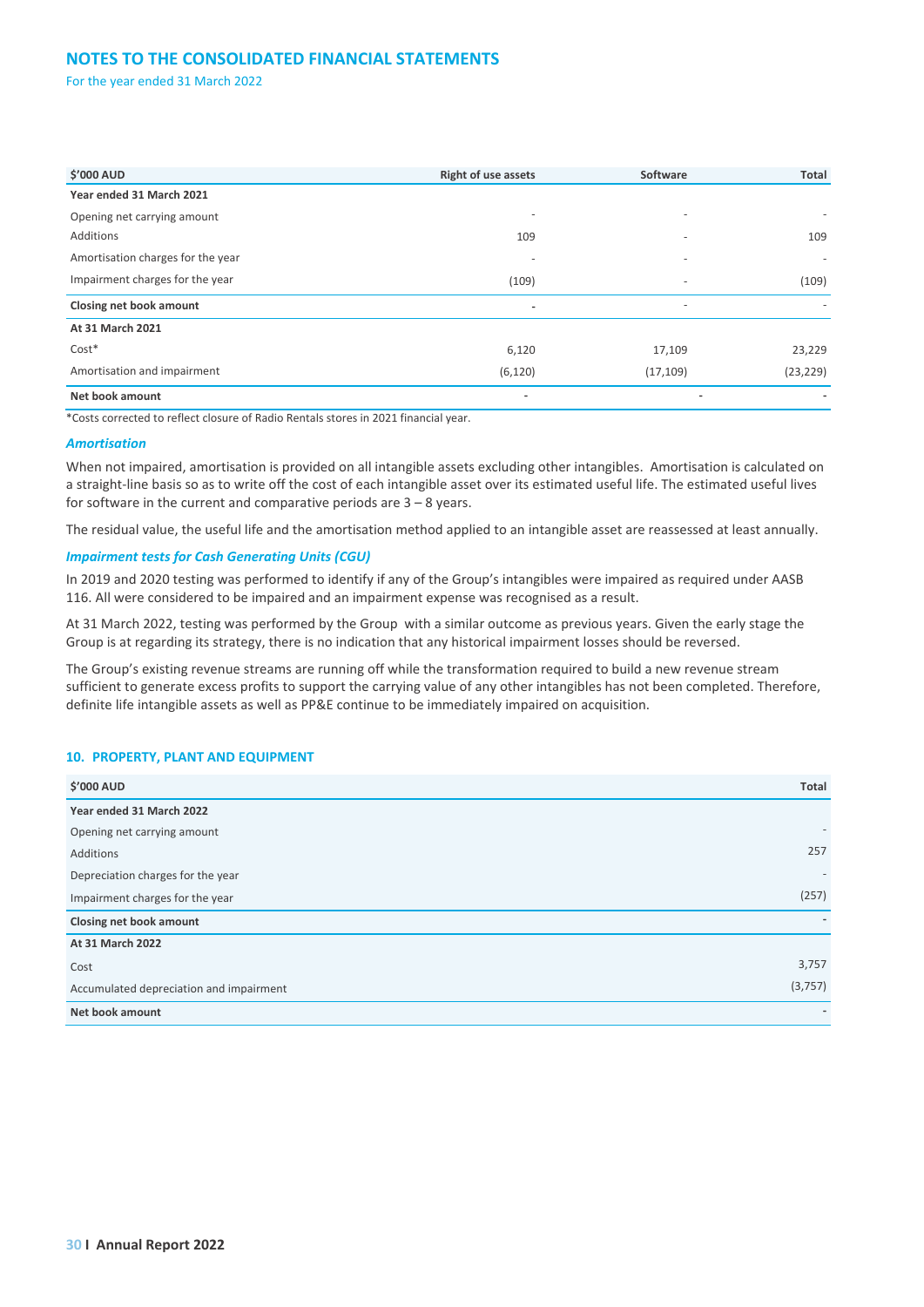## **NOTES TO THE CONSOLIDATED STATEMENTS**

For the year ended 31 March 2022

| <b>\$'000 AUD</b>                 | Total |
|-----------------------------------|-------|
| Year ended 31 March 2021          |       |
| Opening net carrying amount       |       |
| Additions                         | 107   |
| Depreciation charges for the year | ٠     |
| Impairment charges for the year   | (107) |
| Closing net book amount           |       |
| At 31 March 2021                  |       |
| $Cost*$                           | 4,366 |

| Accumulated depreciation and impairment | (4, 366) |
|-----------------------------------------|----------|
| Net book amount                         |          |
|                                         |          |

\*Costs corrected to reflect closure of Radio Rentals stores in 2021 financial year.

## *Property plant and equipment*

Property plant and equipment consist of furniture, fittings, and physical computer equipment.

## *Impairment*

Refer to note 9 for details.

## **11. INCOME TAX EXPENSE**

## *Recognised in the profit or loss statement*

| <b>\$'000 AUD</b>                                                   | 2022 | 2021 |
|---------------------------------------------------------------------|------|------|
| <b>Current tax expense</b>                                          |      |      |
| Current year                                                        |      |      |
| Adjustment for prior year                                           |      |      |
| Deferred tax expense                                                |      |      |
| Origination and reversal of temporary differences                   |      |      |
| Total income tax (benefit)/ expense in the profit or loss statement |      |      |

## *Numerical reconciliation between tax expense and pre-tax accounting profit*

| <b>S'000 AUD</b>                                                                  | 2022    | 2021    |
|-----------------------------------------------------------------------------------|---------|---------|
| Profit before tax                                                                 | 32,346  | 8,396   |
| Prima facie income tax using the domestic corporation tax rate of 30% (2021: 30%) | 9,704   | 2,519   |
| Change in income tax expense due to:                                              |         |         |
| Non-deductible expense and unrecognised timing differences                        | 31      | (6)     |
| Utilisation of tax losses                                                         | (7,999) | (1,657) |
| Recognised and unrecognised timing differences                                    | (1,736) | (856)   |
| (Over) / Under provided in prior years                                            |         |         |
| Income tax (benefit)/ expense on pre-tax accounting profit                        |         |         |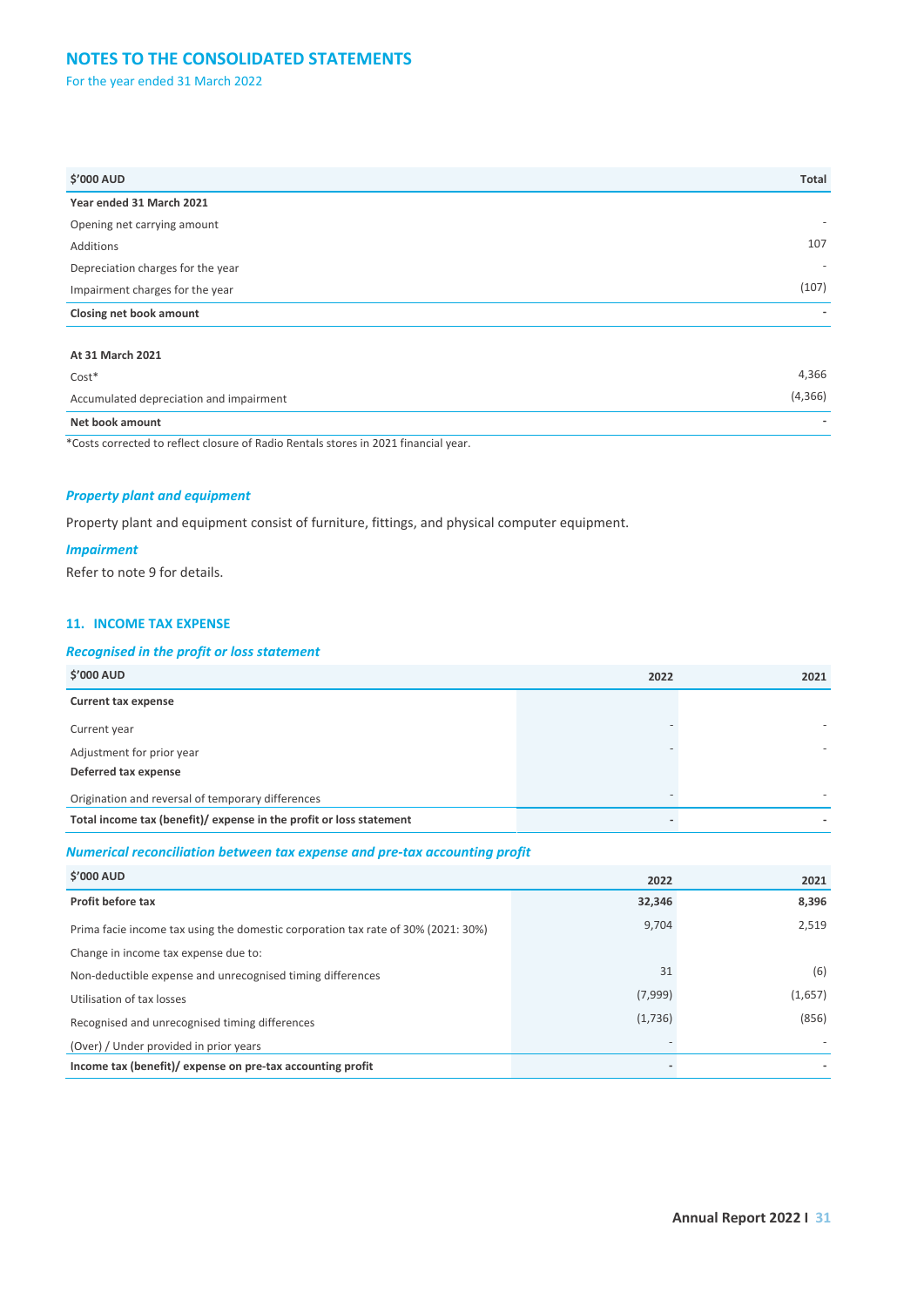## **12. DEFERRED TAX ASSETS & LIABILITIES**

## *Recognised deferred tax assets and liabilities*

|                                   | <b>Liabilities</b><br>Assets |        | <b>Net</b> |           |       |                          |
|-----------------------------------|------------------------------|--------|------------|-----------|-------|--------------------------|
| <b>\$'000 AUD</b>                 | 2022                         | 2021   | 2022       | 2021      | 2022  | 2021                     |
| Inventories                       |                              | 13,381 |            |           |       | 13,381                   |
| Property, plant and equipment     | 165                          | 408    |            |           | 165   | 408                      |
| Trade, loan and other receivables | $\overline{\phantom{a}}$     | 488    |            |           |       | 488                      |
| Finance lease receivables         |                              |        | (960)      | (16,970)  | (960) | (16,970)                 |
| Accruals                          | 795                          | 1,971  |            |           | 795   | 1,971                    |
| Provisions                        |                              | 722    |            |           |       | 722                      |
| Tax losses                        |                              |        |            |           |       | $\overline{\phantom{a}}$ |
| Financial derivative              |                              |        |            |           |       | $\overline{\phantom{a}}$ |
| Tax assets / (liabilities)        | 960                          | 16,970 | (960)      | (16, 970) |       |                          |

The Group has unrecognised current tax losses of \$20.4m (\$6.1m tax effected) and \$38.5m (\$11.6m tax effected) of unrecognised deferred tax future deductions.

## *Income tax*

Income tax expense comprises current and deferred tax. Income tax expense is recognised in the profit or loss except to the extent that it relates to items recognised directly in equity, in which case it is recognised in equity.

Current tax is the expected tax payable on the taxable income for the year, using tax rates enacted or substantively enacted at the reporting date, and any adjustment to tax payable in respect of previous years.

Deferred tax is recognised in respect of temporary differences between the carrying amounts of assets and liabilities for financial reporting purposes and the amounts used for taxation purposes. Deferred tax is not recognised for the following temporary differences: initial recognition of goodwill, the initial recognition of assets or liabilities in a transaction that is not a business combination and that affects neither accounting nor taxable profit, and differences relating to investments in subsidiaries to the extent that it is probable that they will not reverse in the foreseeable future. Deferred tax is measured at the tax rates that are expected to be applied to the temporary differences when they reverse, based on the laws that have been enacted or substantively enacted by the reporting date.

A deferred tax asset is recognised to the extent that it is probable that future taxable profits will be available against which the temporary difference can be utilised. Deferred tax assets are reviewed at each reporting date and are reduced to the extent that it is no longer probable that the related tax benefit will be realised.

## *Tax consolidation*

Thorn Group Limited and its wholly-owned Australian resident entities have formed a tax-consolidated group with effect from 1 April 2003 and are therefore taxed as a single entity from that date. The head entity within the tax-consolidated group is Thorn Group Limited.

Current tax expense/income, deferred tax liabilities and deferred tax assets arising from temporary differences of the members of the tax-consolidated group are recognised in the separate financial statements of the members of the tax-consolidated group using the group allocation approach by reference to the carrying amounts of assets and liabilities in the separate financial statements of each entity and the tax values applying under tax consolidation.

Any current tax liabilities (or assets) and deferred tax assets arising from unused tax losses of the subsidiaries are assumed by the head entity in the tax-consolidated group and are recognised as amounts payable / (receivable) to / (from) other entities in the tax-consolidated group in conjunction with any tax funding arrangement amounts (refer below). Any difference between these amounts is recognised by the Company as an equity contribution or distribution.

Thorn Group Limited recognises deferred tax assets arising from unused tax losses of the tax-consolidated group to the extent that it is probable that future taxable profits of the tax-consolidated group will be available against which the asset can be utilised.

Any subsequent period adjustments to deferred tax assets arising from unused tax losses as a result of revised assessments of the probability of recoverability is recognised by the head entity only.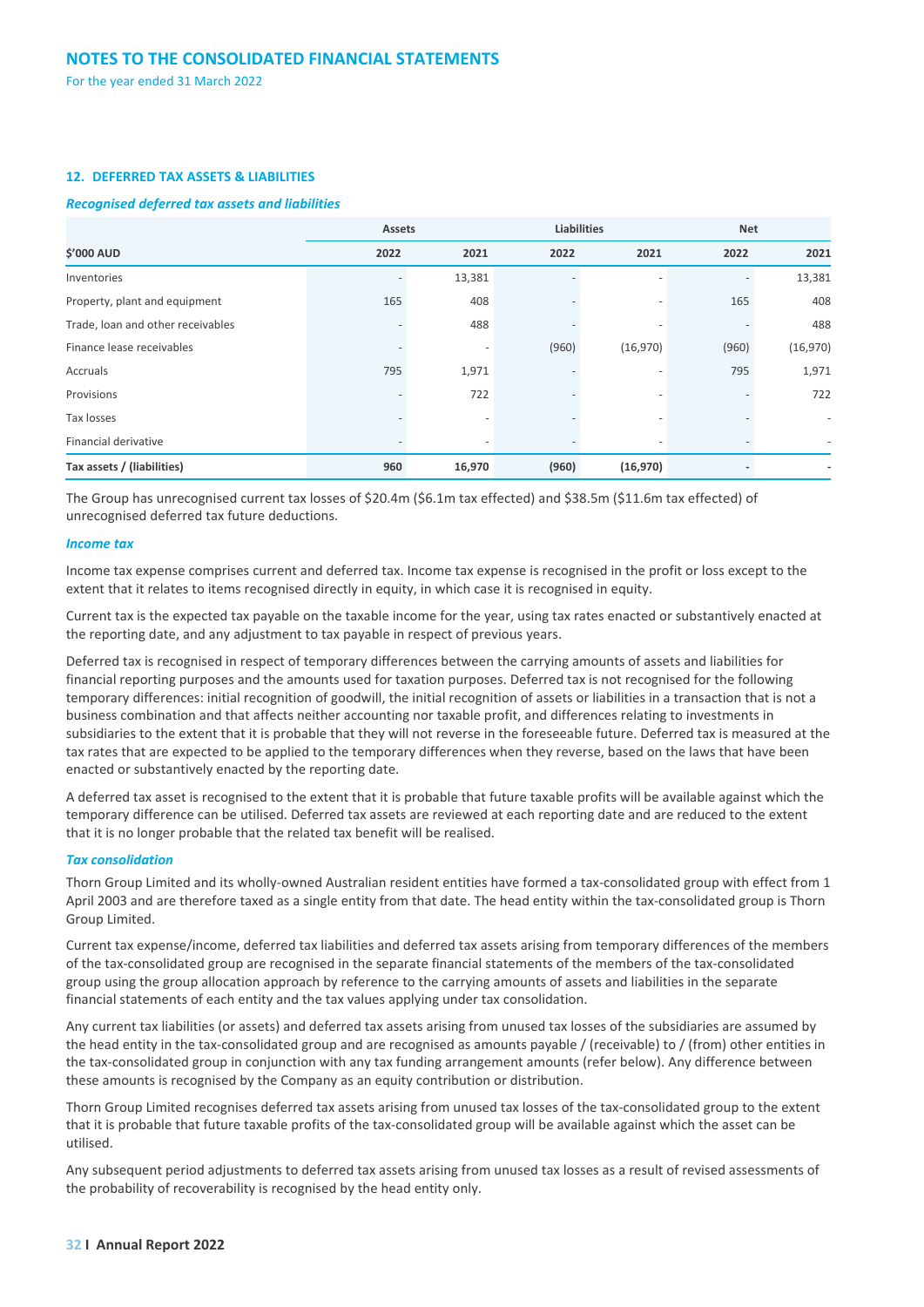## **NOTES TO THE CONSOLIDATED STATEMENTS**

For the year ended 31 March 2022

## *Nature of Tax Funding Arrangements and Tax Sharing Arrangements*

The head entity, in conjunction with other members of the tax-consolidated group, has entered into a tax funding arrangement which sets out the funding obligations of members of the tax-consolidated group in respect of tax amounts. The tax funding arrangements require payments to/from the head entity equal to the current tax liability/(asset) assumed by the head entity and any tax-loss deferred tax asset assumed by the head entity, resulting in the head entity recognising an inter-entity receivable/(payable) equal in amount to the tax liability/(asset) assumed. The inter-entity receivable/(payable) are at call.

Contributions to fund the current tax liabilities are payable as per the tax funding arrangement and reflect the timing of the head entity's obligation to make payments for tax liabilities to the relevant tax authorities.

The head entity in conjunction with other members of the tax-consolidated group has also entered into a tax sharing agreement. The tax sharing agreement provides for the determination of the allocation of income tax liabilities between the entities should the head entity default on its tax payment obligations.

## **13. DERIVATIVE AND HEDGING ACTIVITIES**

The Group enters into interest rate swaps to fix the interest rate on the warehouse funding balance and therefore remove the fixed/floating interest rate mismatch between the Group's receivables and the Group's funding balance. These arrangements are designated as cash flow hedges under AASB 139 (which the Group has opted to retain as is currently permitted). This instrument is an amortising swap whose cash flow profile is modelled on the expected repayment profile of the receivables (which mirrors the funding balance) and is regularly reset. As such the swap is expected to be effective.

Derivatives are initially recognised at fair value on the date a derivative contract is entered into and are subsequently remeasured to their fair value at the end of each reporting period. The ineffective portion of the derivative is recognised in the statement of profit or loss and other comprehensive income as fair value gains or losses on derivatives.

In December 2021, the Group made an assessment that the interest rate swap has fallen outside the prescribed 80-125% range of effectiveness as per AASB 139. This is attributable to the warehouse being in amortisation, leading to the funding balance decreasing at a faster rate than the expected repayment of the warehouse receivables. The swap remained ineffective for the period from December 2021 through to March 2022. At 31 March 2022, Thorn was hedged at 139% of its warehouse borrowing balance of \$60.6m. In absence of any variation on the swap, the Group expect the hedge to remain ineffective in the future.

The impact of the derivative on the statement of profit or loss and other comprehensive income are as per below table.

| \$'000 AUD                     | 2022  | 2021                     |
|--------------------------------|-------|--------------------------|
| Fair value gains on derivative | 1,453 |                          |
| Interest expense               | (443) | $\overline{\phantom{0}}$ |
|                                | 1,010 | $\overline{\phantom{0}}$ |

The full fair value of a hedging derivative is classified as a non-current liability as the remaining maturity of the hedged item is more than 12 months from 31 March 2022.

The fair value of derivatives are classified as level 2 instruments as they are not traded in an active market and are determined using valuation techniques. These valuation techniques maximise the use of observable market data where it is available and rely as little as possible on entity-specific estimates.

| <b>\$'000 AUD</b><br>2022    |     | 2021                         |
|------------------------------|-----|------------------------------|
| Interest rate swap liability | 359 | $\neg \neg$<br><u>.,, .,</u> |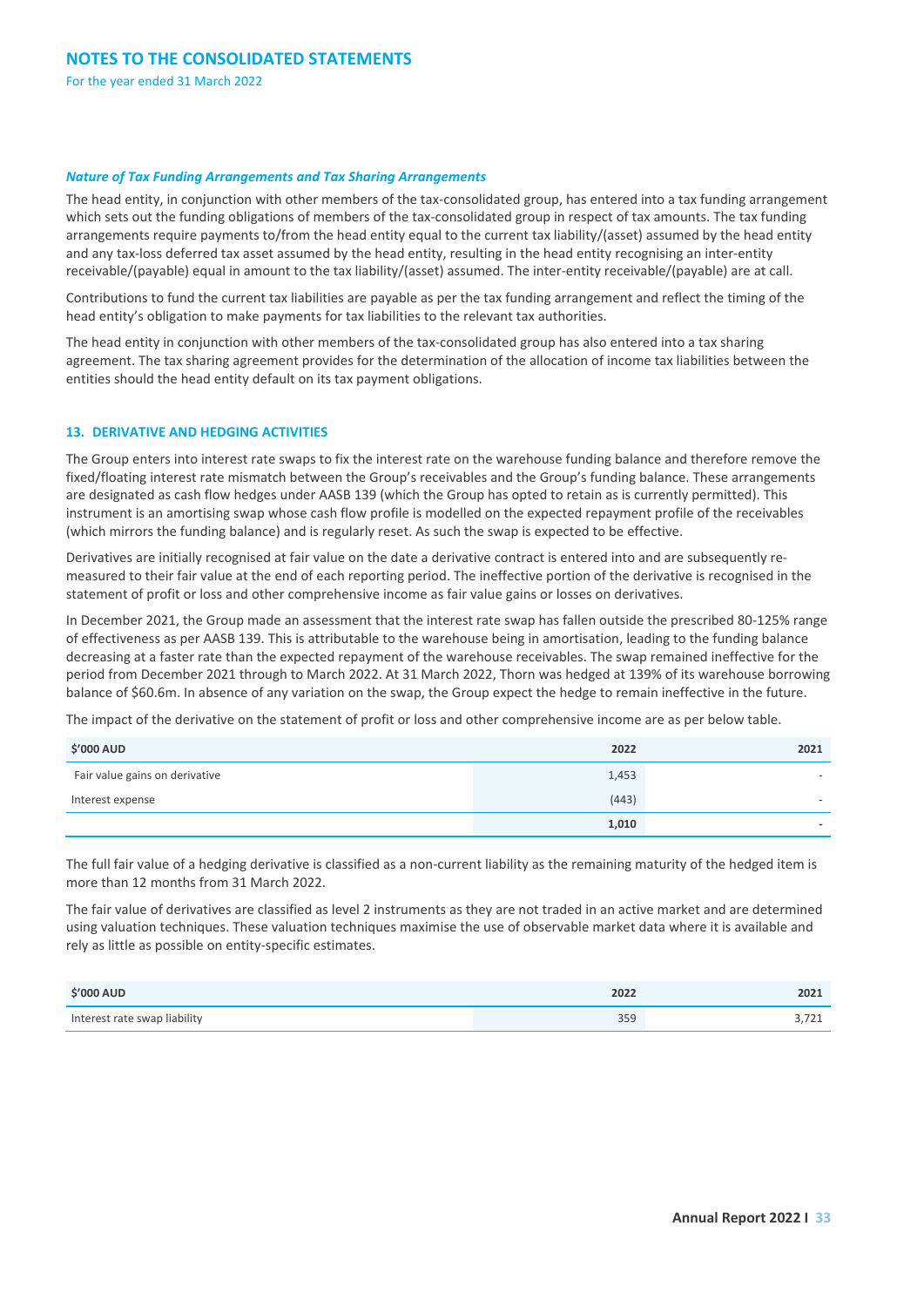## **14. FINANCIAL RISK MANAGEMENT**

## *Financial risk management objectives and policies*

The consolidated entity is exposed to financial risks through the normal course of its business operations. The key risks arising are credit risk, liquidity risk and market risk.

The Board of Directors has overall responsibility for the establishment and oversight of the risk management framework. The Board has established the Risk & Compliance Committee, which is responsible for developing and monitoring risk management policies. The Committee reports regularly to the Board of Directors on its activities.

The Risk & Compliance Committee oversees how management monitors compliance with the consolidated entity's risk management policies and procedures and reviews the adequacy of the risk management framework in relation to the risks faced by the consolidated entity.

Risk management policies are established to identify and analyse the risks faced by the consolidated entity, to set appropriate risk limits and controls, and to monitor risks and adherence to limits. Risk management policies and systems are reviewed regularly to reflect changes in market conditions and the consolidated entity's activities. The consolidated entity, through training and management standards and procedures, aims to develop a disciplined and constructive control environment in which all employees understand their roles and obligations.

## *Credit risk*

Credit risk is the risk of loss that arises when a customer or third party fails to pay an amount owing to the Company and is the most significant risk to the Group. The maximum exposure to credit risk is represented by the carrying amount of receivables and loans. The Group provides business finance to SMEs pursuant to policies and procedures that are intended to ensure that there is no concentration of credit risk with any particular individual, company or other entity. The Group is subject to a higher level of credit risk due to the credit-constrained nature of many of the Company's customers.

The Group maintains a provision for receivable losses. The process for establishing the provision for losses is critical to the Group's results of operations and financial condition.

Credit risk typically grows in line with the growth of the loan and lease receivables in all segments.

#### *Expected credit loss measurement*

Under AASB 9, a three-stage approach is applied to measuring expected credit losses ('ECL') based on credit migration between the stages as follows:

Stage 1: At initial recognition, a provision equivalent to 12 months ECL is recognised;

Stage 2: Where there has been a significant increase in credit risk since initial recognition, a provision equivalent to full lifetime ECL is required; and

Stage 3: Lifetime ECL is recognised for loans where there is objective evidence of impairment.

ECL are probability-weighted and determined by evaluating a range of possible outcomes, taking into account the time value of money, past events, current conditions and forecasts of future economic conditions.

During the year, the Group has two separate receivables books; Business Finance receivables and the Radio Rentals Consumer Finance receivables. Consumer Finance receivables are included in one group (forms part of the assets sold to Credit Corp) and Business Finance receivables in another group for the purpose of calculating the expected credit loss.

## **Significant increase in credit risk (SICR)**

The Group considers a financial instrument to have experienced a significant increase in credit risk based on quantitative information to identify this on an asset level. Each financial asset will be assessed at the reporting date for significant deterioration where the financial asset is more than 30 days past due. When an account is cured it retains an adjusted and higher probability of default within the impairment model for 6 months. Default is defined as 60 days past due for Consumer Finance and 90 days past due for Business Finance. In light of COVID-19, the Group has made an additional assessment of those assets which are not 30 days past due but have likely experienced a SICR as part of the management overlay set out in further detail below.

#### **Macroeconomic Scenarios**

Expected credit losses ("ECL") are a probability-weighted estimate of credit losses over the expected life of the financial instrument. The Group has a process for incorporating forward-looking economic scenarios and determining the probability weightings assigned to each scenario in determining the overall ECL. In prior year, the Group prepared a base, best and worst-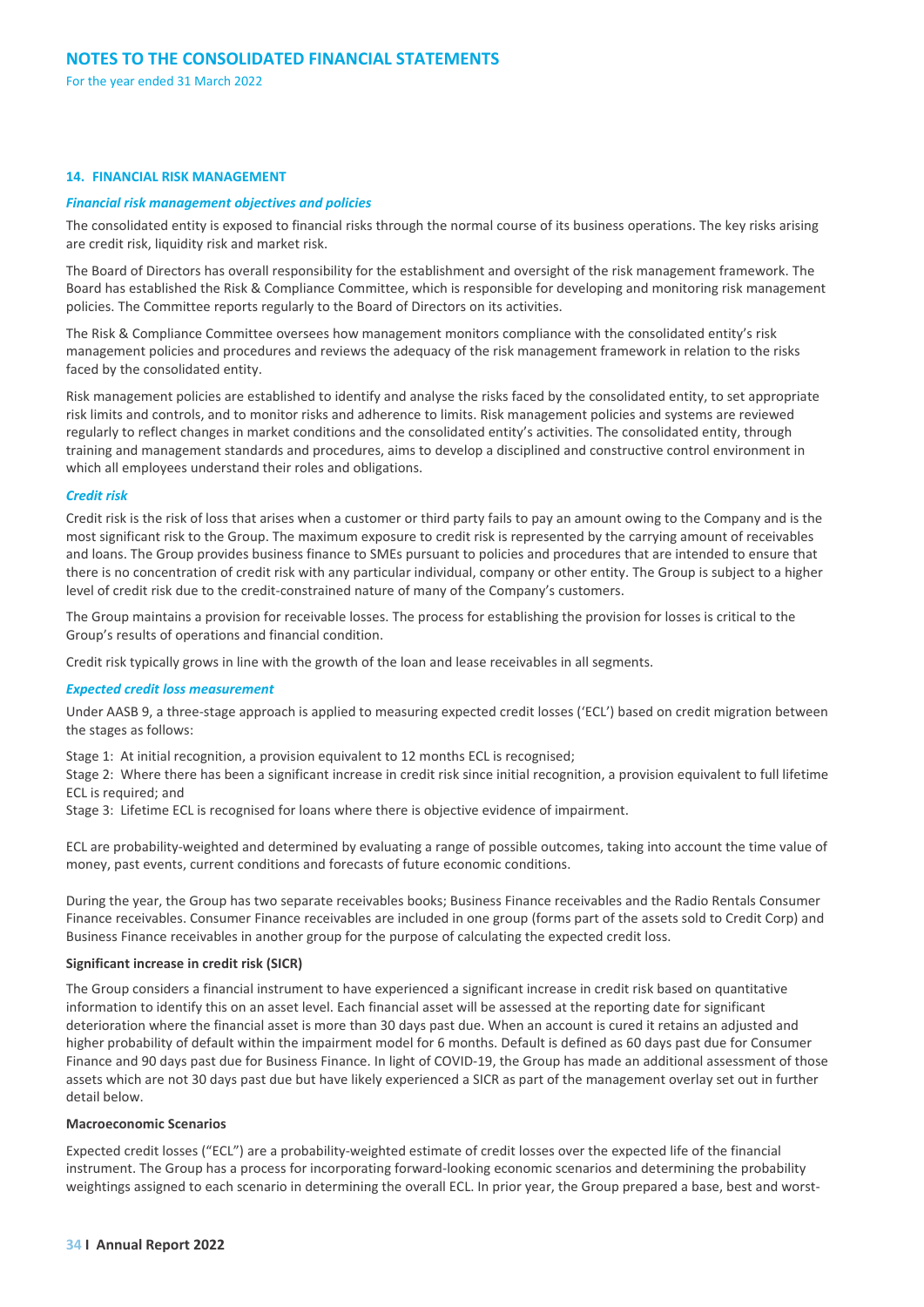case scenario based on economic variables relevant to the Consumer Finance and Business Finance business units. This is no longer applicable with the sale of the Consumer Finance division and change in methodology for Business Finance as explained below.

## **Impact of COVID-19 pandemic**

The COVID-19 pandemic and its effect on the local economy has impacted the Group's customers and performance, and the future effects of the pandemic and ultimate impact on the recoverability of the Group's receivables are uncertain. The outbreak necessitated governments to respond at unprecedented levels to protect public health, local economies and livelihoods. It has affected regions at different times and varying degrees. The varying government measures in response have added challenges, given the rapid pace of change and significant operational demands.

The speed at which territories and states unwound their lockdown measures and returned to pre-COVID-19 economic conditions varied and there remains a risk of the pandemic and other global issues creating a possible recession within Australia.

## **Management overlay**

The Business Finance division finances small to medium-sized businesses across the country and many of the division's customers are in industries heavily affected by COVID-19. The full impact of both the COVID-19 pandemic is uncertain at the balance date for the Business Finance division as the Group has yet to see the anticipated drop in arrears for the COVID-19 affected lease receivables portfolio as a result of unwinding of all social and lockdown restrictions.

At 31 March 2022, \$34.6m of Business Finance receivables were identified as COVID-19 impacted. Out of these, 16.1% by value were greater than 30 days in arrears at the balance date. As the COVID-19 lease receivables moves towards its end term (36% of these receivables are set to come to term within the next 18 months), there is increasing concern that collections will become more difficult for this cohort.

In the 6 months to September 2021, consistent with the methodology used in 2021 financial year, a six-point rating matrix has been developed which ranges from No Impact to Very High Impact and results in expected loss severities from 5% to 95%. Receivables have in turn been assigned a rating on the scale and have then been attributed a loss severity which has been to calculate an expected loss for each individual receivable. To allocate a rating on the scale to each individual receivable the portfolio has first been stratified into industry segments based on how severely impacted they have been from COVID-19. Within each sub-industry, a further breakdown is made where management believes there is a cohort of contract holders that exhibit similar risk characteristics. The Group has then assessed the potential impact of three different scenarios, ranging from slow to faster recovery, on the expected loss provision and given each a weighting, with the highest weighting being applied to the baseline case.

In light of evolving circumstances, the Group's methodology has been assessed and revised since March 2021. The provision has been reduced in quantum in line with the reduction of the affected portfolio and is consistent with the total percentage used for the half-year results (circa 43% of the total COVID-19 impacted book).

The judgements and assumptions used in estimating the overlays will be reviewed and refined in future financial periods as the recovery from the COVID-19 pandemic progresses.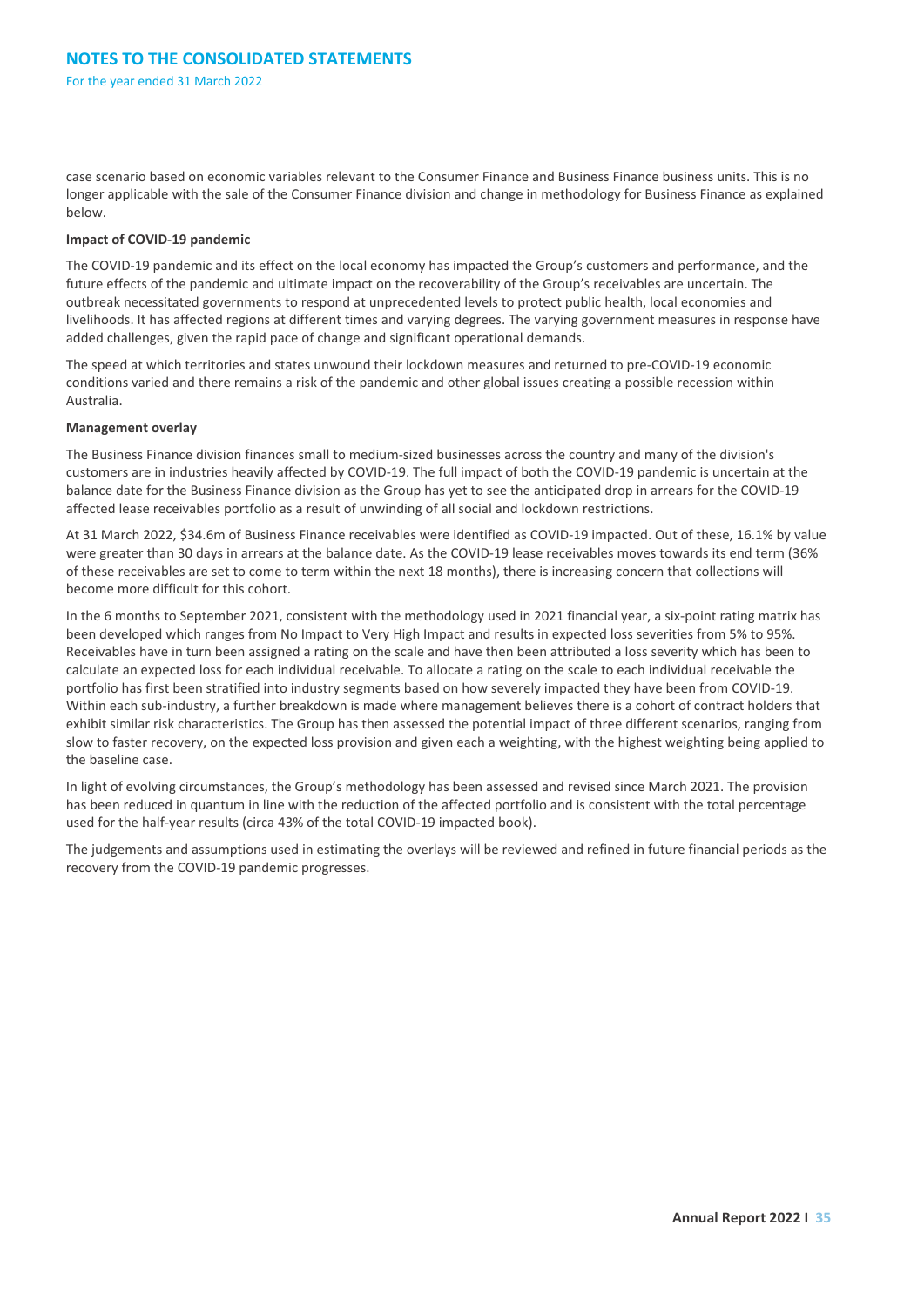## **Loss allowance**

The impairment expense on the statement of profit or loss includes both net write-offs and provision movements.

The following table explains the changes in the loss allowance between the beginning and the end of the annual period due to these factors:

## *Business finance loan and lease receivables*

| <b>Impairment provision</b>                                    | Stage 1           | Stage 2             | Stage 3             | Total      |
|----------------------------------------------------------------|-------------------|---------------------|---------------------|------------|
|                                                                | 12-month ECL      | <b>Lifetime ECL</b> | <b>Lifetime ECL</b> | \$'000 AUD |
|                                                                | <b>\$'000 AUD</b> | <b>S'000 AUD</b>    | \$'000 AUD          |            |
| Loss allowance as at 1 April 2021                              | 9,051             | 24,718              | 11,278              | 45,047     |
| <b>Movements with P&amp;L impact</b>                           |                   |                     |                     |            |
| Transfers:                                                     |                   |                     |                     |            |
| Transfer from Stage 1 to Stage 2                               | (121)             | 358                 |                     | 237        |
| Transfer from Stage 1 to Stage 3                               | (218)             |                     | 764                 | 546        |
| Transfer from Stage 2 to Stage 1                               | 71                | (474)               |                     | (403)      |
| Transfer from Stage 2 to Stage 3                               |                   | (309)               | 302                 | (7)        |
| Transfer from Stage 3 to Stage 1                               | 20                |                     | (352)               | (332)      |
| Transfer from Stage 3 to Stage 2                               |                   | 34                  | (62)                | (28)       |
| New financial assets originated or purchased                   | 1,518             |                     |                     | 1,518      |
| Changes in the balances of non-transferred financial<br>assets | (3, 351)          | (20, 228)           | (5, 925)            | (29, 504)  |
| Change in estimates                                            | 7,294             | 3,063               | 3,294               | 13,651     |
| Changes to model assumptions and methodologies                 | (408)             | (399)               | (542)               | (1, 349)   |
| Write-offs                                                     |                   |                     | (7, 315)            | (7, 315)   |
| Total net P&L charge during the period                         | 1,400             | (15,603)            | (8, 784)            | (22, 987)  |
| Loss allowance as at 31 March 2022                             | 13,856            | 6,763               | 1,442               | 22,061     |

The following table further explains changes in the gross carrying amount of the loans and lease receivables to help explain their significance to the changes in the loss allowance as discussed above:

| Loan and lease receivables                                  | Stage 1           | Stage 2             | Stage 3             | Total      |
|-------------------------------------------------------------|-------------------|---------------------|---------------------|------------|
|                                                             | 12-month ECL      | <b>Lifetime ECL</b> | <b>Lifetime ECL</b> | \$'000 AUD |
|                                                             | <b>\$'000 AUD</b> | <b>\$'000 AUD</b>   | <b>\$'000 AUD</b>   |            |
| Gross carrying amount as at 1 April 2021                    | 129,992           | 53,152              | 10,552              | 193,696    |
| <b>Movements with P&amp;L impact</b>                        |                   |                     |                     |            |
| Transfers:                                                  |                   |                     |                     |            |
| Transfer from Stage 1 to Stage 2                            | (1, 373)          | 1,373               |                     |            |
| Transfer from Stage 1 to Stage 3                            | (4, 176)          |                     | 4,176               |            |
| Transfer from Stage 2 to Stage 1                            | 1,168             | (1, 168)            |                     |            |
| Transfer from Stage 2 to Stage 3                            |                   | (609)               | 609                 |            |
| Transfer from Stage 3 to Stage 1                            | 556               |                     | (556)               |            |
| Transfer from Stage 3 to Stage 2                            |                   | 98                  | (98)                |            |
| New financial assets originated or purchased                | 21,809            |                     |                     | 21,809     |
| Changes in the balances of non-transferred financial assets | (48, 122)         | (43, 497)           | (5,926)             | (97, 545)  |
| Write-offs                                                  |                   |                     | (7, 315)            | (7, 315)   |
| Total net change during the period                          | (30, 138)         | (43,803)            | (9, 109)            | (83,050)   |
| Gross closing amount as at 31 March 2022                    | 99,854            | 9,349               | 1,442               | 110,645    |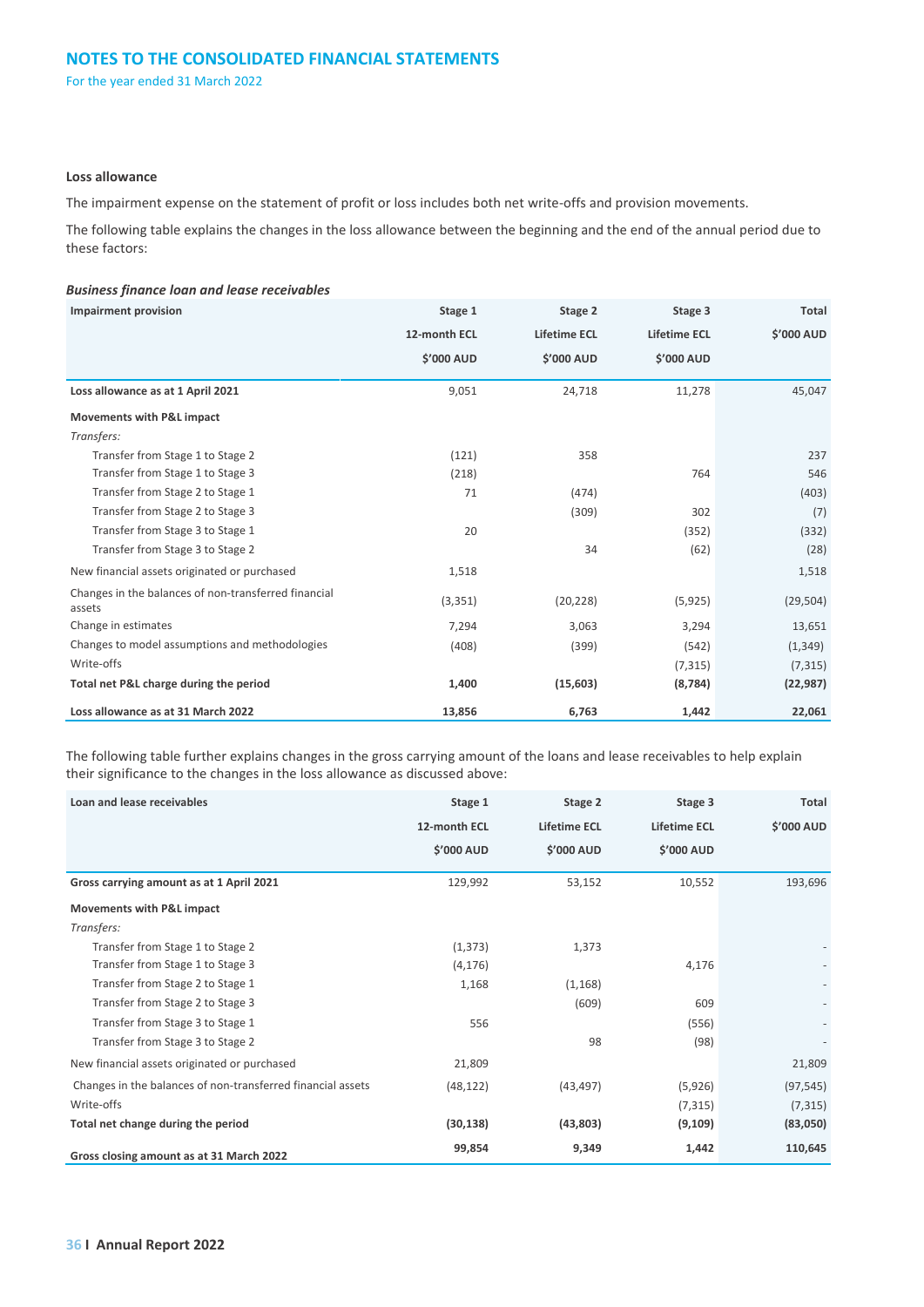The carrying amount of the consolidated entity's financial assets represents the maximum credit exposure. The consolidated entity's net exposure to credit risk at the reporting date was:

| <b>\$'000 AUD</b>                  | 2022     | 2021      |
|------------------------------------|----------|-----------|
| Trade receivables                  | 2,430    | 6,970     |
| Consumer Finance lease receivables |          | 74,154    |
| Business Finance lease receivables | 24,451   | 56,062    |
| Loan receivables                   | 83,764   | 133,840   |
| <b>Total gross amount</b>          | 110,645  | 271,026   |
| Allowance for impairment           | (22,061) | (74, 384) |
|                                    | 88,584   | 196,642   |

Chattel mortgages are classified as loan receivables in accordance with AASB 9. The Group classifies its chattel mortgages as at amortised cost only if both of the following criteria are met: the asset is held within a business model whose objective is to collect the contractual cash flows, and the contractual terms give rise to cash flows that are solely payments of principal and interest.

## **Write-off policy**

The Group writes off financial assets in whole or in part, when it has exhausted all practical recovery efforts via normal means of collections and has concluded there is no reasonable expectation of recovery. The Group's write-off process provides that if an account is not paid by a specified "days due" threshold, it is written off, unless there is reasonable degree of certainty on future collections.

## **Modification of financial assets**

The Group sometimes modifies the terms of leases provided to customers due to commercial renegotiations, or for distressed leases, with a view to maximising recovery.

Such restructuring activities include extended payment term arrangements, payment holidays, and payment forgiveness. Restructuring policies and practices are based on indicators or criteria which, in the judgement of management, indicate that payment will most likely continue. These policies are kept under continuous review.

Contracts which have been modified are all considered to have a significant increase in credit risk and are measured using a lifetime expected credit loss model, unless other creditworthiness indicators provide information which would rebut this presumption.

## **Model risk reserve**

A model risk reserve was in place for both the Consumer Finance receivables prior to the sale and the equipment finance receivables books. Each of these reserves was calculated as 30% of the modelled provision on the adoption of AASB 9 and was intended to take into account any potential issues with data or the model that, if we had known at implementation, would have resulted in an increased provision. These reserves have been maintained at 30% of the modelled provision and have declined during the year in line with the decline in both the receivables book and the modelled provision.

## *Impairment losses*

## *Consumer Finance lease receivables*

| <b>\$'000 AUD</b> | <b>Gross 2022</b>        | <b>Impairment 2022</b>   | <b>Gross 2021</b> | <b>Impairment 2021</b> |
|-------------------|--------------------------|--------------------------|-------------------|------------------------|
| Stage 1           | $\overline{\phantom{0}}$ | $\overline{\phantom{a}}$ | 69,504            | (21, 509)              |
| Stage 2           | $\overline{\phantom{0}}$ | $\overline{\phantom{0}}$ | 4,795             | (4, 795)               |
| Stage 3           | $\overline{\phantom{0}}$ | $\overline{\phantom{0}}$ | 3,033             | (3,033)                |
|                   | $\overline{\phantom{a}}$ | $\overline{\phantom{a}}$ | 77,332            | (29, 337)              |

The Group applies the AASB 9 three-stage approach to measuring expected credit losses which uses a 12-month loss for lease receivables in stage one and lifetime expected loss for lease receivables in stages 2 and 3. To measure the expected credit losses, lease receivables have been grouped based on shared credit risk characteristics and the days past due.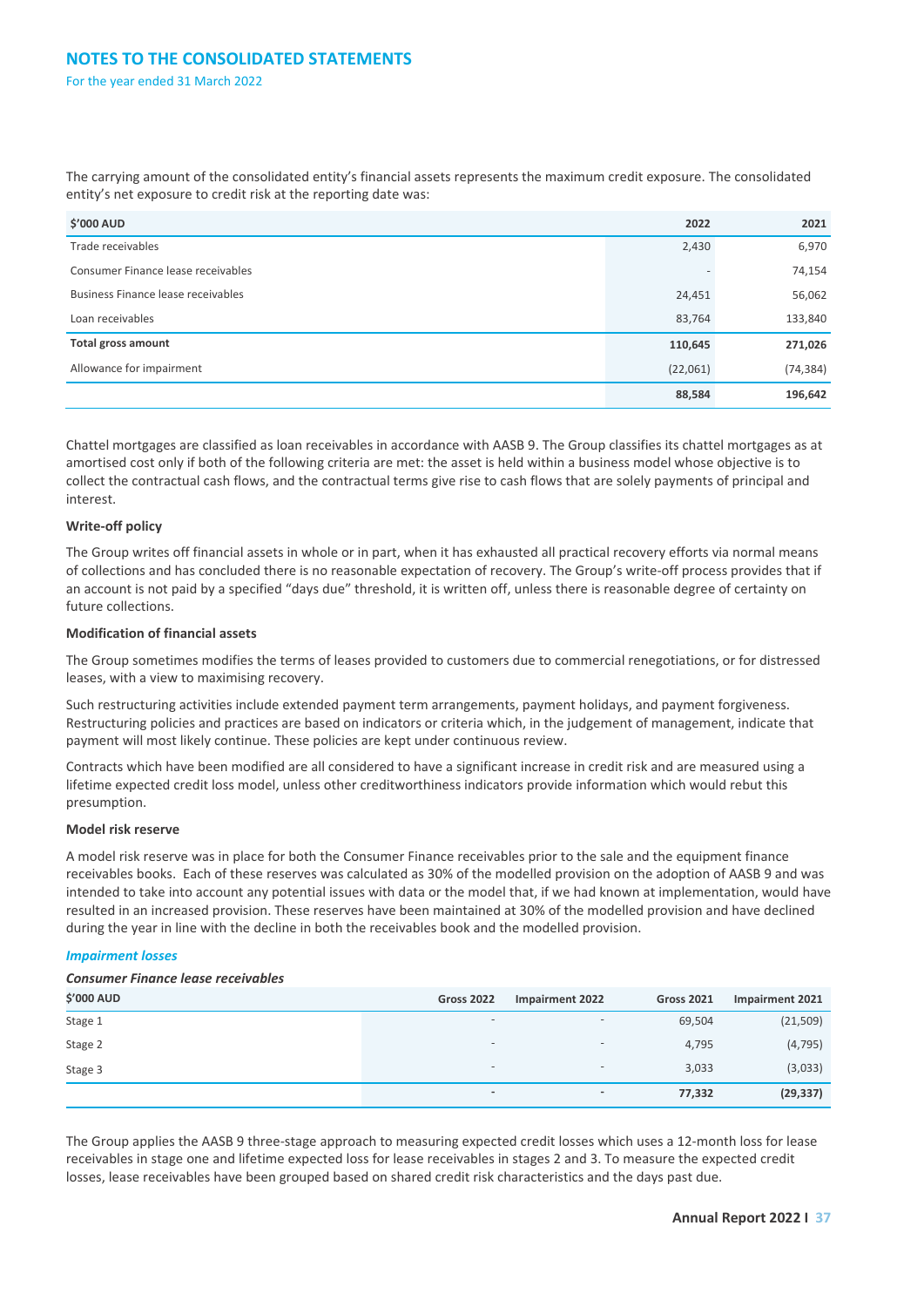The expected loss rates are based on the payment profiles of lease receivables over a period of 36 months respectively and the corresponding historical credit losses experienced within this period. The historical loss rates are adjusted to reflect current and forward-looking information on macroeconomic factors affecting the ability of the customers to settle the receivables.

Collateral is held against the finance lease receivables in the form of the assets attached to the contract. If the asset is returned due to early termination of the contract, the asset is available for rental on other contracts or disposal via cash sale. There has been no changes from prior periods and there are no unrecognised losses because of collateral.

## *Business Finance lease receivables*

| <b>\$'000 AUD</b> | <b>Gross 2022</b> | <b>Impairment 2022</b> | <b>Gross 2021</b> | <b>Impairment 2021</b> |
|-------------------|-------------------|------------------------|-------------------|------------------------|
| Stage 1           | 22,489            | (3,527)                | 39,111            | (2, 515)               |
| Stage 2           | 2,510             | (2,008)                | 15,489            | (7, 142)               |
| Stage 3           | 577               | (577)                  | 2,680             | (2,680)                |
|                   | 25,576            | (6, 112)               | 57,280            | (12, 337)              |

## *Loan receivables (Business Finance and remaining consumer solar loans)*

| <b>\$'000 AUD</b> | <b>Gross 2022</b> | <b>Impairment 2022</b> | <b>Gross 2021</b> | Impairment<br>2021 |
|-------------------|-------------------|------------------------|-------------------|--------------------|
| Stage 1           | 77,364            | (10, 329)              | 90,881            | (6, 536)           |
| Stage 2           | 6,840             | (4, 755)               | 37,663            | (18, 302)          |
| Stage 3           | 865               | (865)                  | 7,872             | (7, 872)           |
|                   | 85,069            | (15, 949)              | 136,416           | (32,710)           |

At 31 March 2022, the contractual amount outstanding on receivables that were historically written off and that are still subject to enforcement activity is \$14.7m.

Thorn has provided a guarantee, to the warehouse trust, against a group of affected trust receivables. The value of the receivables as at 31 March 2022 is \$17.2m. Thorn has deemed the risk of an outflow of economic resources to be extremely remote and, as such, has estimated the guarantee to have a zero fair value.

## *Liquidity risk*

Liquidity risk is the risk that the Group's financial condition is adversely affected by an inability to meet its liabilities and support its business growth. The Group manages its capital to maintain its ability to continue as a going concern and to provide adequate returns to shareholders.

The capital structure of the Group consists of external debt and shareholders' equity. The Group manages its capital structure and makes adjustments to it in light of economic conditions and the Group's individual situation. The Group's debt facilities contain restrictions on the Group's ability to, among other things, sell or transfer assets, incur additional debt, repay other debt, make certain investments or acquisitions, repurchase or redeem shares and engage in alternate business activities. The facilities also contain a number of financial and non-financial covenants. Failure to meet any of these covenants could result in an event of default under these facilities which could, in turn, allow the lender to declare all amounts outstanding to be immediately due and payable or the inability to draw down further. In such a case, the financial condition, liquidity and results of operations of the Group could materially suffer.

See note 16, loans and borrowings, for more information on a breach of warehouse parameters in the 2021 financial year and the impact of this and COVID-19 on the Group's existing funding arrangements.

Liquidity risk is managed through the adequate provision of funding and effective capital management policies.

The following are the contractual maturities of the consolidated entity's financial liabilities including, where applicable, future interest payments as at 31 March 2022.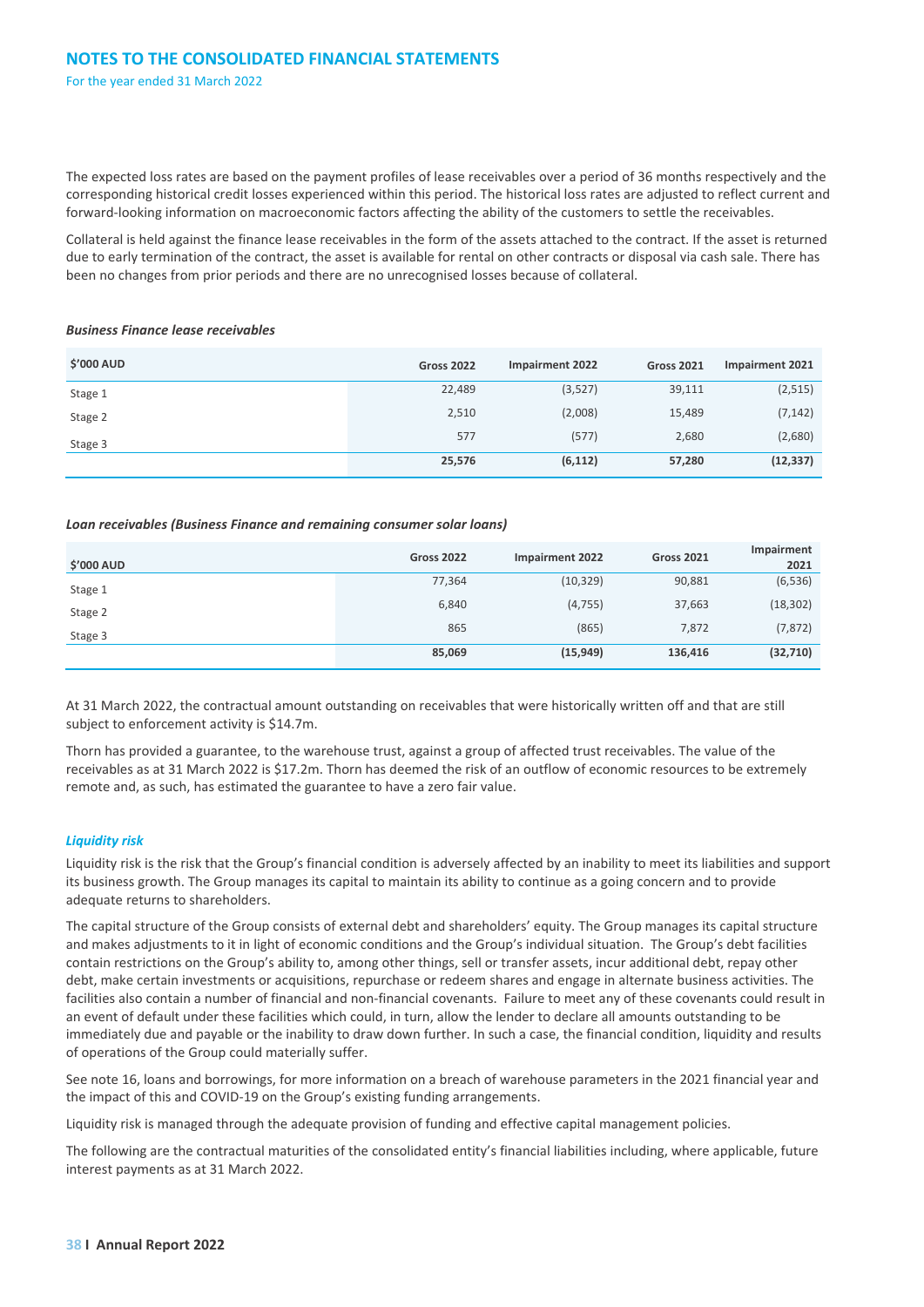## **NOTES TO THE CONSOLIDATED STATEMENTS**

For the year ended 31 March 2022

| 31 March 2022 (\$'000 AUD)     | Carrying<br>amount | Contractual<br><b>Cash flows</b> | 1 year or less | 1-5 years         | 5 years<br>or more       |
|--------------------------------|--------------------|----------------------------------|----------------|-------------------|--------------------------|
| Securitised warehouse facility | 60,591             | 62,180                           | 59,627         | 2,553             |                          |
| Lease liability                | 11                 | 11                               |                |                   |                          |
| Trade and other payables       | 8,700              | 8,700                            | 8,700          | $\qquad \qquad -$ |                          |
| <b>Total non-derivatives</b>   | 69,302             | 70,891                           | 68,327         | 2,553             |                          |
|                                |                    |                                  |                |                   |                          |
| Interest rate swap             |                    |                                  |                |                   |                          |
| (Inflow)                       |                    | (1, 334)                         | (545)          | (789)             | ۰.                       |
| Outflow                        | 359                | 1,683                            | 1,171          | 512               | ٠.                       |
| <b>Total derivatives</b>       | 359                | 349                              | 626            | (277)             | $\overline{\phantom{0}}$ |

| 31 March 2021 (\$'000 AUD)     | Carrying<br>amount | Contractual<br><b>Cash flows</b> | 1 year or less | 1-5 years                | 5 years<br>or more       |
|--------------------------------|--------------------|----------------------------------|----------------|--------------------------|--------------------------|
| Securitised warehouse facility | 166,303            | 170,726                          | 107,254        | 63,471                   |                          |
| Lease liability                | 934                | 981                              | 751            | 230                      | $\overline{\phantom{0}}$ |
| Trade and other payables       | 15,723             | 15,723                           | 15,723         | $\overline{\phantom{a}}$ |                          |
| <b>Total non-derivatives</b>   | 182,960            | 187,430                          | 123,728        | 63,701                   | ٠                        |
|                                |                    |                                  |                |                          |                          |
| Interest rate swap             |                    |                                  |                |                          |                          |
| (Inflow)                       |                    | (429)                            | (103)          | (326)                    | ٠                        |
| Outflow                        | 3,721              | 4,178                            | 2,496          | 1,682                    | ۰.                       |
| <b>Total derivatives</b>       | 3,721              | 3,749                            | 2,393          | 1,356                    | ۰.                       |

The securitised warehouse facility ('warehouse facility') is secured by rentals and payments receivable from the underlying receivable contracts. The amounts collected from these receivables are used to repay the warehouse facility. As such the timing of repayment is dependent upon the timing of the receivables collected. For the purpose of this note, which requires contractual maturities, we have used the future contractual receivable repayment amounts to estimate the timing of repayment of the warehouse facility principal and interest. This is different from the current and non-current split in note 16 which is based on expected cash flows.

The consolidated entity's access to financing arrangements is disclosed in note 16.

## *Market risk*

Market risk is the risk that changes in market prices, such as interest rates and foreign currency, will affect the consolidated entity's income and cash flow. The objective of market risk management is to manage and control market risk exposures within acceptable parameters.

## *Foreign currency risk*

The Group is not currently exposed to any significant foreign currency risks The Group currently does not actively hedge foreign currency risk and transacts in foreign currencies on a spot basis.

## *Interest rate risk*

Interest rate risk is the risk the consolidated entity incurs a financial loss due to adverse movement in interest rates. The consolidated entity is subject to interest rate risk on its warehouse facility.

The consolidated entity enters into interest rate swaps to fix the interest payments on its warehouse borrowings and therefore remove the interest rate mismatch between the receivables and the borrowings.

At the reporting date the interest rate profile of the consolidated entity's floating interest-bearing financial instruments was:

| <b>\$'000 AUD</b>          | 2022      | 2021     |
|----------------------------|-----------|----------|
| Free cash                  | 68,055    | 68,300   |
| Borrowings, net of hedging | (23, 692) | (20,016) |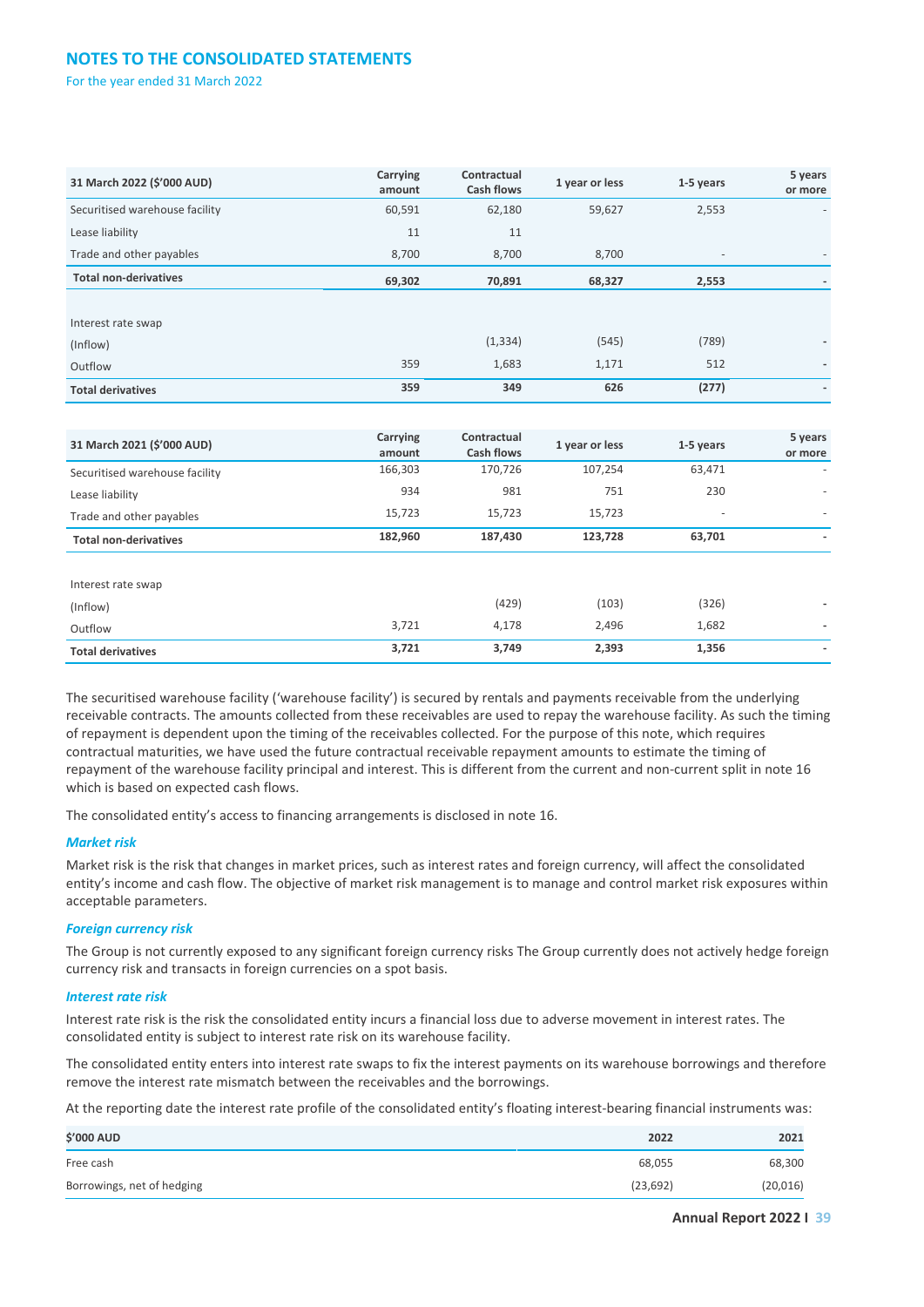At 31 March 2022, Thorn was hedged at 139% (2021: 112%) of its warehouse borrowing balance of \$60.6m (2021: \$166.3m). The interest rate swap ceased to be effective from December 2021, refer to note 13 for details.

A change of one percent in interest rates at the reporting date would have increased or decreased the consolidated entity's equity and other comprehensive income by \$642,000 (2021: \$618,000), net of tax.

## *Financial instruments*

#### *Capital management*

The Board's policy is to maintain an appropriate capital base so as to maintain investor, creditor and market confidence and to permit future development of the business. The Board monitors the return on equity, which the consolidated entity defines as net profit after tax divided by the average of opening and closing equity. The Board also monitors the level of dividends to ordinary shareholders.

## *Non-derivative financial instruments*

Non-derivative financial instruments comprise trade and other receivables, cash and cash equivalents, loans and borrowings, and trade and other payables.

Non-derivative financial instruments excluding financial assets at fair value through profit or loss are recognised initially at fair value plus transaction costs. Subsequent to initial recognition, non-derivative financial instruments are measured at amortised cost less impairment losses.

A financial instrument is recognised if the consolidated entity becomes a party to the contractual provisions of the instrument. Financial assets are derecognised if the consolidated entity's contractual rights to the cash flows from the financial assets expire or if the consolidated entity transfers the financial asset to another party without retaining control or substantially all risks and rewards of the asset. Financial liabilities are derecognised if the consolidated entity's obligation specified in the contract expire or are discharged or cancelled.

Financial assets and liabilities are offset and the net amount presented in the statement of financial position when, and only when, the consolidated entity has a legal right to offset the amounts and intends either to settle on a net basis or realise the asset and settle the liability simultaneously. Thorn does not apply netting.

The consolidated entity recognises its financial assets at either amortised cost or fair value, depending on its business model for managing the financial assets and the contractual cash flow characteristics of the financial assets. The classification of financial assets that the consolidated entity held at the date of initial application was based on the facts and circumstances of the business model in which the financial assets were held at that date.

Financial assets recognised at amortised cost are measured using the effective interest method, net of any impairment loss.

Financial assets other than those classified as financial assets recognised at amortised cost are measured at fair value with any changes in fair value recognised in profit or loss.

#### *Fair values*

Fair value reflects the amount for which an asset could be exchanged or a liability settled, between knowledgeable, willing parties in an arm's length transaction. Quoted prices or rates are used to determine fair value where an active market exists. If the market for a financial instrument is not active, fair values are estimated using present value or other valuation techniques, using inputs based on market conditions prevailing on the measurement date.

## *The fair value hierarchy*

Financial instruments carried at fair value require disclosure of the valuation method according to the following hierarchy:

Level 1 – Quoted prices (unadjusted) in active markets for identical assets or liabilities;

Level 2 – Inputs other than quoted prices included within Level 1 that are observable for the asset or liability, either directly (i.e. as prices) or indirectly (i.e. derived from prices); and

Level 3 – Inputs for the asset or liability that are not based on observable market data.

Derivatives are measured at fair value. These are level 2 instruments. For all other financial instruments, amortised cost approximates fair value.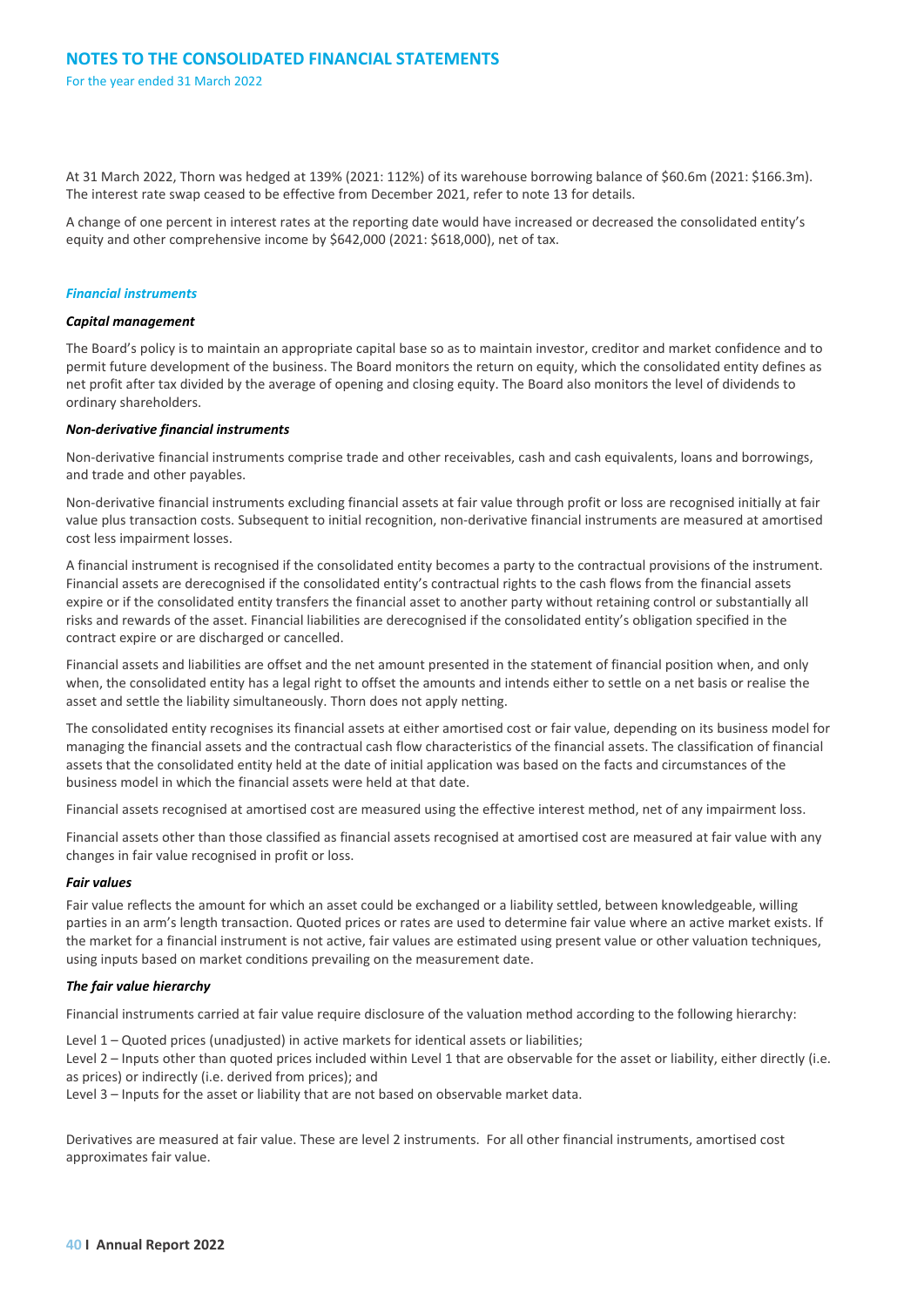## **NOTES TO THE CONSOLIDATED STATEMENTS**

For the year ended 31 March 2022

## *Investments at fair value through other comprehensive income*

The cost of the Group's investment in Quicka Holdings Pty Ltd is considered to represent fair value. The investment was considered to be a Level 2 investment and has subsequently been sold.

## **15. PROVISIONS**

| 2022<br><b>\$'000 AUD</b>                                        | <b>Business</b><br><b>Finance</b><br>restitution | Make good                | <b>Service</b><br>warranties | Regulatory<br>and Other  | Total    |
|------------------------------------------------------------------|--------------------------------------------------|--------------------------|------------------------------|--------------------------|----------|
| Opening balance                                                  | $\overline{\phantom{a}}$                         | 423                      | 1,808                        | 583                      | 2,814    |
| Provisions made during the year                                  | $\overline{\phantom{a}}$                         | 26                       | 1,029                        | 4,879                    | 5,934    |
| Provisions used during the year                                  | $\overline{\phantom{a}}$                         | (112)                    | (1,526)                      | (1, 417)                 | (3,055)  |
| Provisions transferred as part of asset sale of Radio<br>Rentals | $\overline{\phantom{a}}$                         | (35)                     | (1, 311)                     | $\overline{\phantom{a}}$ | (1, 346) |
| Provisions reversed during the year                              | $\overline{\phantom{a}}$                         | (257)                    | $\overline{\phantom{a}}$     | $\overline{\phantom{a}}$ | (257)    |
| Provisions reclassified to other payables                        | $\overline{\phantom{a}}$                         | $\overline{\phantom{a}}$ | $\overline{\phantom{a}}$     | $\overline{\phantom{a}}$ |          |
|                                                                  | $\overline{\phantom{a}}$                         | 45                       | $\blacksquare$               | 4,045                    | 4,090    |
| Current                                                          | $\overline{\phantom{a}}$                         | 45                       | $\overline{\phantom{a}}$     | 4,045                    | 4,090    |
| Non-current                                                      | $\overline{\phantom{a}}$                         | $\overline{\phantom{a}}$ | $\overline{\phantom{a}}$     | $\overline{\phantom{a}}$ |          |
|                                                                  |                                                  | 45                       | ٠                            | 4,045                    | 4,090    |

| 2021<br><b>\$'000 AUD</b>                 | <b>Business</b><br><b>Finance</b><br>restitution | Make good                | Service<br>warranties    | <b>Regulatory and</b><br>Other | <b>Total</b> |
|-------------------------------------------|--------------------------------------------------|--------------------------|--------------------------|--------------------------------|--------------|
| Opening balance                           | 1,689                                            | 1,635                    |                          | 605                            | 3,929        |
| Provisions made during the year           | $\overline{\phantom{a}}$                         | 18                       | 1,808                    | 583                            | 2,409        |
| Provisions used during the year           | $\overline{\phantom{a}}$                         | (1,230)                  | $\overline{\phantom{a}}$ | $\overline{\phantom{a}}$       | (1,230)      |
| Provisions reversed during the year       | (1,689)                                          | $\overline{\phantom{a}}$ | $\overline{\phantom{a}}$ | $\overline{\phantom{a}}$       | (1,689)      |
| Provisions reclassified to other payables | $\overline{\phantom{a}}$                         | $\overline{\phantom{a}}$ | $\overline{\phantom{a}}$ | (605)                          | (605)        |
|                                           |                                                  | 423                      | 1,808                    | 583                            | 2,814        |
| Current                                   |                                                  | 423                      | 938                      | 583                            | 1,944        |
| Non-current                               | $\overline{\phantom{a}}$                         | $\overline{\phantom{a}}$ | 870                      |                                | 870          |
|                                           | $\overline{\phantom{a}}$                         | 423                      | 1,808                    | 583                            | 2,814        |

## *Business Finance restitution*

In the 2019 financial year a large specific provision of \$10.1m was taken up to provide in full for the receivable for the industrywide matter of a group of customers for a specific product who were challenging the enforceability of their leases. The Australian Financial Complaints Authority's initial position was in favour of the customers with further restitution beyond the writing off of their payable balance. The receivable was written off in full, in accordance with the Group's write off policy, as management concluded there was no reasonable expectation of recovery and all practical recovery efforts had been exhausted.

The matter was settled in 2021 and consequently the Group has released the remaining restitution provision related to this matter.

## *Make good on leased premises*

Make good provision represent expected costs of returning leased office, showroom or warehouse premises to the condition specified in the individual lease contracts upon termination of the lease.

## *Regulatory and Other provision*

This a general provision which covers a number of potential obligations, including indemnities and warranties in connection with the sale of the Consumer Finance business, costs associated with the business restructure following the sale transaction, potential customer remediation, penalties and administration costs and legal matters.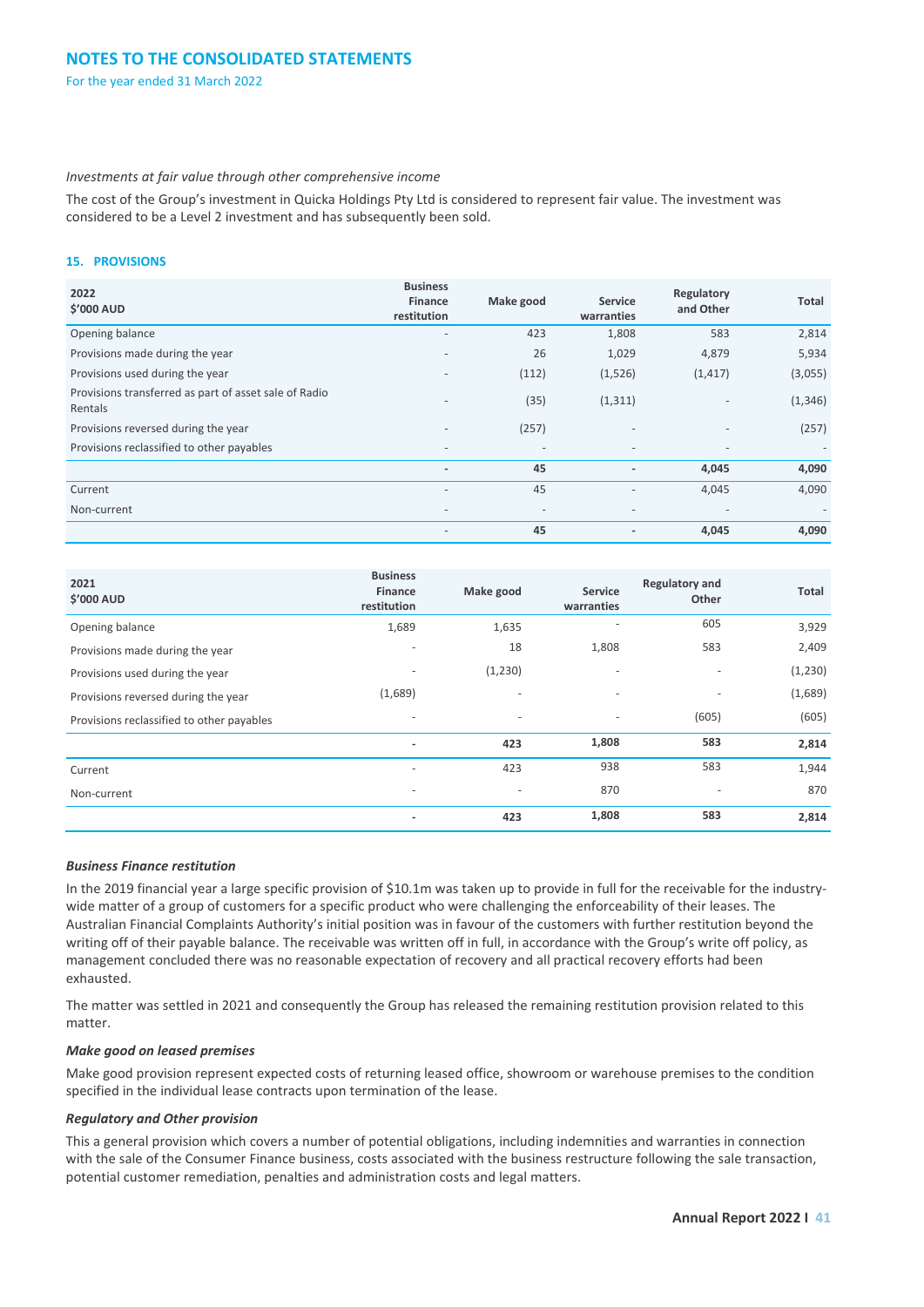## *Warranty provision*

Under the terms of the consumer leases originated in the Consumer Finance division, the Group is required to maintain the leased product in good working order. Provision has been made for the expected cost of this obligation over the remaining life of the existing lease arrangements. Upon completion of the sale, the warranty of \$1.3m has been transferred to gain on sale calculation.

## **16. LOANS AND BORROWINGS**

| \$'000 AUD                     | 2022   | 2021    |
|--------------------------------|--------|---------|
| <b>Current liabilities</b>     |        |         |
| Secured loans                  | 43,412 | 78,203  |
| <b>Non-Current liabilities</b> |        |         |
| Secured loans                  | 17,179 | 88,100  |
|                                | 60,591 | 166,303 |

Borrowings are recognised initially at fair value less attributable transaction costs. Subsequent to initial recognition, borrowings are stated at amortised cost with any difference between cost and redemption value being recognised in the profit or loss over the period of the borrowings on an effective interest basis.

## *Financing facilities*

| <b>\$'000 AUD</b>                                      | 2022                     | 2021       |
|--------------------------------------------------------|--------------------------|------------|
| Securitised warehouse facility                         | 60,591                   | 166,303    |
| Utilised                                               | (60, 591)                | (166, 303) |
| Available headroom                                     | $\sim$                   |            |
| Total loan facilities                                  | 60,591                   | 166,303    |
| Utilised                                               | (60, 591)                | (166, 303) |
| Secured loan facilities not utilised at reporting date | $\overline{\phantom{a}}$ |            |

## *Corporate facilities*

The Group has no open corporate debt facility.

The Group still retains access to bank guarantees as part of its ongoing transactional banking arrangements and at 31 March 2022 the amount drawn was \$2.3m. The Group has cash collateralised the facility.

## *Warehouse facility*

Thorn Business Finance is financed by a securitised warehouse facility ("the warehouse") with senior notes held by a major Australian bank, mezzanine notes held by a major Australian financial services company, and equity class F notes held by Thorn.

The warehouse is secured by rentals and lease payments and is non-recourse to the Group, which means that Thorn's liability is limited to its class F notes unless it is liable in damages for breach of the documents or it is required to buy back an ineligible receivable (defined as one that breached Thorn's initial sale representations and not merely one that goes into arrears or defaults).

Interest on the warehouse is charged at a fixed interest premium plus a floating 3 months BBSY.

The amounts expected to be due and payable on the warehouse in the next 12 months are disclosed as current. The warehouse maturity date is 30 August 2026.

In April 2020, it was determined that there was a breach of one of the compliance parameters in the warehouse, which requires no more than 6% of the balances to be in arrears by more than 30 days. This was attributable to the increasing presence of COVID-19 affected customers, many of whom had requested a payment holiday and had stopped repayments under their leases. This breach put the warehouse into run-off under its amortisation rules. As a result, Thorn was unable to sell originations into the warehouse, and the distributions it normally receives via the waterfall distribution mechanism were redirected to pay down the noteholders in order of seniority while the breach persisted. During the same period, Thorn reached an agreement with its funders to allow Thorn to vary contracts with certain COVID-19 affected customers. These variations were implemented and completed by 31 March 2021.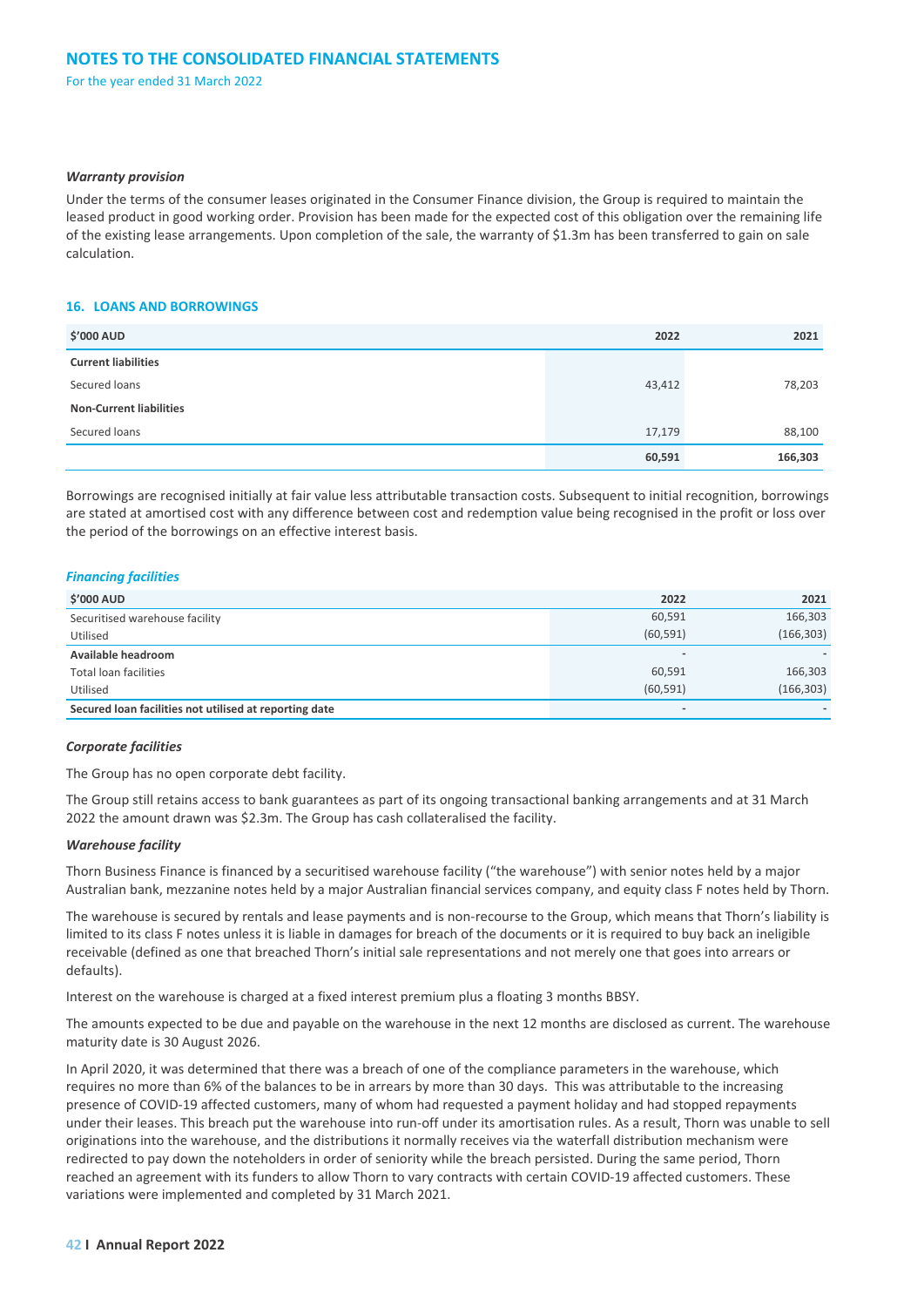As a result of the amendments made to the funding arrangements in FY2021, which allowed us to undertake variations, Thorn cannot originate new leases through the warehouse until further agreement is reached.

At 31 March 2022, Thorn was no longer in breach of this parameter and the relevant arrears number was 4.02% (this number does not take into account receivables that have been written off).

No breach of compliance parameters in the warehouse has occurred for the 2022 financial year and for the period post 31 March 2022 to the date of signing.

## **17. CAPITAL AND RESERVES**

#### *Issued capital*

| <b>Number of shares</b>                                        | 2022        | 2021        |
|----------------------------------------------------------------|-------------|-------------|
| On issue at the beginning of year                              | 339,188,085 | 322,350,132 |
| Issue of new shares under dividend reinvestment plan           | 2,398,077   | 16,837,953  |
| Issue of new shares under an employee share based payment plan | 464.253     |             |
| Repurchase of shares through buy-back scheme                   | (1,857,701) |             |
|                                                                | 340,192,714 | 339,188,085 |

Ordinary shares are classified as equity. Incremental costs directly attributable to the issue of ordinary shares and performance rights are recognised as a deduction from equity net of any tax effects.

- Holders of ordinary shares are entitled to receive dividends as declared from time to time and are entitled to one vote per share at shareholders' meetings.
- In the event of the winding up of the Company, ordinary shareholders rank after all other shareholders and creditors and are fully entitled to any proceeds of liquidation.
- The Company does not have authorised capital or par value in respect of its issued shares.

#### *Reserves*

The reserves consist of the equity remuneration reserve, the cash flow hedge reserve and trust excess spread reserve. The equity remuneration reserve represents the value of performance rights issued. The cash flow hedge reserve consists of the fair value of cash flow hedges after tax.

| <b>\$'000 AUD</b>           | 2022     | 2021                     |
|-----------------------------|----------|--------------------------|
| Cash flow hedge reserve     | (1, 369) | (3, 721)                 |
| Share-based payment reserve |          | 229                      |
| Trust excess spread reserve | 6,974    | $\overline{\phantom{0}}$ |
|                             | 5,605    | (3, 492)                 |

During the prior period, Thorn reached an agreement with its funders to allow Thorn to vary contracts with certain COVID-19 affected customers. As a result of the amendments made to the funding arrangements, an "excess spread ledger" was established. Any excess spread which would usually be distributed to Thorn on a monthly basis is instead held within a cash reserve and serves as collateral against the collection of the receivables. Once the external note holders are repaid in full, these amounts will be available for distribution to Thorn.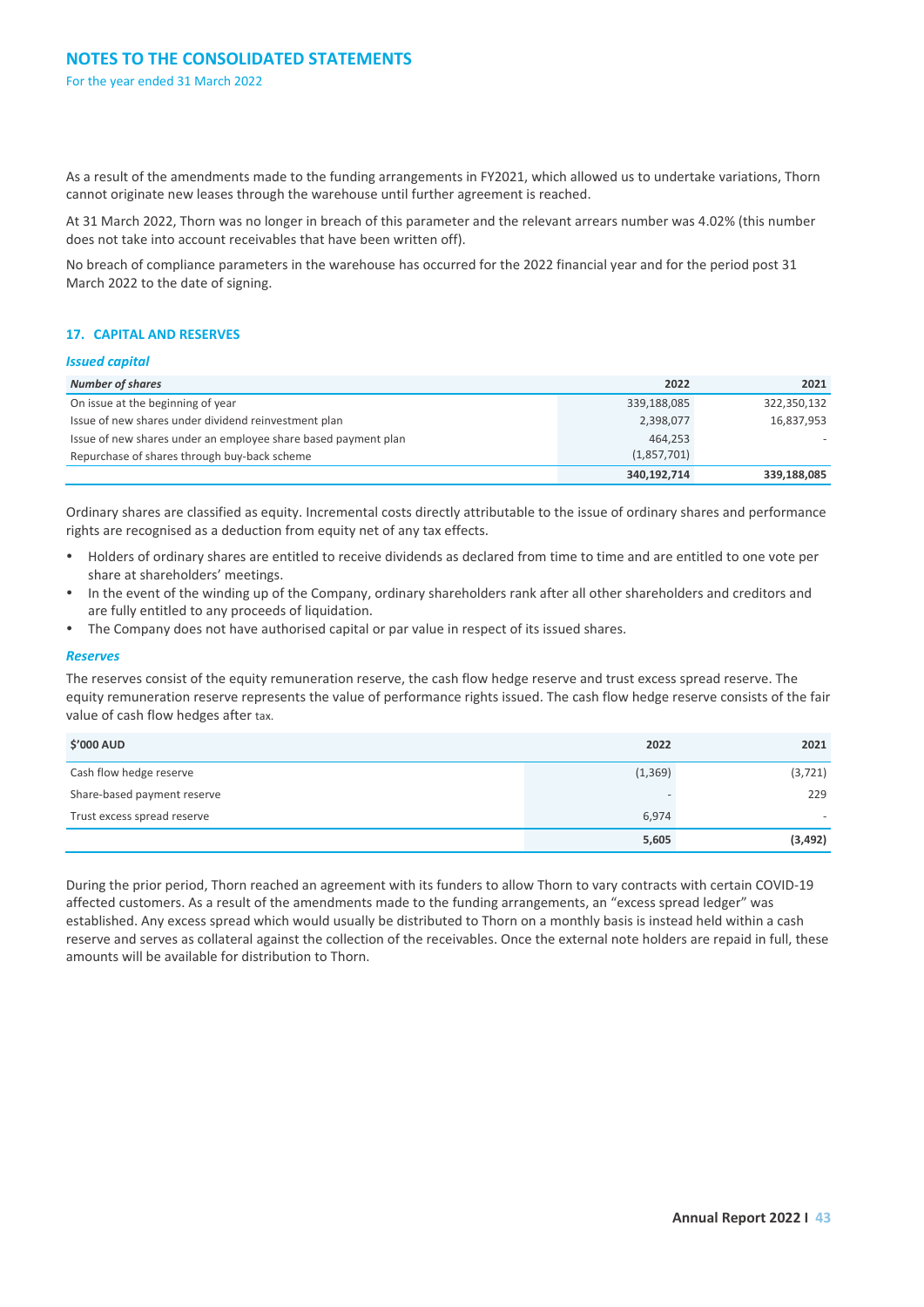## *Dividends*

Dividends are recognised as a liability in the period in which they are declared. Dividends recognised in the current year by the Company are:

|                     | Cents per                | Amount                   | Franking                 | Date of         |
|---------------------|--------------------------|--------------------------|--------------------------|-----------------|
|                     | Share                    | \$'000 AUD               | %                        | payment         |
| 2022                |                          |                          |                          |                 |
| <b>Final 2021</b>   | 1.0                      | 3,375                    | 30%                      | 21 July 2021    |
| Interim 2022        | $\overline{\phantom{a}}$ | $\overline{\phantom{a}}$ | n/a                      | n/a             |
| Special dividend    | 7.0                      | 23,792                   | 30%                      | 9 February 2022 |
| <b>Total amount</b> | 8.0                      | 27,167                   |                          |                 |
| 2021                |                          |                          |                          |                 |
| <b>Final 2020</b>   | $\overline{\phantom{a}}$ | $\overline{\phantom{a}}$ | $\overline{\phantom{a}}$ | n/a             |
| Interim 2021        | $\overline{\phantom{a}}$ | $\overline{\phantom{a}}$ | $\overline{\phantom{a}}$ | n/a             |
| Special dividend    | 7.5                      | 24,176                   | 30%                      | 3 November 2020 |
| <b>Total amount</b> | 7.5                      | 24,176                   |                          |                 |

During the year, Thorn paid total dividends of 8 cents per share, totalling \$27.2m. A number of Thorn's shareholders participated in the Company's dividend reinvestment plan ('DRP') offered for the final 2021 dividend, resulting in \$0.5m of the total being reinvested in Thorn shares. Net cash outflow was \$26.7m.

The Directors have declared on 30 May 2022, a final dividend of 1 cent per share for an expected payment of \$3.4m to be paid on 25 July 2022. This has not been recognised as a liability at year end. The dividend is fully franked. The DRP will apply to the final dividend, with a discount of 2.5% to the market price. It is expected that shares allocated under the DRP will be issued and allocated on the dividend payment date.

## *Dividend franking account*

| <b>S'000 AUD</b>                                                      | 2022   | 2021   |
|-----------------------------------------------------------------------|--------|--------|
| 30% franking credits available to shareholders of Thorn Group Limited | 16.435 | 28.346 |

The above available amounts are based on the balance of the dividend franking account at year-end. This may be adjusted for:

- franking credits that will arise from the payment of the current tax liabilities;
- franking debits that will arise from the payment of dividends recognised as a liability at the year-end; and
- franking credits that the entity may be prevented from distributing in subsequent years.

The ability to utilise the franking credits is dependent upon there being sufficient available profits to declare dividends.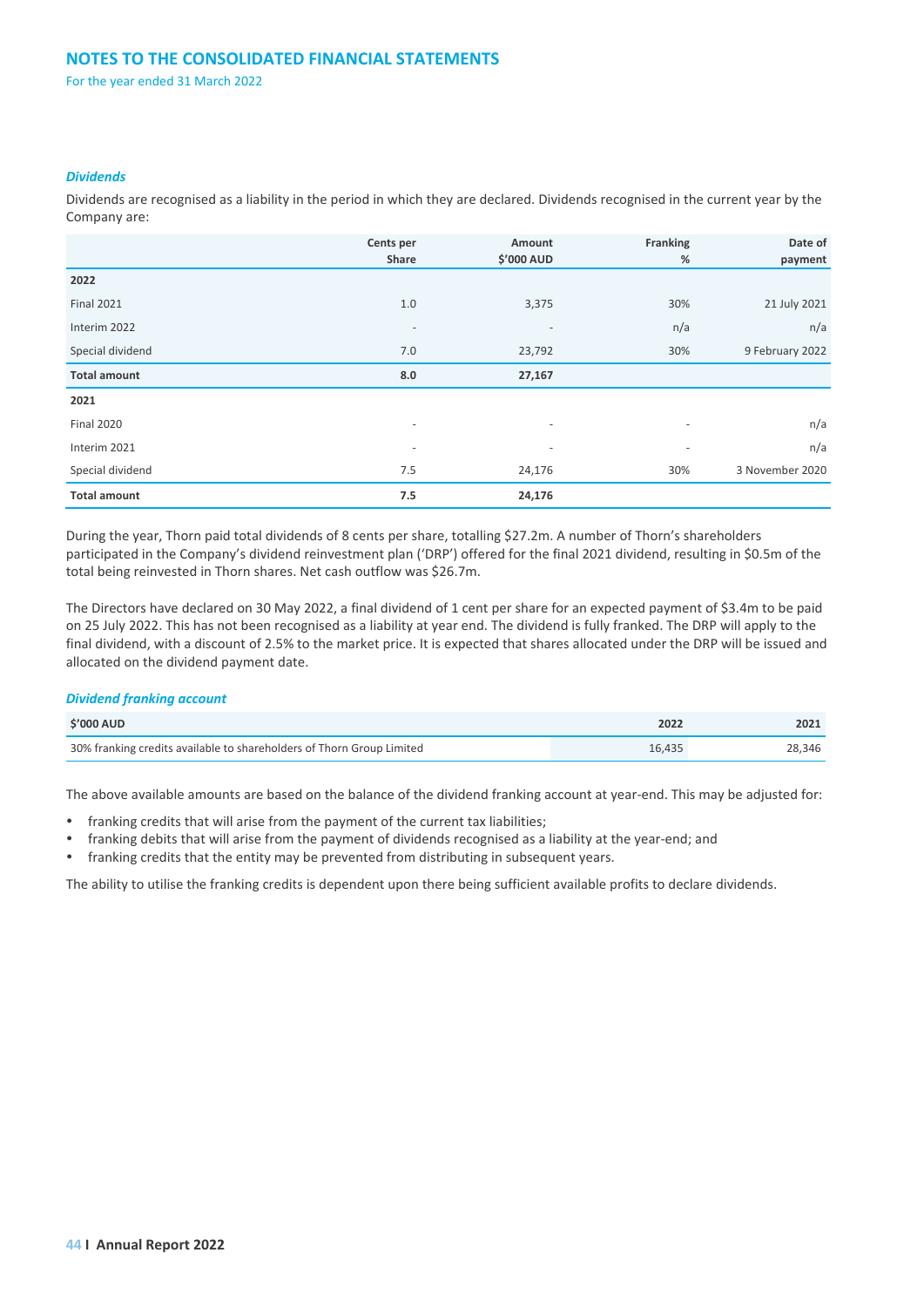## **18. EARNINGS PER SHARE**

The consolidated entity presents basic and diluted earnings per share (EPS) data for its ordinary shares.

## *Basic earnings per share*

Basic EPS is calculated by dividing the profit or loss attributable to ordinary shareholders of the Company by the weighted average number of ordinary shares outstanding during the period.

## *Diluted earnings per share*

Diluted EPS is determined by adjusting the profit or loss attributable to ordinary shareholders and the weighted average number of ordinary shares outstanding for the effects of all dilutive potential ordinary shares, which comprise performance rights granted to employees.

| \$'000 AUD                                                                   | 2022    | 2021     |
|------------------------------------------------------------------------------|---------|----------|
|                                                                              |         |          |
| Profit attributable to ordinary shareholders (basic) \$'000 AUD              |         |          |
| Profit attributable to ordinary shareholders (basic)- Continuing operations  | 12,865  | (4, 448) |
| Profit attributable to ordinary shareholders (basic)- Discontinued operation | 19,481  | 12,844   |
| Profit attributable to ordinary shareholders (basic)                         | 32,346  | 8,396    |
| Weighted average number of ordinary shares (basic) '000's                    |         |          |
| Issued ordinary shares at 1 April                                            | 339,188 | 322,350  |
| Effect of shares issued                                                      | 52      | 6,874    |
| Weighted average number of ordinary shares for the year                      | 339,240 | 329,224  |
| Weighted average number of ordinary shares (diluted) '000's                  |         |          |
| Issued ordinary shares at 1 April                                            | 339,188 | 322,350  |
| Effect of shares issued                                                      | 1,075   | 9,066    |
| Weighted average number of ordinary shares for the year                      | 340,263 | 331,416  |
| Earnings per share - Continuing operations                                   |         |          |
| Basic earnings per share (cents)                                             | 3.8     | (1.4)    |
| Diluted earnings per share (cents)                                           | 3.8     | (1.4)    |
| Earnings per share - Discontinued operation                                  |         |          |
| Basic earnings per share (cents)                                             | 5.7     | 3.9      |
| Diluted earnings per share (cents)                                           | 5.7     | 3.9      |
|                                                                              |         |          |
| Earnings per share - Consolidated                                            |         |          |
| Basic earnings per share (cents)                                             | 9.5     | 2.6      |
| Diluted earnings per share (cents)                                           | 9.5     | 2.5      |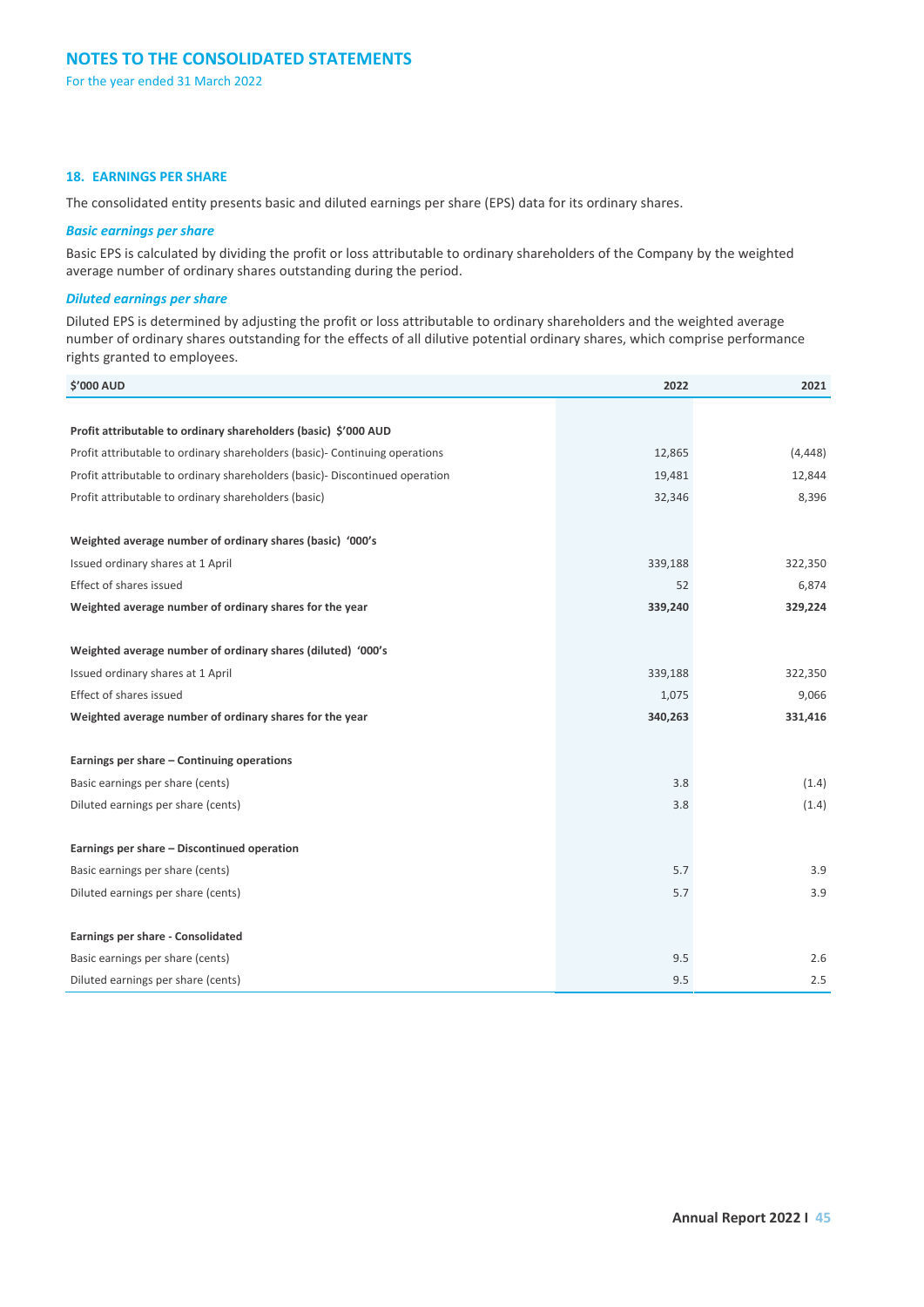## **19. CONSOLIDATED ENTITIES**

|                                       | Country of    | <b>Ownership Interest</b> |      |
|---------------------------------------|---------------|---------------------------|------|
|                                       | Incorporation | 2022                      | 2021 |
| <b>Parent entity</b>                  |               |                           |      |
| Thorn Group Limited                   | Australia     |                           |      |
|                                       |               |                           |      |
| <b>Subsidiaries</b>                   |               |                           |      |
| Thorn Australia Pty Ltd               | Australia     | 100%                      | 100% |
| A.C.N. 647 764 510 Pty Ltd            | Australia     | 100%                      | 100% |
| A.C.N. 647 765 571 Pty Ltd***         | Australia     | N/A                       | 100% |
| Thornmoney Pty Ltd**                  | Australia     | 100%                      | 100% |
| Thorn Equipment Finance Pty Ltd***    | Australia     | N/A                       | 100% |
| Thorn Business Finance Pty Limited*** | Australia     | N/A                       | 100% |
| Thorn ABS Warehouse Trust No. 1       | Australia     | 100%                      | 100% |
| Thorn Finance Pty Ltd*                | Australia     | 100%                      | N/A  |
| Thorn Services Pty Ltd*               | Australia     | 100%                      | N/A  |
| Thorn Employee Services Pty Ltd*      | Australia     | 100%                      | N/A  |
| Thorn Administration No.1 Pty Ltd*    | Australia     | 100%                      | N/A  |

\*These entities were incorporated during the year

\*\* The entity had a name change during the year, previously A.C.N. 648 650 711 Pty Ltd

\*\*\*These entities were de-registered during the year

## *Basis of consolidation*

## *Subsidiaries*

Subsidiaries are entities (including special purpose entities) controlled by the consolidated entity. The consolidated entity controls an entity when it is exposed to, or has rights to, variable returns from its involvement with the entity and has the ability to affect those returns through its power over the entity. The financial results of subsidiaries are included in the consolidated financial statements from the date that control commences until the date that control ceases. Intra-group balances, and any unrealised income and expenses arising from intra-group transactions, are eliminated in preparing the consolidated financial statements.

The consolidated entity has established a special purpose entity (SPE), Thorn ABS Warehouse Trust No.1, for the purpose of securitising finance lease receivables acquired and other receivables it intends to originate. The SPE entity is wholly owned by the consolidated entity and included in the consolidated financial statements, based on the evaluation of the substance of its relationship with the consolidated entity and the SPE's risks and rewards.

The following circumstances indicate a relationship in which the consolidated entity controls and subsequently consolidates the  $SPF$ 

- The activities of the SPE are being conducted on behalf of the consolidated entity according to its specific business needs so that the consolidated entity obtains benefits from the SPE's operation;
- The consolidated entity has the decision-making powers to obtain the majority of the benefits of the activities of the SPE; and/or
- The consolidated entity retains the majority of the residual ownership risks of the SPE or its assets in order to obtain benefits from its activities.

## **20. DEED OF CROSS GUARANTEE**

Thorn Group Limited and each of the subsidiaries, with the exception of Thorn ABS Warehouse Trust No.1, listed in note 19 have entered into a Deed of Cross Guarantee. The effect of this is that the Company guarantees to each creditor payment in full of any debt in the event of winding up of any of the subsidiaries under certain provisions of the Corporations Act 2001. If a winding up occurs under other provisions of the Act, the Company will only be liable in the event that after six months any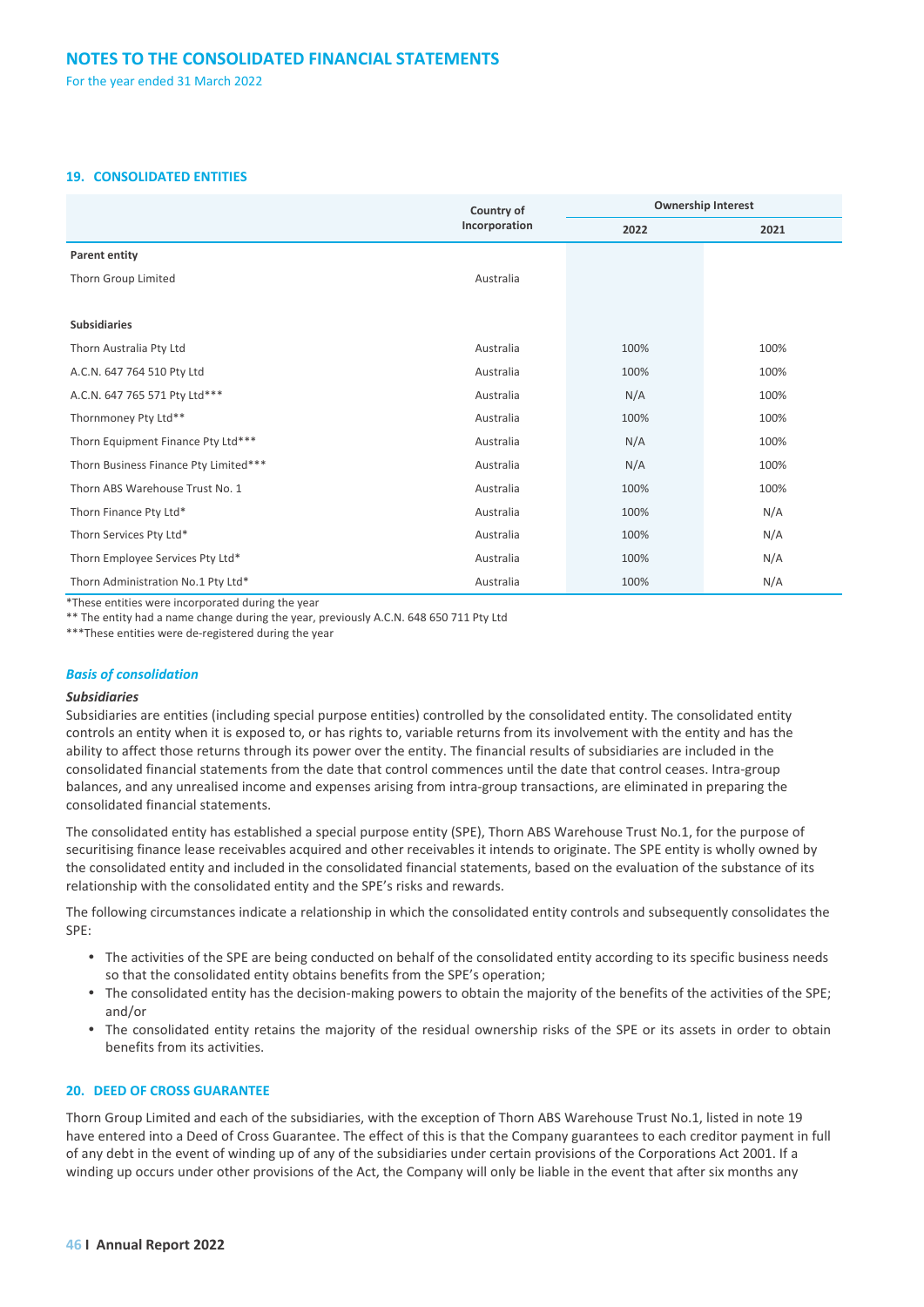creditor has not been paid in full. The subsidiaries have also given similar guarantees in the event that the Company is wound up.

Pursuant to ASIC Corporations Instrument 2016/785, Thorn Australia Pty Limited, Thornmoney Pty Ltd and Thorn Services Pty Ltd are relieved from the Corporations Act 2001 requirements for preparation, audit and lodgement of financial reports and Directors' reports.

The profit before tax per the Consolidated Statement of Comprehensive Income comprising of entities which are parties to the Deed, after eliminating all transactions between parties to the Deed of Cross Guarantee, at 31 March 2022, is the same as the Consolidated Statement of Comprehensive Income in this financial report. The Consolidated Statement of Financial Position in this financial report includes the assets and liabilities of Thorn ABS Warehouse Trust No. 1 which have been disclosed in note 22.

## **21. PARENT ENTITY DISCLOSURES**

As at 31 March 2022, and throughout the financial year ending 31 March 2022 the parent entity of the consolidated entity was Thorn Group Limited.

| <b>\$'000 AUD</b>                                   | 2022      | 2021      |
|-----------------------------------------------------|-----------|-----------|
| <b>Result of Parent Entity</b>                      |           |           |
| Profit / (Loss) for the period                      | 27,167    | 24,176    |
| Other comprehensive income                          |           |           |
| Total comprehensive profit / (loss) for the period  | 27,167    | 24,176    |
| Financial position of the parent entity at year end |           |           |
| Current assets                                      |           |           |
| Total assets                                        | 108,158   | 108,181   |
| <b>Current liabilities</b>                          |           |           |
| <b>Total liabilities</b>                            |           |           |
| Total equity of the parent comprising               |           |           |
| Share capital                                       | 158,049   | 157,843   |
| <b>Accumulated losses</b>                           | (49, 891) | (49, 891) |
| Equity remuneration reserve                         |           | 229       |
| <b>Total Equity</b>                                 | 108,158   | 108,181   |

The parent entity has entered into a Deed of Cross Guarantee with its trading subsidiaries. Further details of the Deed of Cross Guarantee and the subsidiaries subject to the deed are disclosed in note 20.

## **22. SPECIAL PURPOSE ENTITY**

Thorn Business Finance receivables are financed by a securitised warehouse (a special purpose entity for accounting). The warehouse is consolidated as set out in note 19 as the Group is exposed or has rights to variable returns and has the ability to affect its returns through its power over the warehouse. The table below presents assets (net of provision) and the underlying liabilities attributable to the warehouse.

| <b>\$'000 AUD</b>                 | 2022   | 2021    |
|-----------------------------------|--------|---------|
| Net Receivables                   | 64,045 | 141,592 |
| Cash held by Trust                | 18,705 | 19,745  |
| <b>Total assets</b>               | 82,750 | 161,337 |
| Borrowings related to receivables | 60,591 | 166,303 |
| Derivative financial instruments  | 359    | 3,721   |
| <b>Total liabilities</b>          | 60,950 | 170,024 |
| Net asset/ (liabilities)          | 21,800 | (8,687) |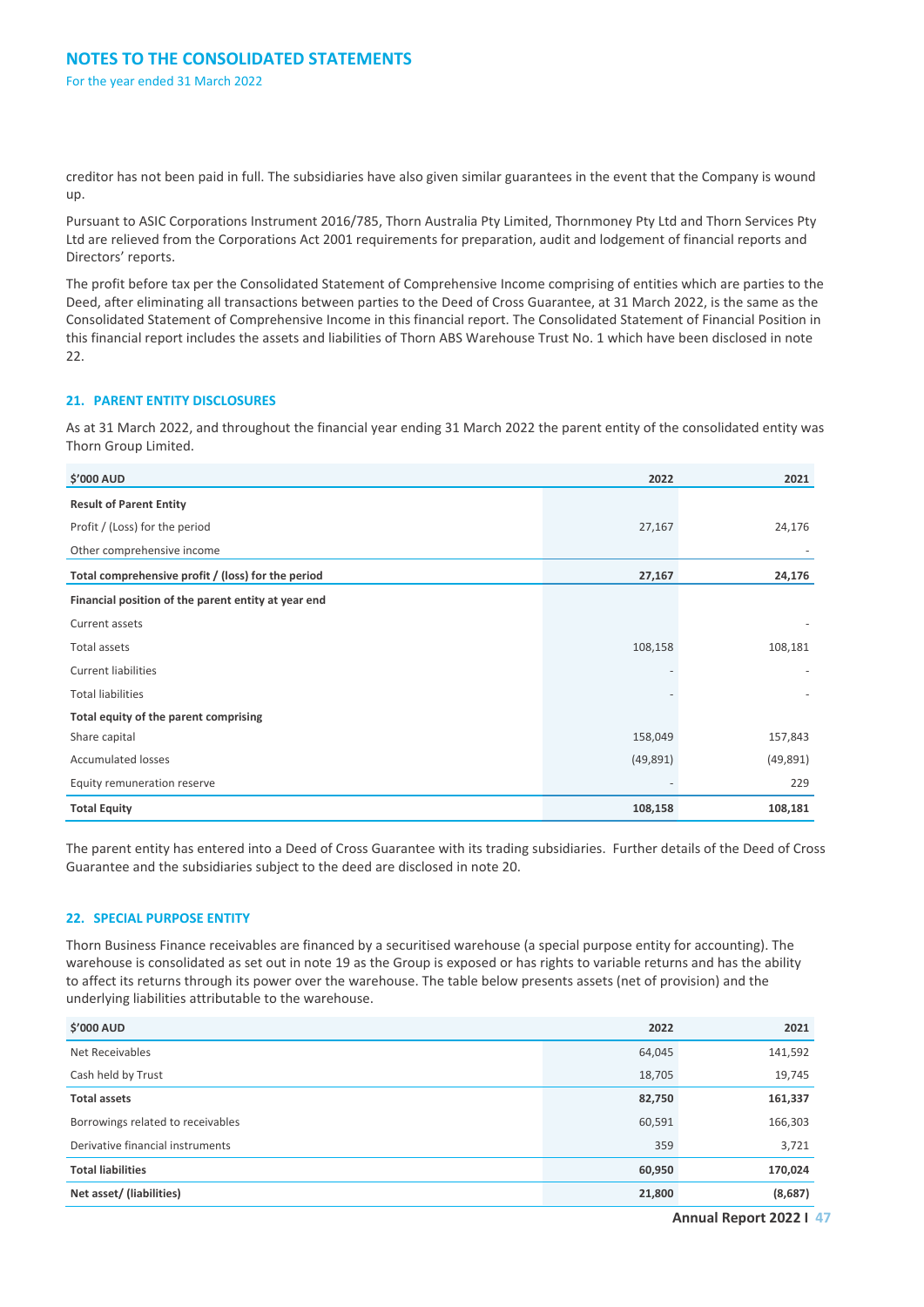The Group provide additional support to the special purpose entity including a liquidity facility of \$3.6m (2021: \$3.6m) and a bill and collect facility of \$1.9m (2021: \$1.9m).

When the securitised warehouse is re-open for originations (currently it is not, see note 16 for further information), a level of credit enhancement is required to be maintained through the junior note investment made by the Group. There are scenarios where the Group could be required to inject cash into the securitised warehouse to maintain this credit enhancement. This has not occurred to date.

## **23. DISCONTINUED OPERATIONS**

On 20 December 2021, Thorn completed the sale of assets attached to the Consumer Finance (Radio Rentals) division to Credit Corp. It therefore deems the net profit after tax in the ordinary course of business related to the division as a discontinued operation profit.

Thorn has received a cash consideration for the sale of \$43.9m, with an additional amount of approximately \$2.3m payable on a deferred and conditional basis. Based on management assessments, it is highly improbable that the conditions to receive the deferred amount will be met by the agreed timeline and hence the \$2.3m was not taken to revenue.

The sale consideration was offset by \$1.4m payable to Credit Corp for transferring employees' leave liabilities. This amount is currently in the statement of financial position as a payable. Thorn and Credit Corp commenced a transitional services period of 6 months in December 2021, including the secondment and subsequent transfer of relevant employees. The profit on sale was reduced by the costs of sale and provisioning to record a net gain on sale of \$11.7m.

The financial performance and cash flow information presented below are for the eight months ended 20 December 2021 (2022 column) and the year ended 31 March 2021.

## *(a) Result of discontinued operations*

| <b>\$'000 AUD</b>                                      | 2022      | 2021      |
|--------------------------------------------------------|-----------|-----------|
| Revenue                                                | 33,921    | 70,692    |
| Expenses                                               | (26, 176) | (57, 848) |
| <b>Results from operating activities</b>               | 7,745     | 12,844    |
| Income tax                                             |           |           |
| Results from operating activities, net of tax          | 7,745     | 12,844    |
| Gain/(loss) on sale of discontinued operation          | 11,736    |           |
| Income tax on sale of discontinued operation           |           |           |
| Profit (loss) from discontinued operations, net of tax | 19,481    | 12,844    |

## *(b) Cash flow from /(used in) discontinued operation*

| <b>\$'000 AUD</b>                     | 2022   | 2021                     |
|---------------------------------------|--------|--------------------------|
| Net cash used in operating activities | 33,713 | 90,882                   |
| Net cash from investing activities    | 43,876 | $\overline{\phantom{a}}$ |
| Net cash from financing activities    | (799)  | (21, 158)                |
| Net cash flows for the year           | 76,790 | 69,724                   |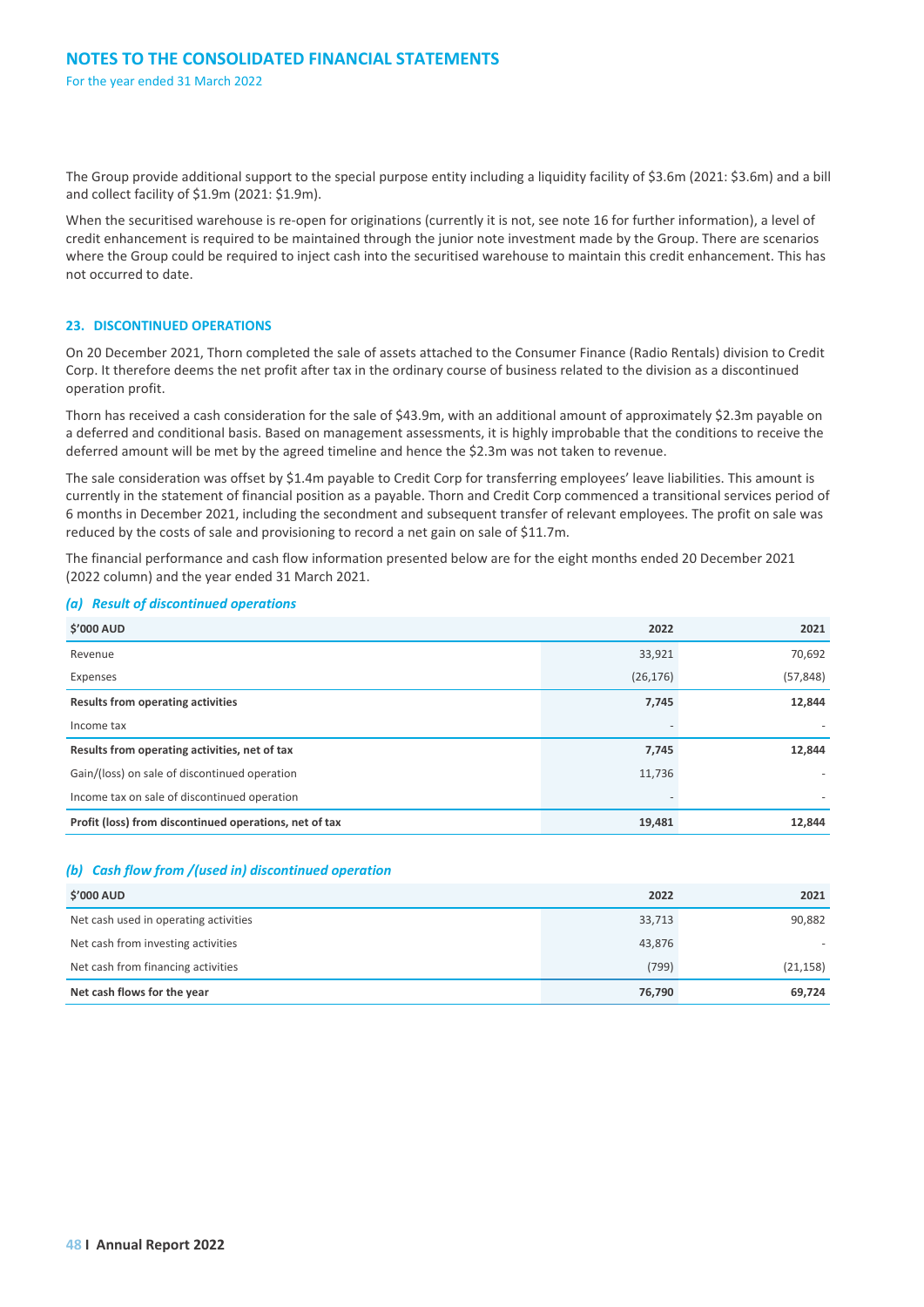## **NOTES TO THE CONSOLIDATED STATEMENTS**

For the year ended 31 March 2022

## *(c) Effect of disposal on the financial position of the Group*

| <b>\$'000 AUD</b>                                                                            | 2022                     |
|----------------------------------------------------------------------------------------------|--------------------------|
| Cash and cash equivalents                                                                    | (65)                     |
| Inventory                                                                                    | 209                      |
| Trade and other receivables                                                                  | 31,815                   |
| Deferred tax asset                                                                           | $\overline{\phantom{a}}$ |
| Trade and other payables                                                                     | (3,825)                  |
| Lease liability                                                                              | (281)                    |
| <b>Employee benefits</b>                                                                     | (1, 318)                 |
| Provisions                                                                                   | (2,022)                  |
| Net assets and liabilities                                                                   | 24,513                   |
| Consideration received, satisfied in cash                                                    | 43,876                   |
| Cash and cash equivalents disposed of                                                        |                          |
| Net cash inflows                                                                             | 43,876                   |
| Consideration payable for transferring employees' leave liabilities, to be satisfied in cash | (1,403)                  |

## **24. RELATED PARTIES**

#### *Key management personnel remuneration*

| \$                            | 2022      | 2021      |
|-------------------------------|-----------|-----------|
| Short-term employee benefits* | 2,238,685 | 1,532,221 |
| Post-employment benefits      | 82,738    | 376,168   |
| Long-term employee benefits   |           |           |
| Share-based payments          | 32,328    | (90, 622) |
|                               | 2,353,751 | 1,817,767 |

\* 2022 includes \$313,051 that was paid in December 2021 for the STI awarded in relation to 2021 financial year. An additional amount of \$234,451 and \$98,623 was payable to Peter Lirantzis and Luis Orp respectively.

#### *Individual directors and executives compensation disclosures*

Information regarding individual Director's and executive's compensation and some equity instruments disclosures as required by Corporations Regulation 2M.3.03 are provided in the remuneration report section of the Directors' report.

There were no loans made or outstanding to Directors or executive KMPs during or at the end of the year.

In the prior financial year, the Group made an investment into Quicka Holdings Pty Ltd and subsequently the Group's CEO Peter Lirantzis was appointed as a non-executive director of Quicka Holdings Pty Ltd. As per note 8 the investment was sold during FY22, and Peter resigned as a director on 20 December 2021. No related party transactions have taken place prior to the date of his resignation.

## *Transactions with related party entities*

The following table details the total amount of transactions that have been entered into with related parties during the year.

| <b>\$'000 AUD</b>              | 2022  | 2021 |
|--------------------------------|-------|------|
| General Provincial Company Ltd | 1,868 |      |

The transactions relate to insurance premiums for Civil Liability and Professional Indemnity insurance and Directors and Officers Liability insurance.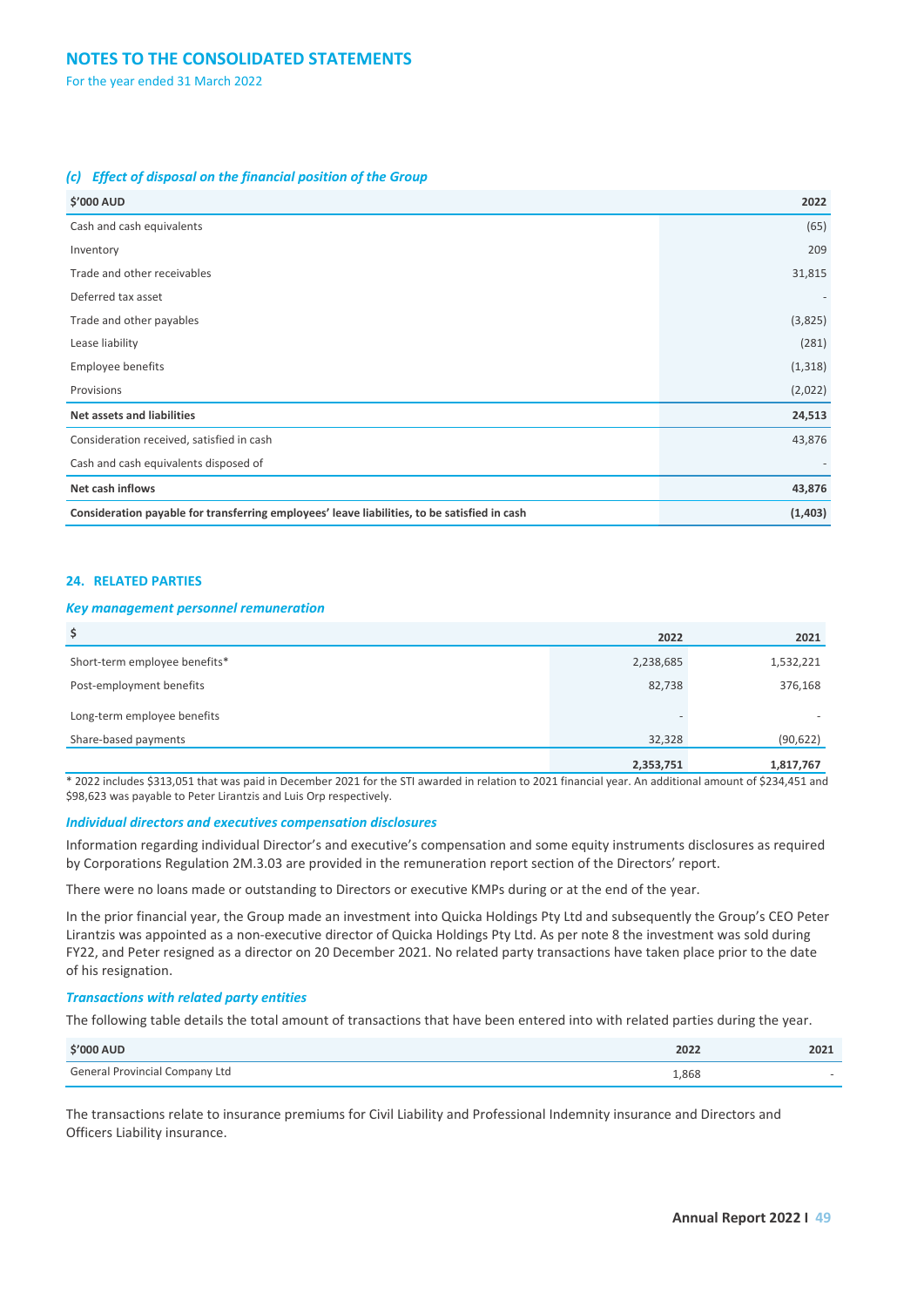## **25. SHARE BASED PAYMENTS**

The Company currently has one active LTI plan running with hurdles and vesting criteria detailed in the table below. All of the plans were granted in the form of performance rights directly linked to the performance of the Company, the returns generated, and relative increases in shareholder wealth. This structure was used to ensure appropriate alignment to shareholder value over a specified timeframe.

The following table sets out the key features of the 2019 plan.

| <b>Features</b>                         | <b>Description</b>                                                                                                                                                                                                                                                                                                                                                                                                                                                                      |                                                                                                                                                                                                                           |  |  |
|-----------------------------------------|-----------------------------------------------------------------------------------------------------------------------------------------------------------------------------------------------------------------------------------------------------------------------------------------------------------------------------------------------------------------------------------------------------------------------------------------------------------------------------------------|---------------------------------------------------------------------------------------------------------------------------------------------------------------------------------------------------------------------------|--|--|
| Instrument                              |                                                                                                                                                                                                                                                                                                                                                                                                                                                                                         | Performance rights being a right to receive a share subject to performance and vesting conditions.                                                                                                                        |  |  |
| Purpose                                 |                                                                                                                                                                                                                                                                                                                                                                                                                                                                                         | To motivate executives to achieve long term performance targets.                                                                                                                                                          |  |  |
| Opportunity                             | 50% of fixed remuneration                                                                                                                                                                                                                                                                                                                                                                                                                                                               |                                                                                                                                                                                                                           |  |  |
|                                         | share price of the Company at the date of issue.                                                                                                                                                                                                                                                                                                                                                                                                                                        | The number of performance rights issued is determined by dividing the dollar opportunity by the prevailing                                                                                                                |  |  |
| Dividends or share issues               |                                                                                                                                                                                                                                                                                                                                                                                                                                                                                         | No dividends are paid or accrued on unvested awards.                                                                                                                                                                      |  |  |
| Performance criteria                    | The plans use a Relative Total Shareholder Return ("RTSR") performance hurdle and an Earnings Per Share<br>("EPS") hurdle in equal measure. The company's Relative Total Shareholder Return performance is measured<br>against a comparator group of ASX listed companies (available on the website at www.thorn.com.au). RTSR was<br>selected as an objective indicator of shareholder wealth criterion as it includes share price growth, dividends<br>and other capital adjustments. |                                                                                                                                                                                                                           |  |  |
|                                         | Thorn Group Limited's TSR Ranking July 2019 Grants                                                                                                                                                                                                                                                                                                                                                                                                                                      | Percentage of Performance Rights subject to TSR<br>condition that qualify for vesting                                                                                                                                     |  |  |
|                                         | $< 50th$ percentile                                                                                                                                                                                                                                                                                                                                                                                                                                                                     | 0%                                                                                                                                                                                                                        |  |  |
|                                         | 50 <sup>th</sup> percentile                                                                                                                                                                                                                                                                                                                                                                                                                                                             | 50%                                                                                                                                                                                                                       |  |  |
|                                         | 50 <sup>th</sup> to 75 <sup>th</sup> percentile                                                                                                                                                                                                                                                                                                                                                                                                                                         | Assessed on a straight-line basis                                                                                                                                                                                         |  |  |
|                                         | 75 <sup>th</sup> percentile or greater                                                                                                                                                                                                                                                                                                                                                                                                                                                  | 100%                                                                                                                                                                                                                      |  |  |
|                                         | Thorn Group Limited's EPS Hurdle July 2019 Grants                                                                                                                                                                                                                                                                                                                                                                                                                                       | Percentage of Performance Rights subject to EPS<br>condition that qualify for vesting                                                                                                                                     |  |  |
|                                         | <5% compound annual growth rate                                                                                                                                                                                                                                                                                                                                                                                                                                                         | 0%                                                                                                                                                                                                                        |  |  |
|                                         | 5%                                                                                                                                                                                                                                                                                                                                                                                                                                                                                      | 50%                                                                                                                                                                                                                       |  |  |
|                                         | >5% to <10%                                                                                                                                                                                                                                                                                                                                                                                                                                                                             | Assessed on straight line basis                                                                                                                                                                                           |  |  |
|                                         | $=$ or $> 10\%$ CAGR                                                                                                                                                                                                                                                                                                                                                                                                                                                                    | 100%                                                                                                                                                                                                                      |  |  |
| Performance period<br>and vesting dates | July 2019: 3 years (1 July 2019 to 30 June 2022). Vesting date is 1 September 2022.                                                                                                                                                                                                                                                                                                                                                                                                     |                                                                                                                                                                                                                           |  |  |
| Assessment, approval<br>and payment     |                                                                                                                                                                                                                                                                                                                                                                                                                                                                                         | At the end of each performance period, the Remuneration & Nomination Committee assesses the relevant<br>performance measures and determines the extent to which the awards should vest.                                   |  |  |
|                                         | Payment is made by the issuing or transfer of shares.                                                                                                                                                                                                                                                                                                                                                                                                                                   |                                                                                                                                                                                                                           |  |  |
| Change of control                       |                                                                                                                                                                                                                                                                                                                                                                                                                                                                                         | If a change of control occurs prior to the vesting of an award, then the Board may determine in its absolute<br>discretion whether all or some of a participant's unvested award vest, lapse, is forfeited, or continues. |  |  |
| <b>Termination</b>                      |                                                                                                                                                                                                                                                                                                                                                                                                                                                                                         | Unvested performance rights will lapse if performance conditions are not met. Performance rights will be<br>forfeited on cessation of employment unless the Board determines at its absolute discretion otherwise.        |  |  |
| <b>Claw back provisions</b>             | of a matter of significant concern.                                                                                                                                                                                                                                                                                                                                                                                                                                                     | There are no specific provisions providing the capacity to claw back a component of remuneration in the event                                                                                                             |  |  |

## *Calculation of the value of performance rights*

The value of performance rights issued to executives and management is a mathematical model calculation designed to show an intrinsic value. This is necessary to show the benefit attributable to the employee in the year of issue but before that benefit is actually received by the employee.

The number of performance rights to be issued is derived from the relevant percentage of the employee's fixed remuneration at the time of the grant divided by the share price at that time. This number of performance rights is then inputted into a Monte Carlo simulation model by an independent expert and which works out the intrinsic value of the performance rights using the expected volatility of the shares, the time period to the testing date, and a number of other monetary factors as set out in the table below.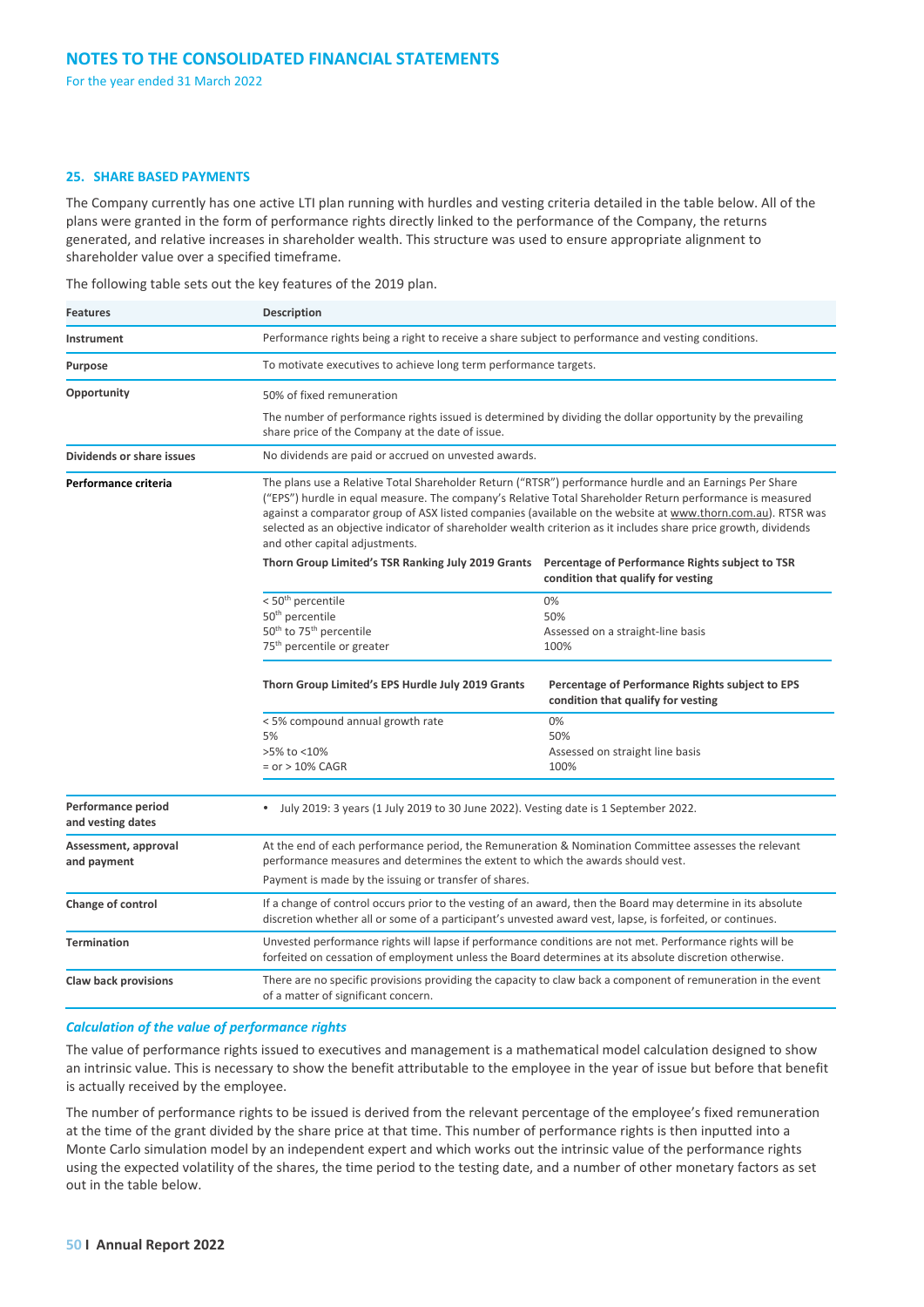The end result is an intrinsic value for each of the performance rights which is recorded in the books of the Company by allocating the expense to each reporting period evenly over the period from the grant date to the vesting date.

The table below outlines the factors and assumptions used in determining the fair value of performance rights at grant date.

| Grant date  | <b>Initial Test date</b> | Expiry<br>Date  | Fair Value Per Exercise<br>Performance<br>Right | Price | <b>Price of Shares</b><br>on Grant Date | Expected<br><b>Volatility</b> | <b>Risk Free</b><br><b>Interest Rate</b> | <b>Dividend</b><br>Yield |
|-------------|--------------------------|-----------------|-------------------------------------------------|-------|-----------------------------------------|-------------------------------|------------------------------------------|--------------------------|
| 1 July 2018 | 1 September 2021         | 31 October 2021 | \$0.46                                          | Nil   | \$0.60                                  | 44.0%                         | 2.1%                                     | 2.8%                     |
| 1 July 2019 | 1 September 2022         | 31 October 2022 | \$0.26                                          | Nil   | \$0.31                                  | 46.0%                         | 1.0%                                     | $0.0\%$                  |

## *Long term incentive outcomes for FY22*

The 2018 plan was tested at 1 September 2021, failed the performance criteria, and all performance rights attaching to it lapsed.

## *Performance rights granted as compensation in the year*

No performance rights were granted during the 2022 financial year.

## *Performance rights over equity instruments granted*

The movement during the year in the number of performance rights over ordinary shares in Thorn Group Limited held directly, indirectly or beneficially, by the employees is as follows:

|                    | Held at<br>1 April 2021 | Granted as<br>Compensation | Vested during<br>the year* | Lapsed/Forfeited | Held at 31 March<br>2022 |
|--------------------|-------------------------|----------------------------|----------------------------|------------------|--------------------------|
| Performance rights | 1,311,624               | $\sim$                     | (464, 253)                 | (847.371)        |                          |

\* These rights were allocated as part of Peter Lirantzis' sign on share plan and does not form part of the LTI plans disclosed above.

The Company has one current active plan for the 2022 financial year, however there are no employees in this plan due to forfeiture upon cessation of employment.

#### **26. EMPLOYEE BENEFIT EXPENSE AND LIABILITIES**

#### *Employee benefit expense*

| <b>\$'000 AUD</b>        | 2022   | 2021                                      |
|--------------------------|--------|-------------------------------------------|
| Employee benefit expense | 14,137 | $\overline{\phantom{a}}$<br><b>TO'T\T</b> |
|                          |        |                                           |

\* restated to remove discontinued operation.

Employee benefit expense includes redundancy expenses of \$145,000 (2021: \$1,267,000 restated) and super expenses of \$843,000 (2021: \$859,000).

#### *Employee benefit liabilities*

| <b>\$'000 AUD</b>               | 2022  | 2021  |
|---------------------------------|-------|-------|
| Current                         |       |       |
| Annual leave liabilties         | 1,043 | 1,540 |
| Long service leave liabilities  | 177   | 587   |
| Incentive provision             | 3,248 | 1,210 |
| Other employee benefit accruals | 622   | 614   |
|                                 | 5,090 | 3,951 |
| Non-current                     |       |       |
| Long service leave liabilities  | 77    | 170   |
|                                 | 77    | 170   |

**Annual Report 2022 I 51**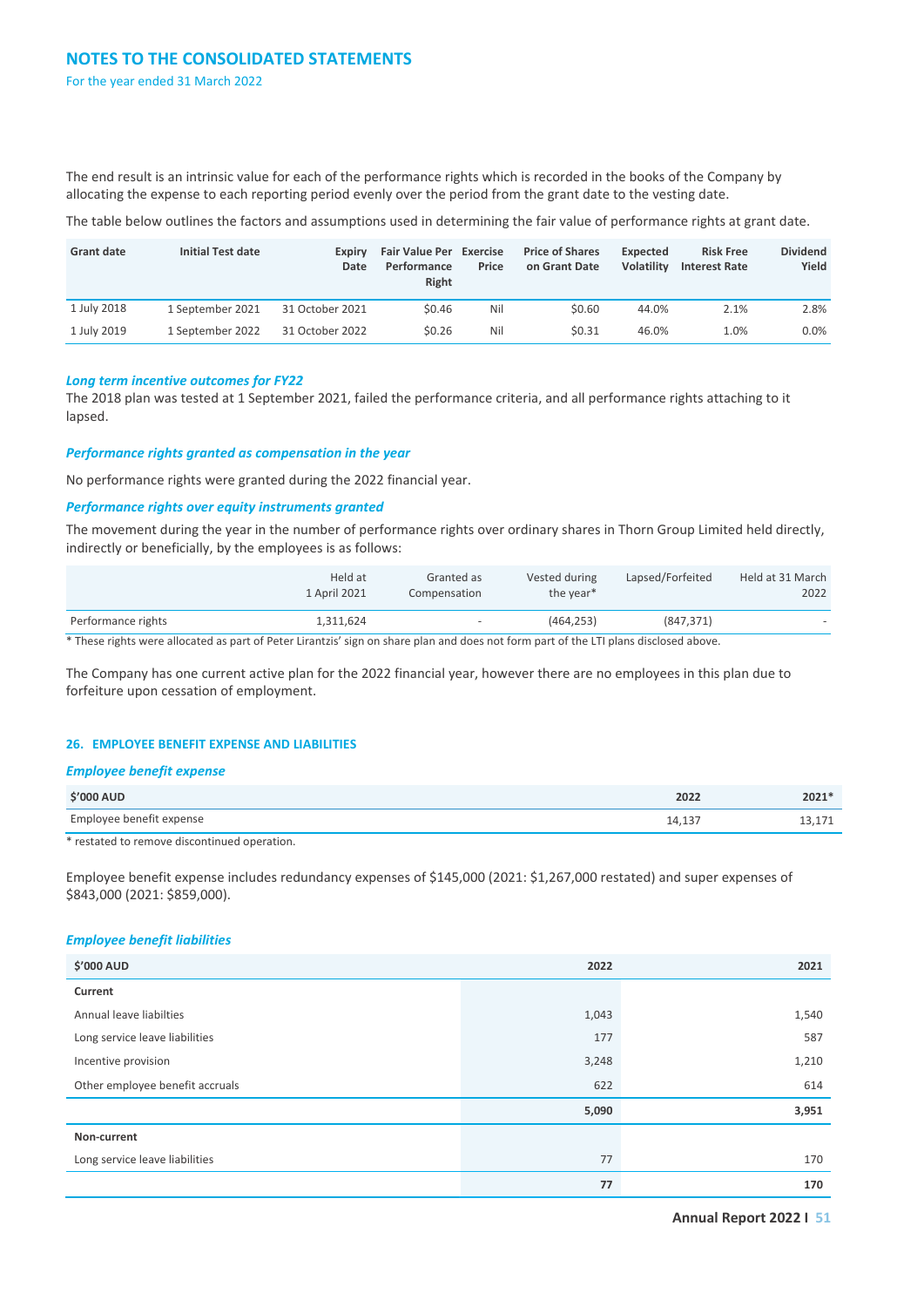The entire amount of the provision of \$5,090,000 (2021: \$3,951,000) is presented as current, since the group does not have an unconditional right to defer settlement for any of these obligations. However, the group does not expect all employees to take the full amount of accrued leave or require payment within the next 12 months. Total amount of \$1,155,000 is not expected to be paid in the next 12 months (2021: \$1,148,000).

## **27. AUDITORS' REMUNERATION**

| In whole AUD                          | 2022                 | 2021                 |
|---------------------------------------|----------------------|----------------------|
|                                       | <b>UHY</b>           | <b>UHY</b>           |
|                                       | <b>Haines Norton</b> | <b>Haines Norton</b> |
| <b>Audit services</b>                 |                      |                      |
| Audit and review of financial reports | 356,283              | 375,000              |
| <b>Total Audit Services</b>           | 356,283              | 375,000              |
| Other services                        |                      |                      |
| Other assurance services              | 100,800              | 100,000              |
| Other assurance services              | 100,800              | 100,000              |
| Non audit services                    |                      |                      |
| Tax compliance                        | 96,213               | 50,000               |
| <b>Total non-audit services</b>       | 96,213               | 50,000               |
| Total auditor's remuneration          | 553,296              | 525,000              |

#### **28. SUBSEQUENT EVENTS**

#### *Dividend declaration*

Refer to note 17 for the final dividend declared by the directors on 30 May 2022, to be paid on 25 July 2022. The Company's Dividend Reinvestment Plan ('DRP') will apply to the final dividend with a discount of 2.5% to the market price.

#### *Share buy back programs*

On 30 May 2022, Thorn completed a minimum holding share buy back, under which it bought back and cancelled 81,977 fully paid ordinary shares for \$21,150.

Thorn is conducting an on-market share buy back program of up to 5% of Thorn's ordinary shares, or up to 16,994,615 ordinary shares, commencing 1 March 2022 and for up to 12 month period. From 1 April 2022 to 24 June 2022, the Group has bought back 861,851 fully paid ordinary shares for a total cost of \$224,965.

#### *Legal proceedings*

On 27 September 2021, the Supreme Court of New South Wales delivered judgement in Thorn's favour in relation to a disputed property lease.

On 23 June 2022, the appeal by Centuria against the judgement in favour of Thorn at first instance was dismissed by the NSW Court of Appeal (Centuria Property Funds Ltd v Thorn Australia Pty Ltd [2022] NSWCA 104).

#### *Other*

During the period of May 2022 to 24 June 2022, Thorn acquired shares in another ASX listed company, Humm Group Limited, for a cost of approximately \$3.55 million.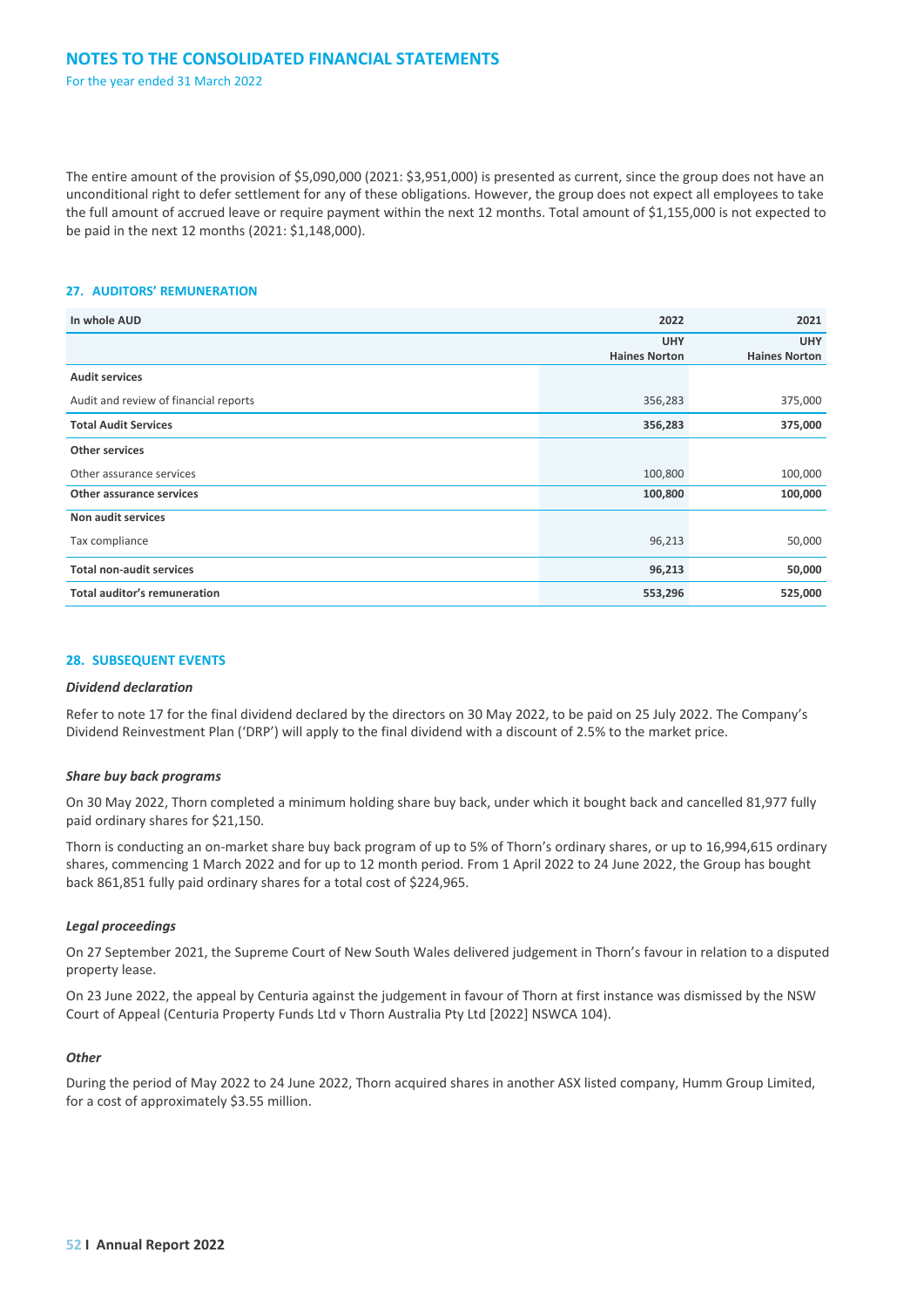## **Directors' declaration**

In the opinion of the directors of Thorn Group Limited (the 'Company'):

- 1. (a) the financial statements and notes that are set out on pages 18 to 52 and the remuneration disclosures that are contained in the Remuneration Report in the Directors' report are in accordance with the Corporations Act 2001, including:
	- (i) giving a true and fair view of the consolidated entity's financial position as at 31 March 2022 and of its performance for the financial year ended on that date; and
	- (ii) complying with Australian Accounting Standards and the Corporations Regulations 2001;
	- (b) the financial report also complies with International Financial Reporting Standards as disclosed in note 1(a); and
	- (c)there are reasonable grounds to believe that the Company will be able to pay its debts as and when they become due and payable.
- 2. There are reasonable grounds to believe that the Company and the consolidated entities identified in note 19 will be able to meet any obligations or liabilities to which they are or may become subject to by virtue of the Deed of Cross Guarantee between the Company and the consolidated entities pursuant to ASIC Corporations Instrument 2016/785.
- 3. The directors have been given the declarations required by Section 295A of the Corporations Act 2001 from the Chief Executive Officer and Chief Financial Officer for the financial year ended 31 March 2022.

Signed in accordance with a resolution of the directors.

Harry S M'Golca

*Warren McLeland Chairman*

Dated at Sydney 24 June 2022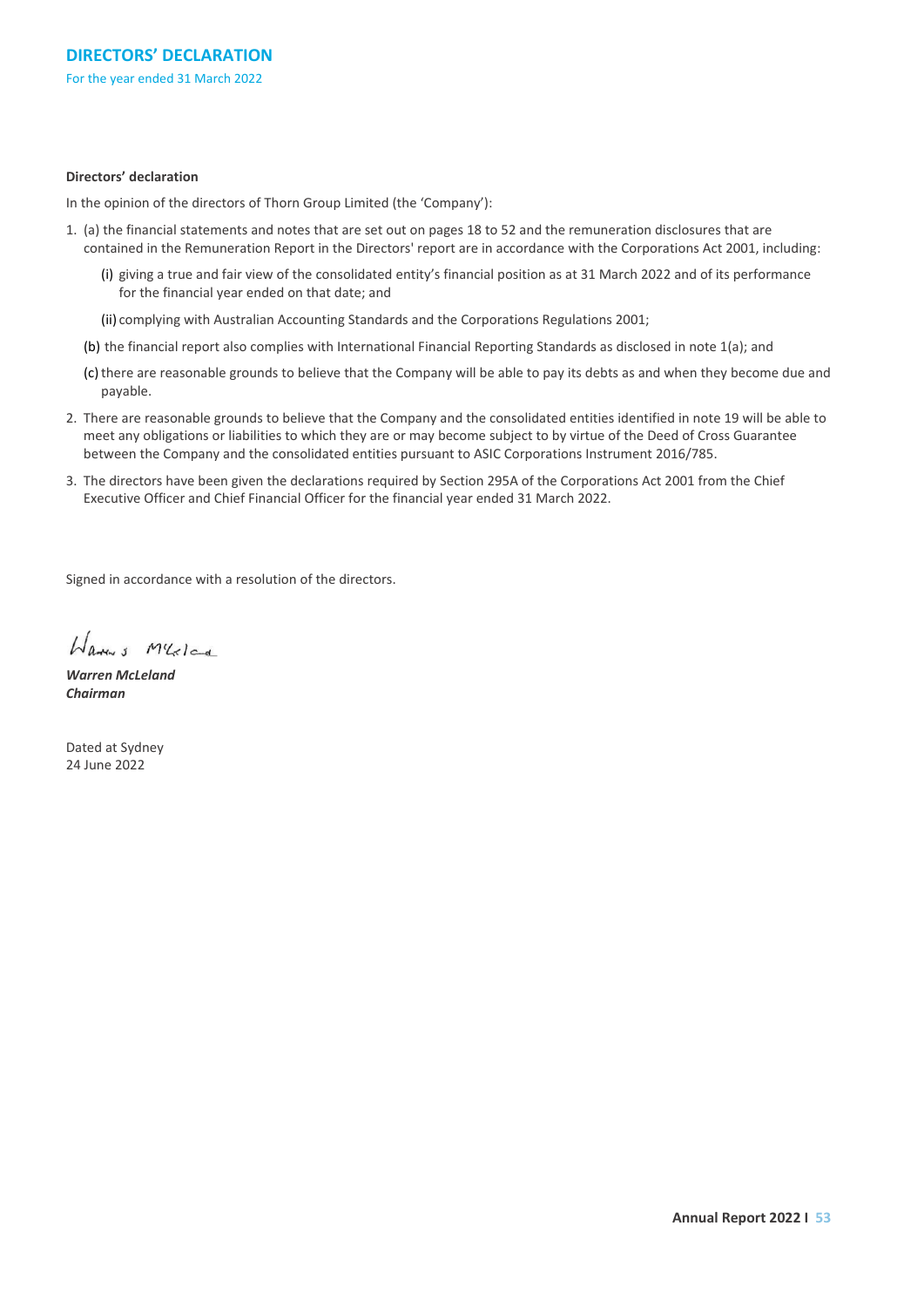**Haines Norton** Chartered Accountants

## **INDEPENDENT AUDITOR'S REPORT**

**To the Members of Thorn Group Limited** 

## **Report on the Audit of the Financial Report**

## **Opinion**

We have audited the financial report of Thorn Group Limited (the Company) and its subsidiaries (the Group) for the year-ended 31 March 2022, which comprises the consolidated statement of financial position as at 31 March 2022, the consolidated statement of profit or loss and other comprehensive income, consolidated statement of changes in equity and consolidated statement of cash flows for the year then ended, notes to the financial statements, including a summary of significant accounting policies, and the directors' declaration.

In our opinion, the accompanying financial report of the Group is in accordance with the *Corporations Act 2001*, including:

- i. giving a true and fair view of the Group's financial position as at 31 March 2022 and of its financial performance for the year ended on that date; and
- ii. complying with Australian Accounting Standards and the *Corporations Regulations 2001.*

## **Basis for Opinion**

We conducted our audit in accordance with Australian Auditing Standards. Our responsibilities under those standards are further described in the *Auditor's Responsibilities for the Audit of the Financial Report* section of our report. We are independent of the Group in accordance with the auditor independence requirements of the *Corporations Act 2001* and the ethical requirements of the Accounting Professional and Ethical Standards Board's APES 110 *Code of Ethics for Professional Accountants* (the Code) that are relevant to our audit of the financial report in Australia. We have also fulfilled our other ethical responsibilities in accordance with the Code.

We believe that the audit evidence we have obtained is sufficient and appropriate to provide a basis for our opinion.

## **Key Audit Matters**

Key audit matters are those matters that, in our professional judgement, were of most significance in our audit of the financial report of the current year. These matters were addressed in the context of our audit of the financial report as a whole, and in forming our opinion thereon, but we do not provide a separate opinion on these matters.

We have determined the matters described below to be the key audit matters to be communicated in our report.

An association of independent firms in Australia and New Zealand and a member of UHY International, a network of independent accounting and consulting firms.

Passion beyond numbers

UHY Haines Norton—ABN 85 140 758 156 NSWBN 98 133 826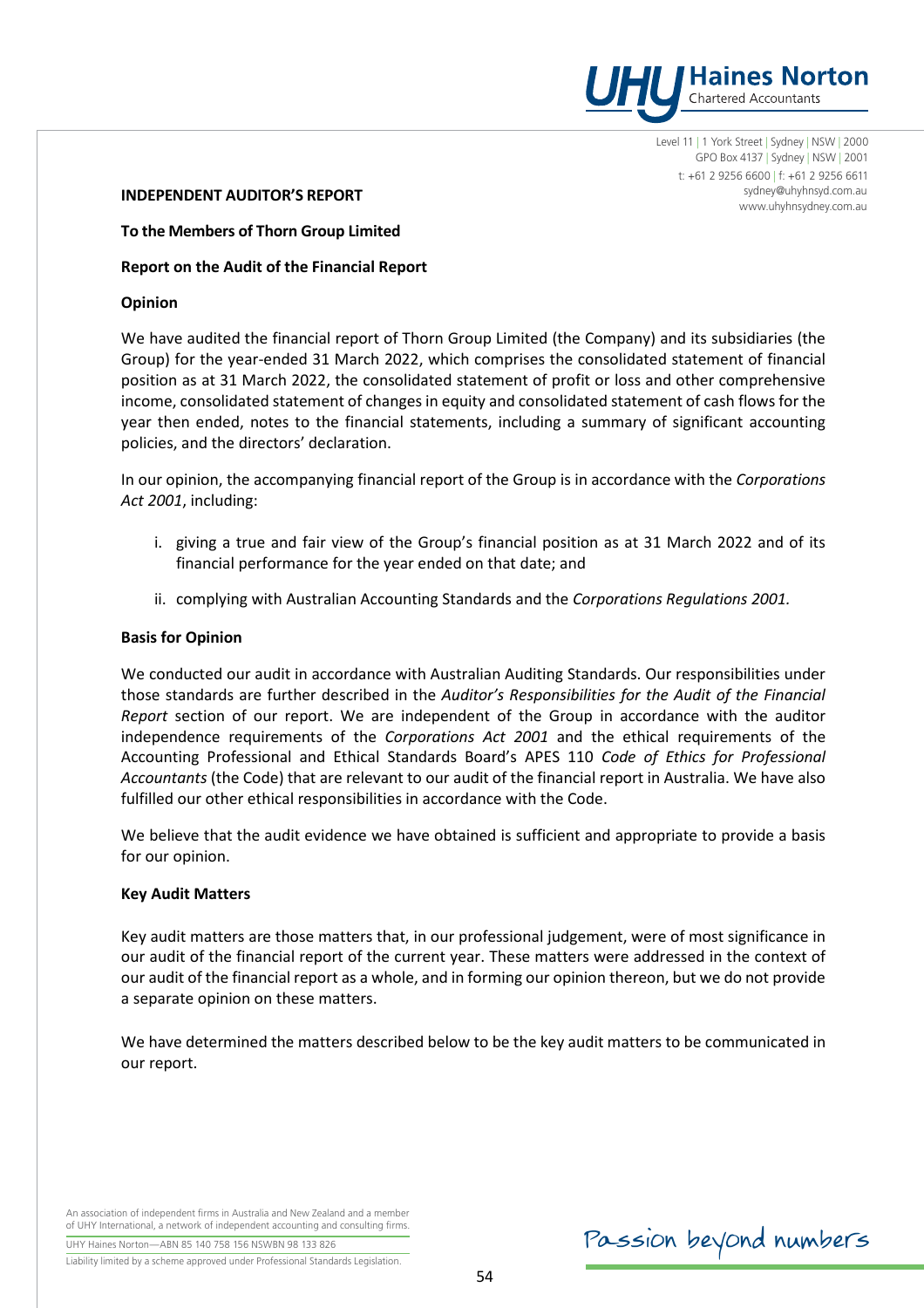## **GAIN ON THE SALE OF RADIO RENTALS ASSETS**

Given the size and complexity of the transaction, there is a risk that the calculation of the overall gain on the sale in the profit and loss at 31 March 2022, is not materially correct and that the transaction is not appropriately disclosed in the financial statements to comply with requirements of Australian Accounting Standards.

Why a key audit matter **How our audit addressed the risk How our audit addressed the risk** 

We performed the following audit procedures, amongst others:

- We obtained the final sale contract and the final calculation for the gain on sale.
- We obtained proof of receipt of the consideration for the sale in the bank, including balances payable at 31 March 2022.
- We held discussions with management to understand the process for determining what balances were attributable to the gain on sale.
- We substantively tested a sample of balances that are included in the gain calculation to ensure accuracy of balances included, and the final gain amount.

We also assessed the reasonability and completeness of the Group's disclosures against the requirements of Australian Accounting Standards.

## **OPERATION OF IT SYSTEMS AND CONTROLS**

Why a key audit matter **How our audit addressed the risk** 

The Group is reliant on its IT systems for the processing and recording of significant volumes of transactions.

This was a key audit matter because a number of key financial controls we seek to rely on are related to IT systems and automated controls.

Controls relating to the management of IT systems are important because they are intended to ensure changes to applications and data are appropriately implemented and authorised.

Ensuring staff have appropriate access to IT systems and that access is monitored are key controls in mitigating the potential for fraud or error as a result of underlying changes to an application or data.

We evaluated the design and implementation of key controls over relevant IT systems, which included assessing: the governance of the Group's technology control environment, IT change management controls, security and access controls, system development controls and IT operations controls.

Based on the results of our IT control design assessment, we were required to perform additional direct testing, on a sample basis, over the accuracy of relevant data inputs, automated calculations and reports in order to obtain sufficient audit evidence.

An association of independent firms in Australia and New Zealand and a member of UHY International, a network of independent accounting and consulting firms. UHY Haines Norton—ABN 85 140 758 156 NSWBN 98 133 826

Liability limited by a scheme approved under Professional Standards Legislation.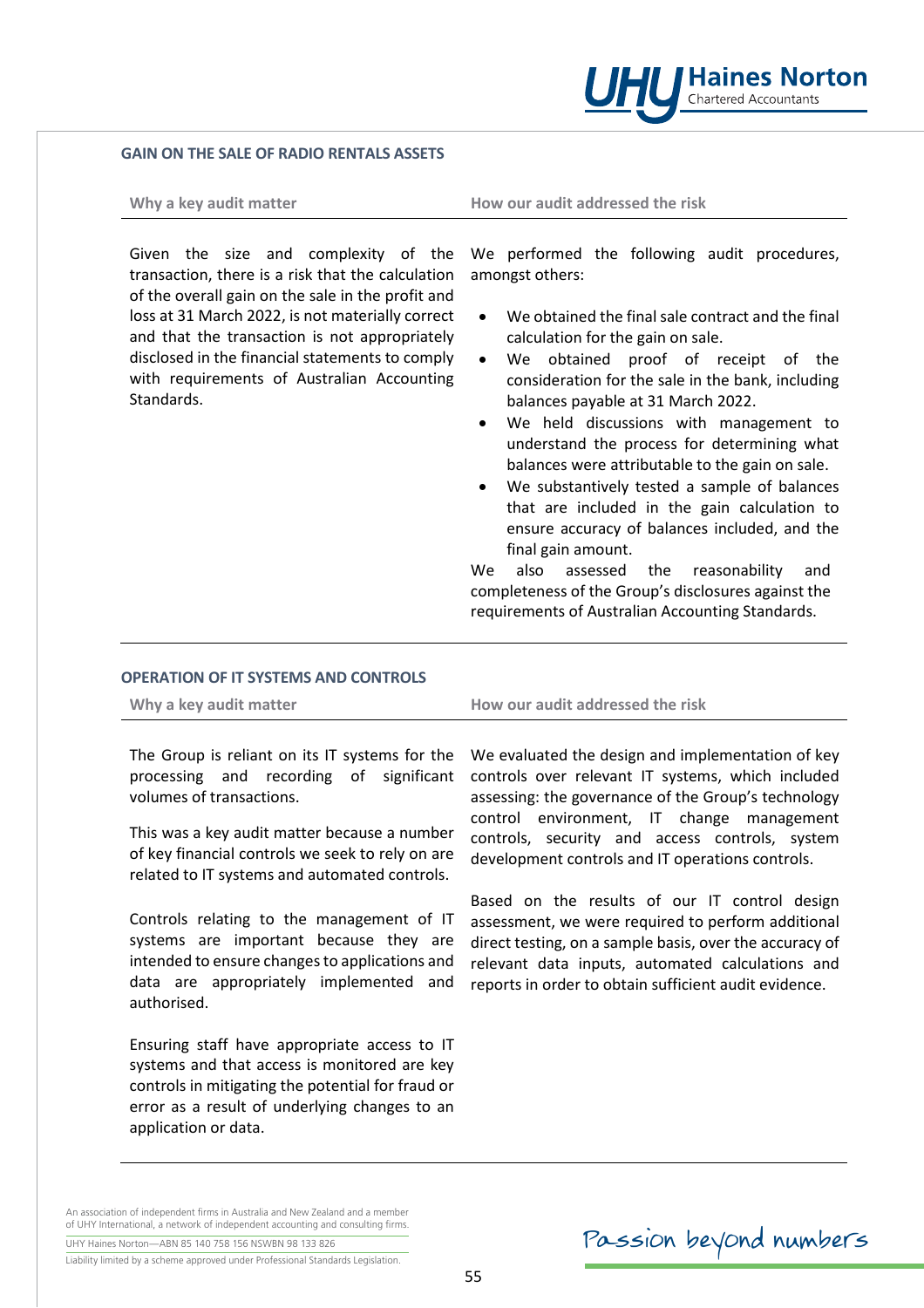

## **PROVISION FOR IMPAIRMENT LOSSES ON LOANS AND RECEIVABLES**

Why a key audit matter **How our audit addressed the risk** 

AASB 9 requires entities to estimate expected future credit losses on its financial assets (including lease and loan receivables). These estimates incorporate both historical and forward looking information, including historical loss rates, forward economic projections and other creditworthiness indicators as appropriate.

We considered this a key audit matter due to the high level of estimation uncertainty inherent in the calculations, and the scope for subjectivity in significant judgements made by the Group in determining their provisioning rates, such as:

- Assumptions made with respect of projected forward loss rates for varying groups of customers, including industry type and location;
- Judgements and assumptions involved in utilizing complex credit loss models;
- Judgements involved in determining whether customers have experienced a significant increase in credit risk;
- Assumptions of how the Group's existing receivables will perform in regards to potential future COVID-19 related restrictions on activity;
- Judgements involved in the calculation of overlays over provision balances;

Refer to note 14 of the financial statements for further information on the Group's expected credit loss provisioning.

We performed the following audit procedures, amongst others:

- We assessed the appropriateness of the Group's estimation methodologies applied, including changes from prior periods;
- We assessed the mathematical accuracy of the calculations on a sample basis;
- We agreed a sample of key input data to supporting documentation, including signed contracts and cash payment data;
- We assessed the reasonability of significant assumptions with respect to the requirements of AASB 9, and the consistency of assumptions across different elements of the expected credit loss calculations;
- We assessed the accuracy of management's historical expected credit loss provisioning by comparing the prior year provision to actual incurred losses in the current year, adjusting for the expected timing of these losses;
- We reviewed the performance of the receivables book post balance date and compared this to management balance date estimates;

We also assessed the reasonability and completeness of the Group's disclosures against the requirements of Australian Accounting Standards.

An association of independent firms in Australia and New Zealand and a member of UHY International, a network of independent accounting and consulting firms.

UHY Haines Norton—ABN 85 140 758 156 NSWBN 98 133 826 Liability limited by a scheme approved under Professional Standards Legislation.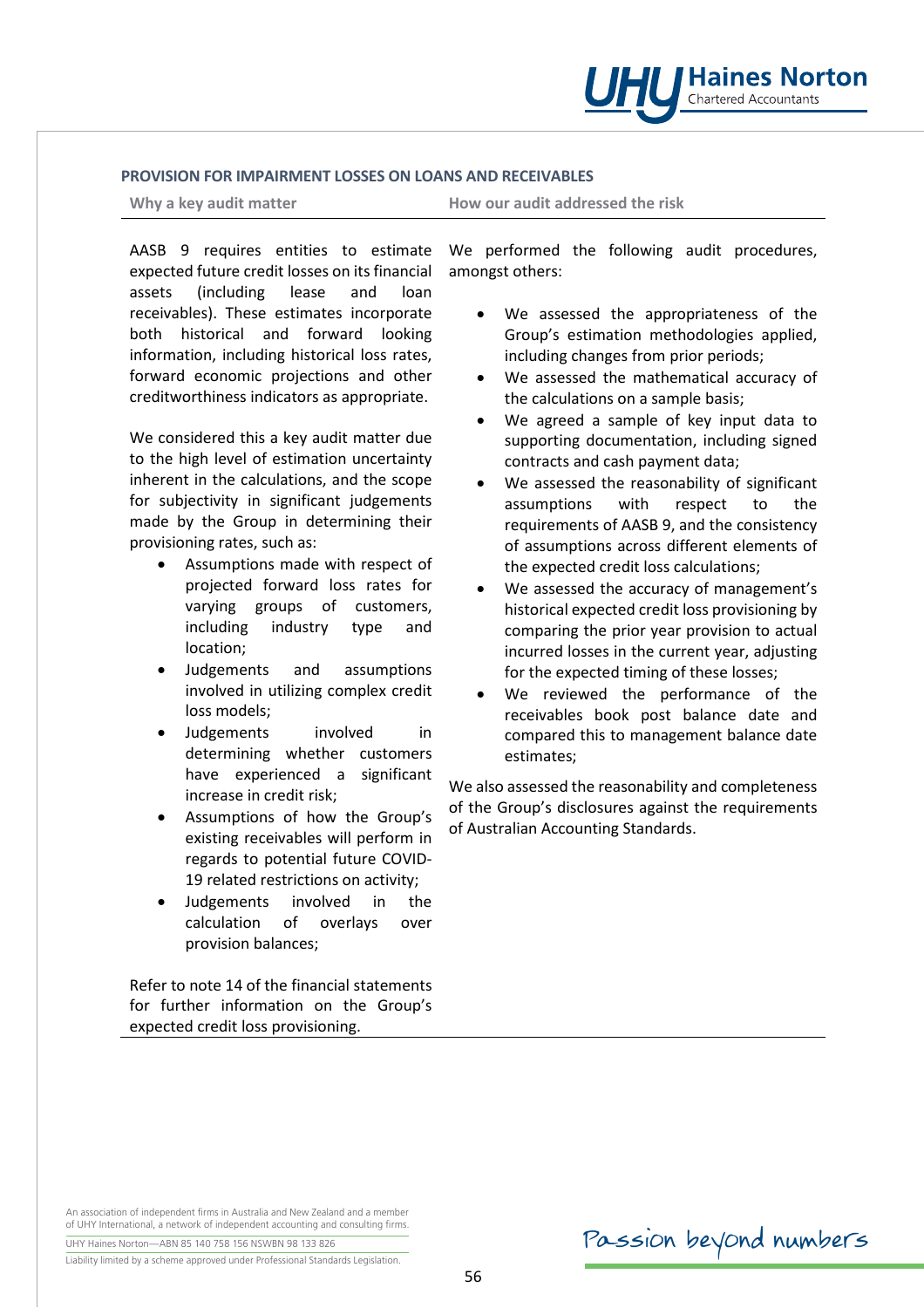## **Other Information**

The directors are responsible for the other information. The other information comprises the information included in the Group's annual report for the year ended 31 March 2022, but does not include the financial report and our auditor's report thereon.

Our opinion on the financial report does not cover the other information and accordingly we do not express any form of assurance conclusion thereon, with the exception of the Remuneration Report and our related assurance opinion.

In connection with our audit of the financial report, our responsibility is to read the other information and, in doing so, consider whether the other information is materially inconsistent with the financial report or our knowledge obtained in the audit or otherwise appears to be materially misstated.

If, based on the work we have performed, we conclude that there is a material misstatement of this other information, we are required to report that fact. We have nothing to report in this regard.

## **Responsibilities of the Directors for the Financial Report**

The directors of the Company are responsible for the preparation of the financial report that gives a true and fair view in accordance with Australian Accounting Standards and the *Corporations Act 2001* and for such internal control as the directors determine is necessary to enable the preparation of the financial report that gives a true and fair view and is free from material misstatement, whether due to fraud or error.

In preparing the financial report, the directors are responsible for assessing the ability of the Group to continue as a going concern, disclosing, as applicable, matters related to going concern and using the going concern basis of accounting unless the directors either intend to liquidate the Group or to cease operations, or have no realistic alternative but to do so.

## **Auditor's Responsibilities for the Audit of the Financial Report**

Our objectives are to obtain reasonable assurance about whether the financial report as a whole is free from material misstatement, whether due to fraud or error, and to issue an auditor's report that includes our opinion. Reasonable assurance is a high level of assurance, but is not a guarantee that an audit conducted in accordance with the Australian Auditing Standards will always detect a material misstatement when it exists. Misstatements can arise from fraud or error and are considered material if, individually or in the aggregate, they could reasonably be expected to influence the economic decisions of users taken on the basis of this financial report.

As part of an audit in accordance with the Australian Auditing Standards, we exercise professional judgement and maintain professional scepticism throughout the audit. We also:

• Identify and assess the risks of material misstatement of the financial report, whether due to fraud or error, design and perform audit procedures responsive to those risks, and obtain audit evidence that is sufficient and appropriate to provide a basis for our opinion. The risk of not detecting a material misstatement resulting from fraud is higher than for one resulting from error, as fraud may involve collusion, forgery, intentional omissions, misrepresentations, or the override of internal control.

An association of independent firms in Australia and New Zealand and a member of UHY International, a network of independent accounting and consulting firms. UHY Haines Norton—ABN 85 140 758 156 NSWBN 98 133 826

Liability limited by a scheme approved under Professional Standards Legislation.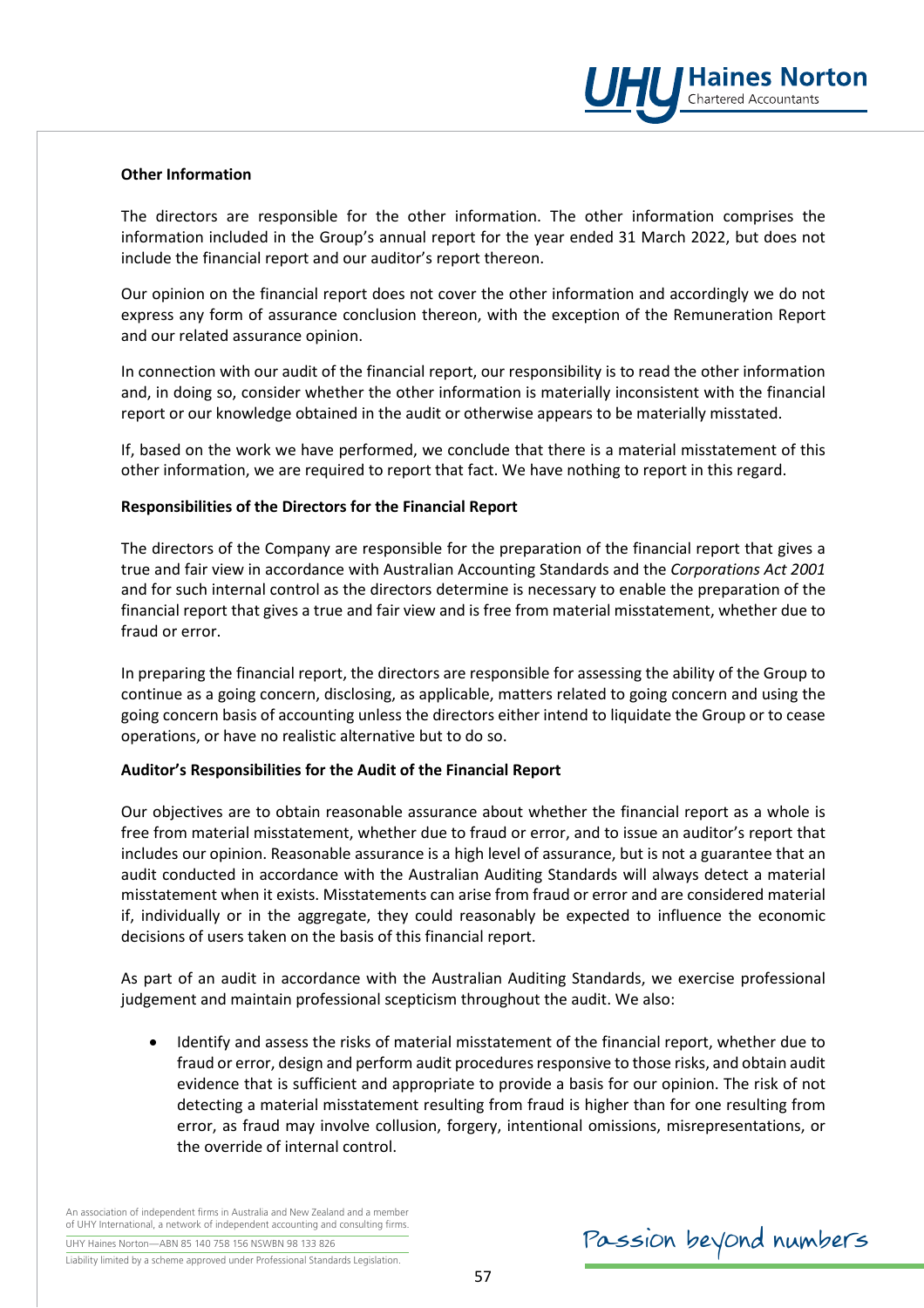

- Evaluate the appropriateness of accounting policies used and the reasonableness of accounting estimates and related disclosures made by the directors.
- Conclude on the appropriateness of the directors' use of the going concern basis of accounting and, based on the audit evidence obtained, whether a material uncertainty exists related to events or conditions that may cast significant doubt on the Group's ability to continue as a going concern. If we conclude that a material uncertainty exists, we are required to draw attention in our auditor's report to the related disclosures in the financial report or, if such disclosures are inadequate, to modify our opinion. Our conclusions are based on the audit evidence obtained up to the date of our auditor's report. However, future events or conditions may cause the Group to cease to continue as a going concern.
- Evaluate the overall presentation, structure and content of the financial report, including the disclosures, and whether the financial report represents the underlying transactions and events in a manner that achieves fair presentation.
- Obtain sufficient appropriate audit evidence regarding the financial information of the entities or business activities within the Group to express an opinion on the financial report. We are responsible for the direction, supervision and performance of the Group audit. We remain solely responsible for our audit opinion.

We communicate with the directors regarding, among other matters, the planned scope and timing of the audit and significant audit findings, including any significant deficiencies in internal control that we identify during our audit.

We also provide the directors with a statement that we have complied with relevant ethical requirements regarding independence, and to communicate with them all relationships and other matters that may reasonably be thought to bear on our independence, and where applicable, actions taken to eliminate threats or safeguards applied.

From the matters communicated with the directors, we determine those matters that were of most significance in the audit of the financial report of the current year and are therefore the key audit matters. We describe these matters in our auditor's report unless law or regulation precludes public disclosure about the matter or when, in extremely rare circumstances, we determine that a matter should not be communicated in our report because the adverse consequences of doing so would reasonably be expected to outweigh the public interest benefits of such communication.

An association of independent firms in Australia and New Zealand and a member of UHY International, a network of independent accounting and consulting firms.

Passion beyond numbers

**Haines Norton** Chartered Accountants

Liability limited by a scheme approved under Professional Standards Legislation.

UHY Haines Norton—ABN 85 140 758 156 NSWBN 98 133 826